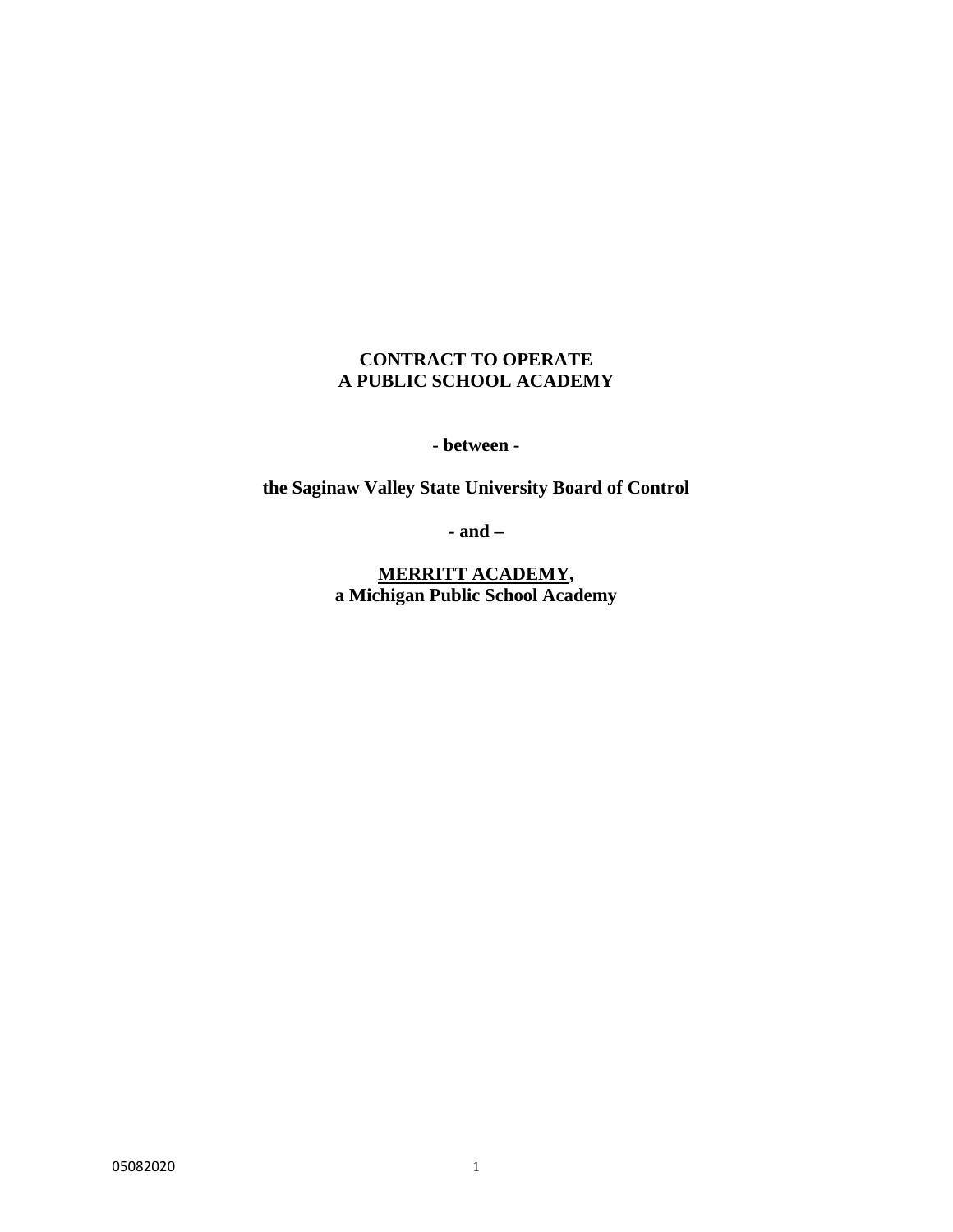# **TABLE OF CONTENTS**

| <b>ARTICLE I</b>   |                                                                |  |
|--------------------|----------------------------------------------------------------|--|
| Section 1.1.       |                                                                |  |
| Section 1.2.       |                                                                |  |
| Section 1.3.       |                                                                |  |
| <b>ARTICLE II</b>  | ROLE OF SAGINAW VALLEY STATE UNIVERSITY 3                      |  |
| Section 2.1.       | Method of Selection, Length of Term, and Number of Members     |  |
| Section 2.2.       | Method for Monitoring Academy's Compliance with Applicable     |  |
|                    | Law and Performance of its Targeted Educational Outcomes. 3    |  |
| Section 2.3.       |                                                                |  |
| Section 2.4.       | Reimbursement for University Board Services Associated with    |  |
|                    | Third-Party Subpoenas and Freedom of Information Act           |  |
| Section 2.5.       |                                                                |  |
| Section 2.6.       |                                                                |  |
| Section 2.7.       |                                                                |  |
| <b>ARTICLE III</b> | REQUIREMENT THAT ACADEMY ACT SOLELY                            |  |
|                    |                                                                |  |
| Section 3.1.       |                                                                |  |
| Section 3.2.       |                                                                |  |
| Section 3.3.       |                                                                |  |
| Section 3.4.       |                                                                |  |
| Section 3.5.       | Prohibition of Employment in More than One Full-time Position7 |  |
| Section 3.6.       |                                                                |  |
| <b>ARTICLE IV</b>  |                                                                |  |
| Section 4.1.       |                                                                |  |
|                    |                                                                |  |
| <b>ARTICLE V</b>   |                                                                |  |
| Section 5.1.       |                                                                |  |
| Section 5.2.       |                                                                |  |
| Section 5.3.       |                                                                |  |
| <b>ARTICLE VI</b>  |                                                                |  |
| Section 6.1.       |                                                                |  |
| Section 6.2.       |                                                                |  |
| Section 6.3.       |                                                                |  |
| Section 6.4.       |                                                                |  |
| Section 6.5.       |                                                                |  |
| Section 6.6.       |                                                                |  |
| Section 6.7.       |                                                                |  |
| Section 6.8.       |                                                                |  |
| Section 6.9.       |                                                                |  |
| Section 6.10.      |                                                                |  |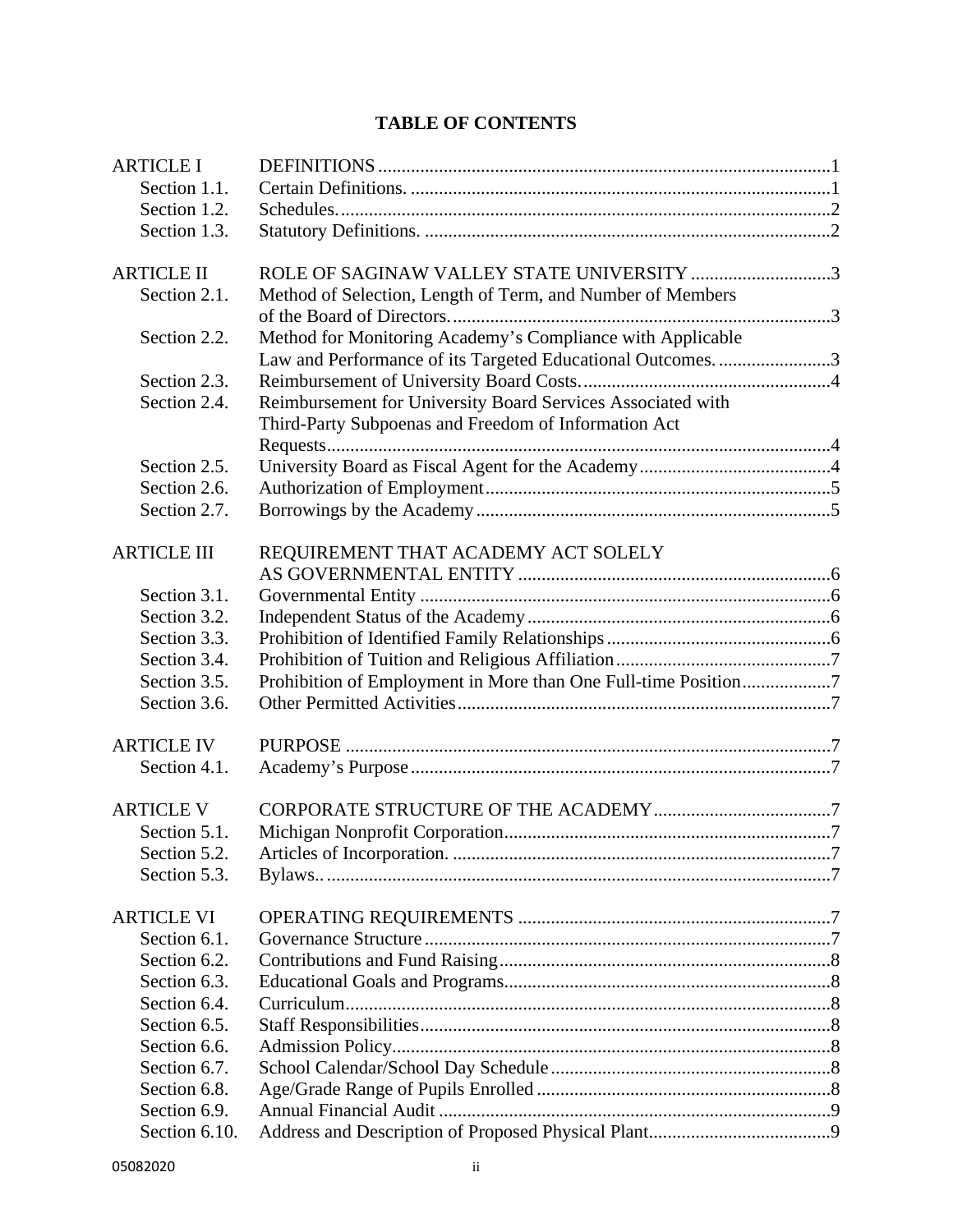| Section 6.11.       |                                                                 |  |
|---------------------|-----------------------------------------------------------------|--|
| Section 6.12.       |                                                                 |  |
| Section 6.13.       |                                                                 |  |
| Section 6.14.       |                                                                 |  |
| Section 6.15.       |                                                                 |  |
| Section 6.16.       |                                                                 |  |
| Section 6.17.       |                                                                 |  |
| Section 6.18.       | Prohibition of Employment in More than One Full-time Position13 |  |
| <b>ARTICLE VII</b>  | COMPLIANCE WITH THE CODE AND OTHER LAWS13                       |  |
| Section 7.1.        |                                                                 |  |
|                     |                                                                 |  |
| Section 7.2.        |                                                                 |  |
| Section 7.3.        |                                                                 |  |
| Section 7.4.        |                                                                 |  |
| Section 7.5.        |                                                                 |  |
| Section 7.6.        |                                                                 |  |
| Section 7.7.        | Other State Laws and Regulations and Federal Laws and           |  |
|                     |                                                                 |  |
| Section 7.8.        |                                                                 |  |
| Section 7.9.        |                                                                 |  |
| Section 7.10.       |                                                                 |  |
| Section 7.11.       |                                                                 |  |
| Section 7.12.       |                                                                 |  |
| <b>ARTICLE VIII</b> |                                                                 |  |
| Section 8.1.        |                                                                 |  |
| Section 8.2.        |                                                                 |  |
| Section 8.3.        |                                                                 |  |
|                     |                                                                 |  |
| <b>ARTICLE IX</b>   |                                                                 |  |
| Section 9.1.        |                                                                 |  |
| Section 9.2.        |                                                                 |  |
| Section 9.3.        |                                                                 |  |
| Section 9.4.        |                                                                 |  |
| <b>ARTICLE X</b>    |                                                                 |  |
| Section 10.1.       | Superintending Control in the Event of an Emergency19           |  |
| <b>ARTICLE XI</b>   |                                                                 |  |
| Section 11.1.       |                                                                 |  |
| Section 11.2.       |                                                                 |  |
|                     |                                                                 |  |
| <b>ARTICLE XII</b>  |                                                                 |  |
| Section 12.1.       | Saginaw Valley State University Faculty Employment in the       |  |
| Section 12.2.       | The Academy Faculty Appointment to Saginaw Valley State         |  |
|                     |                                                                 |  |
| Section 12.3.       |                                                                 |  |
|                     |                                                                 |  |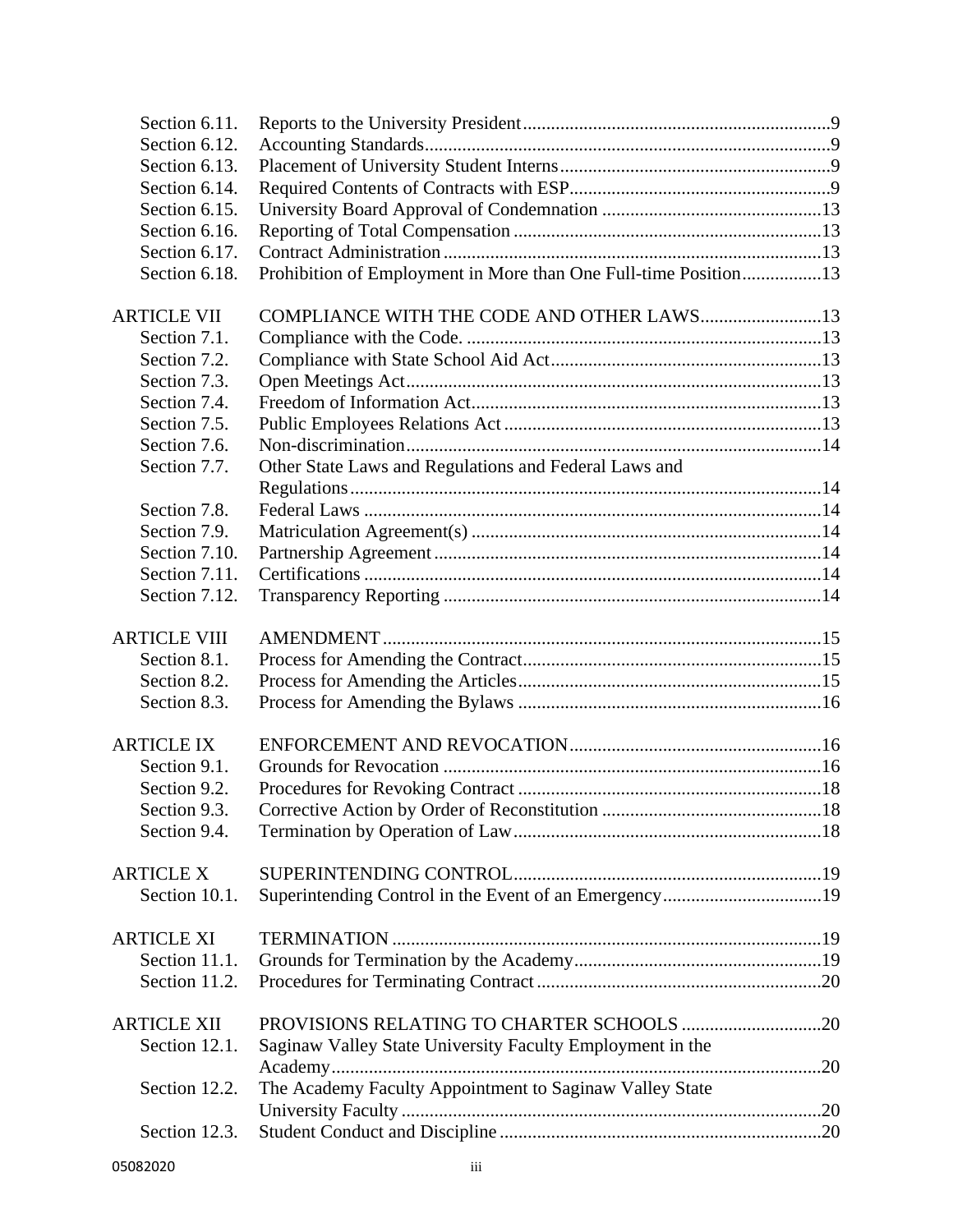| Section 14.14. University Board General Policies on Charter Schools Shall |  |
|---------------------------------------------------------------------------|--|
|                                                                           |  |
|                                                                           |  |
|                                                                           |  |
|                                                                           |  |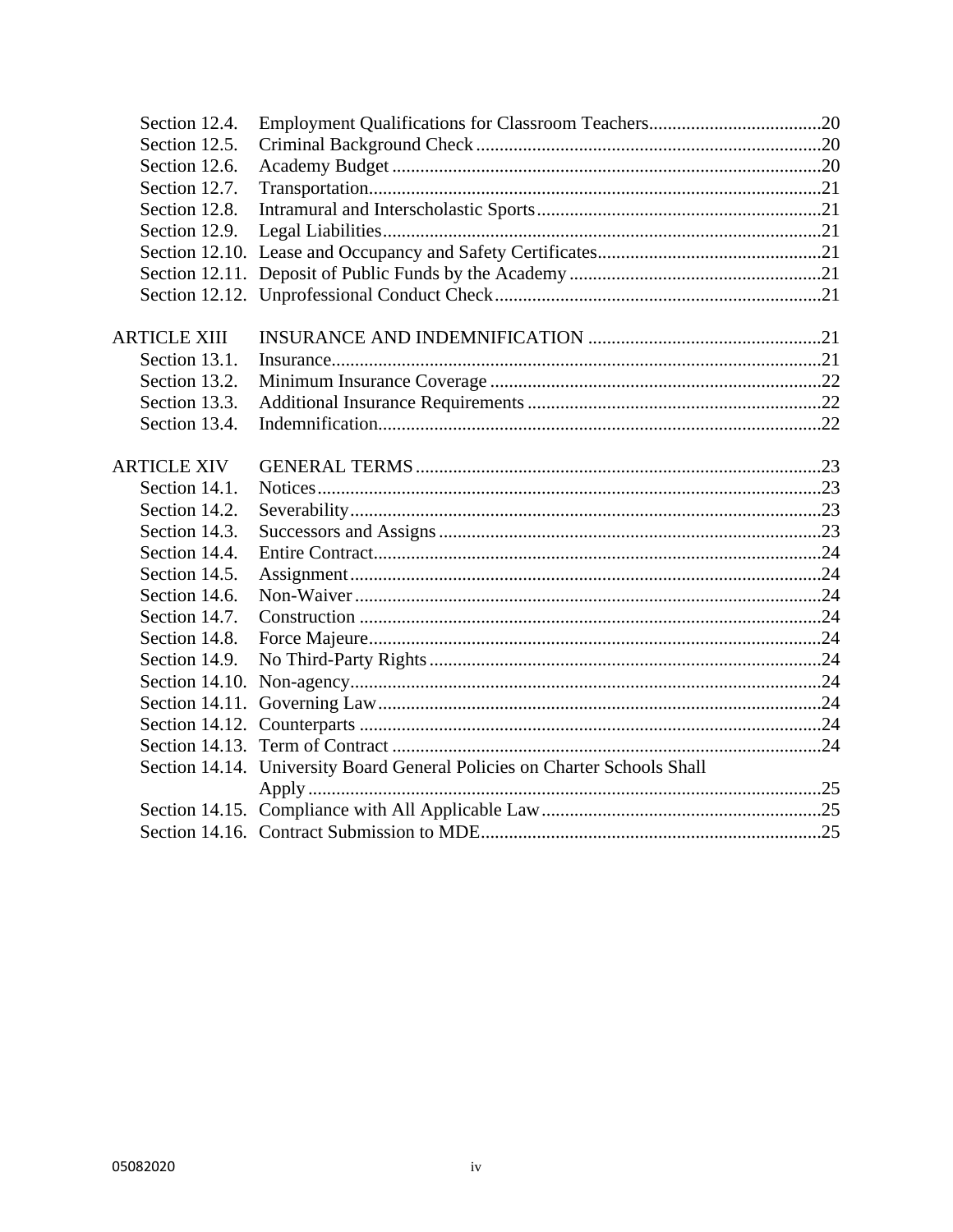#### **CONTRACT**

 Pursuant to the Michigan Revised School Code ("Code"), and in particular being Part 6A, Sections 380.501 through and including 380.507 of the Michigan Compiled Laws, the Saginaw Valley State University Board of Control ("University Board") grants a contract confirming the status of a public school academy in this State to the Merritt Academy (the "Academy"), a Michigan public school academy. The Parties agree that the granting of this Contract is subject to the following terms and conditions, and this Contract is effective as of the 1st day of July 2020.

#### **ARTICLE I DEFINITIONS**

Section 1.1. Certain Definitions. For purposes of this Contract, and in addition to the terms defined throughout this Contract, each of the following words or expressions, whenever initially capitalized, shall have the meaning set forth in this section:

- (a) "Academy" means the Michigan nonprofit corporation named the Merritt Academy, which is established as a public school academy pursuant to this Contract, is located within the New Haven Community Schools in the Macomb Intermediate School District.
- (b) "Academy Board" means the Board of Directors of the Merritt Academy, each of whom must be a U.S. Citizen to hold office and remain in good standing, and as listed on the University's Board Member List.
- (c) "Applicable Law" means all state and federal law and regulations applicable to public school academies. This term also applies to any Executive Order of the Governor of the State of Michigan under section 1 of article 5 of the Michigan Constitution of 1963, the Emergency Management Act, 1976 PC 390, as amended, MCL 30.401 et seq. and/or the Emergency Posers of the Governor Act of 1945, 1945 PA 302, as amended, MCL 10.31 et seq. and to all laws cited herein.
- (d) "Application" means the Phase I and Phase II Application to the Saginaw Valley State University (including all attachments and the executed Assurances page) in which representations were made to the University regarding the program and its operation, which representations were material inducements to the University to grant the Contract.
- (e) "Authorizing Body" or "Authorizer" means the Saginaw Valley State University Board of Control.
- (f) "Board Member List" means the University's official document listing the names and terms of each member of the Academy Board appointed by the University, the current list being incorporated into Schedule 13 of this Contract.
- (g) "Code" means the Michigan Revised School Code, Act No. 451 of the Public Acts of 1976, as amended, being Sections 380.1 to 380.1852 of the Michigan Compiled Laws.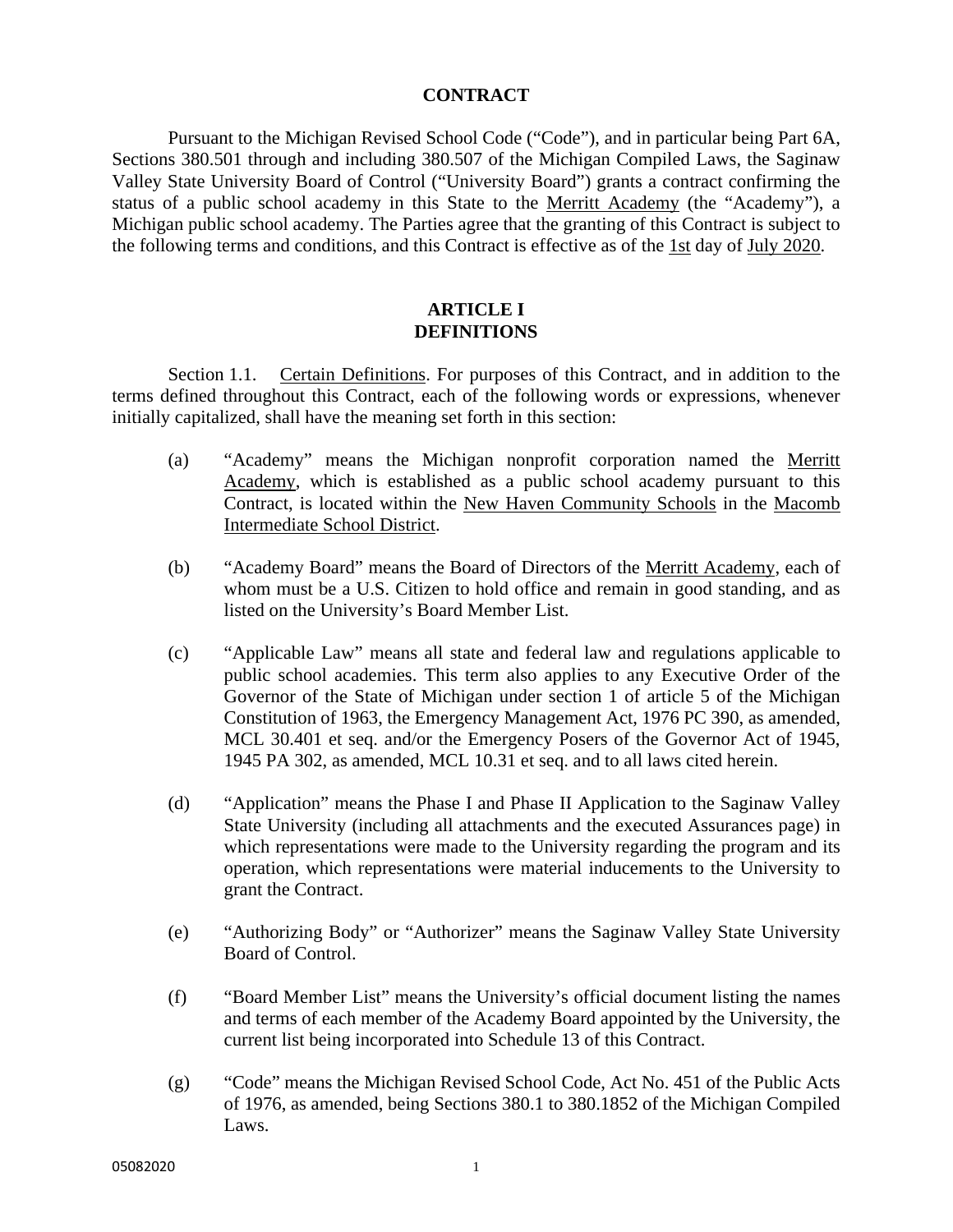- (h) "Department" means the Michigan Department of Education.
- (i) "Director" means a person who is a member of the Academy Board of Directors.
- (j) "ESP" means the educational service provider, employee leasing company or thirdparty management company contracted by the Academy Board, if any.
- (k) "Policy" means the Policy Statement adopted by resolution of the Saginaw Valley State University Board of Control, as amended from time to time, establishing the method of selection, length of term and number of members of the Academy Board.
- (l) "President" means the President of Saginaw Valley State University and shall also include his/her authorized designee.
- (m) "Relative" means mother, mother-in-law, father, father-in-law, son, son-in-law, daughter, daughter-in-law, sister, sister-in-law, brother, brother-in-law spouse, domestic or same-sex partner.
- (n) "Resolution" means the Resolution of the University Board establishing Merritt Academy as a public school academy.
- (o) "School/University Partnership Office" (SUPO) means the office charged by the University Board with overseeing authorized public school academies, schools of excellence and strict discipline academies.
- (p) "State Board of Education" means the State Board of Education, established pursuant to the Michigan Constitution of 1963, Article 8, Section 3.
- (q) "State Superintendent" means the State Superintendent of Public Instruction.
- (r) "University" means Saginaw Valley State University established pursuant to Article 8, sections 4 and 6 of the 1963 Michigan Constitution and MCL 390.711 et seq.
- (s) "University Board" means the Saginaw Valley State University Board of Control, and also its designee (the University President or the Director of the School/University Partnership Office), as the case may be.

Section 1.2. Schedules. All schedules to this Contract are part of this Contract and incorporated into this Contract as if fully stated herein.

Section 1.3. Statutory Definitions. Statutory terms defined in the Code and as set forth in applicable law shall have the same meaning in this Contract.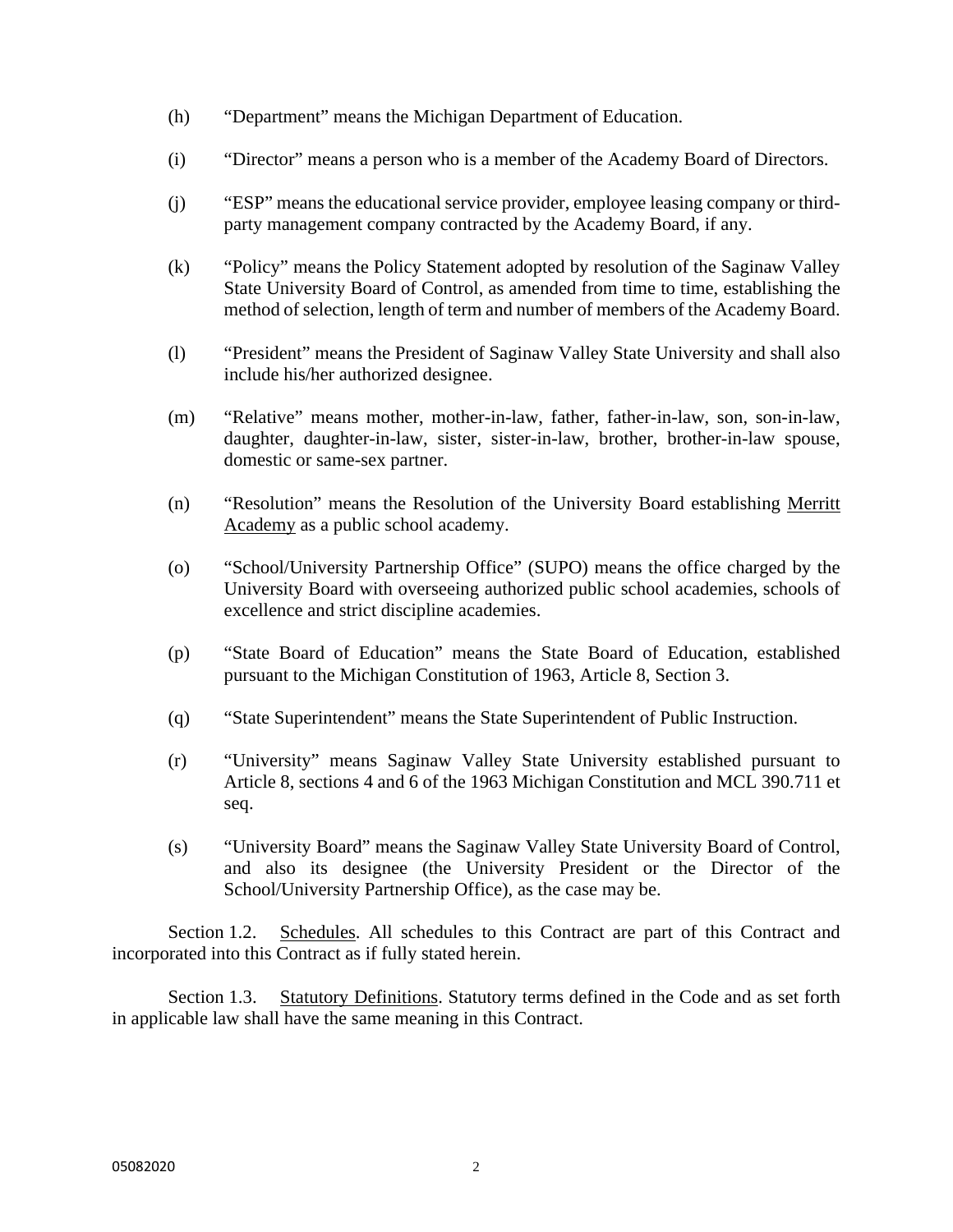#### **ARTICLE II ROLE OF SAGINAW VALLEY STATE UNIVERSITY BOARD OF CONTROL AS AUTHORIZING BODY**

Section 2.1. Method of Selection, Length of Term, and Number of Members of the Board of Directors. The University Board has adopted the Policy providing for the method of selection, length of term, number of members, qualification of members, the procedure for removal of members and the names of the initial Academy Board. The Policy is incorporated into this Contract as Schedule 1 (see Policy Statement part V).

Section 2.2. Method for Monitoring Academy's Compliance with Applicable Law and Performance of its Targeted Educational Outcomes. The University Board has the responsibility to oversee the Academy's compliance with the Contract and all Applicable Law. Additionally, the Academy shall be responsible for the following:

- (a) The Academy shall provide the President with (i) a copy of the annual educational report prior to the date required for publication by Applicable Law and submit to the President documentation sufficient to demonstrate the Academy's progress in meeting its educational goals, including with respect to student success on all assessments administered, and (ii) the monthly report required under MCLA 380.552 (20) for public school academies operating an online program or distance learning program, if permitted in this Contract.
- (b) In the event that the President determines that the Academy's educational outcomes are not meeting the targeted educational goals, the University, at its discretion, may require an objective evaluation of student performances by an educational consultant, acceptable to the President. The Academy shall pay for the expense of the evaluation.
- (c) The Academy shall submit audited financial reports, including auditor's management letters and any exceptions noted by the auditors, to the University President. The reports shall be prepared by the Academy's independent auditor and submitted to the President prior to the date by which such audited financial reports must be submitted to the State of Michigan pursuant to Applicable Law.
- (d) The Academy shall provide the President with a copy of the proposed annual budget for the upcoming fiscal year of the Academy no later than July 1.
- (e) The Academy shall provide to the President agendas and notice in advance of all Academy Board meetings and minutes of all Academy Board meetings. All notices of special meetings shall be accompanied by an affidavit that the posting was undertaken in accordance with this Contract, the Academy Board's bylaws and Applicable Law.
- (f) The Academy shall promptly notify the President of correspondence received from the Michigan Department of Education or State Board of Education that requires a formal response and provide a copy of said response.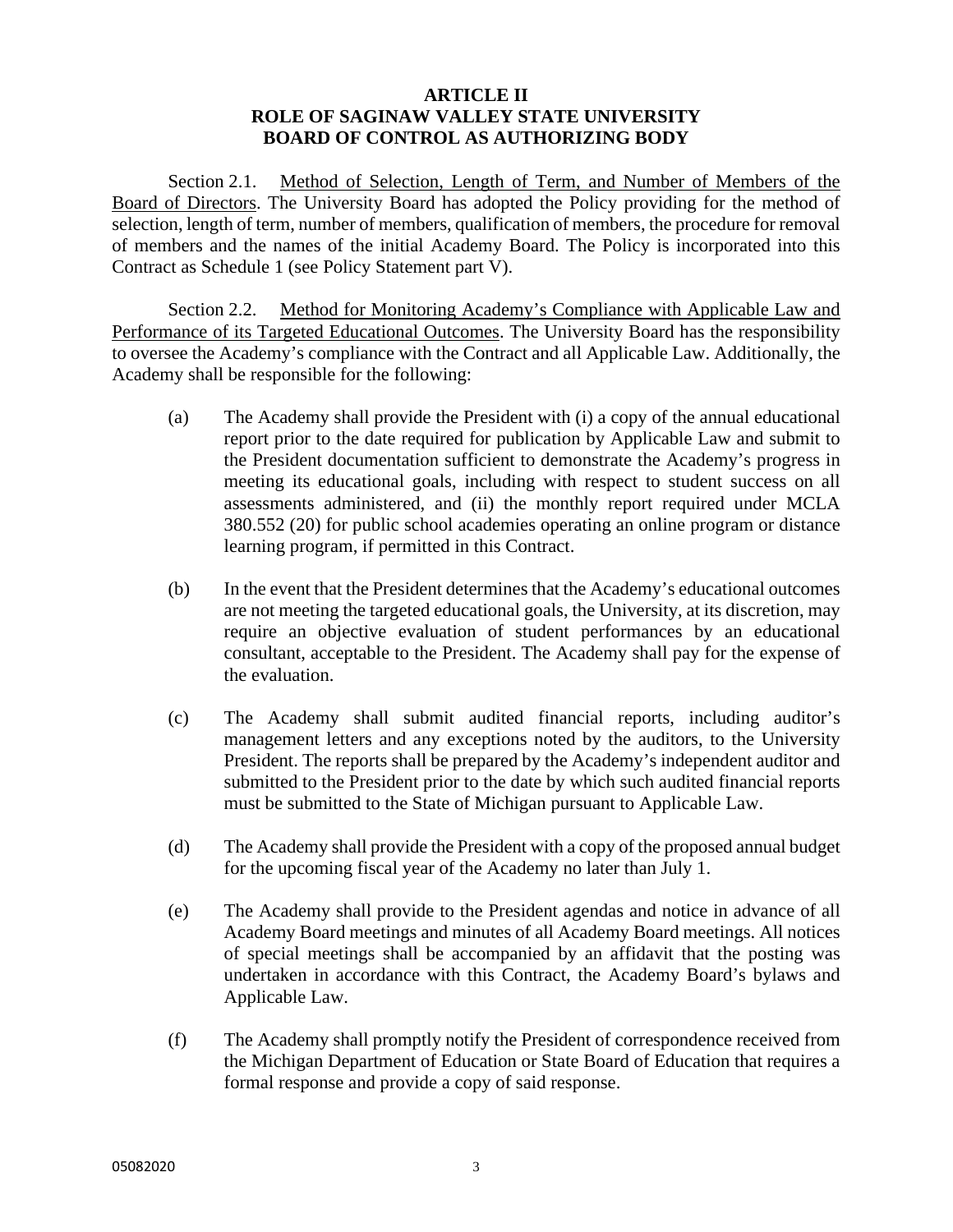- (g) The Academy shall immediately report to the President any litigation or formal proceedings alleging a violation or violations of Applicable Law by the Academy, its officers, employees, agents, and/or contractors and/or the ESP, its officers, employees, agents, and/or contractors or subcontractors.
- (h) The Academy shall permit visitation of its facilities and programs at any time by representatives of the University authorized by the President. No advance notice is required.
- (i) The Academy shall permit examination and/or duplication of any or all records the Academy is required to maintain and/or submit at any time by representatives of the University authorized by the President.
- (j) The Academy shall provide certification of its adoption of such policies as the Academy Board deems reasonable and necessary to discharge its functions and to comply with Applicable law.

Section 2.3. Reimbursement of University Board Costs. Pursuant to MCL 380.502(6), the Academy shall pay the University Board an administrative fee to reimburse the University Board for the costs of its execution of its oversight responsibilities. The fee is deemed earned upon the commencement of a given fiscal year of the Academy and shall be 3% of the total of all state school aid payments received by the Academy for that fiscal year. The University may choose, at its sole discretion, to waive all or a portion of the fee.

Section 2.4. Reimbursement for University Board Services Associated with Third-Party Subpoenas and Freedom of Information Act Requests. If the University Board receives a Freedom of Information Act Request or a subpoena from a third party (including the Academy, its counsel, the Academy's ESP or its counsel) demanding the production of Academy documents related to pending litigation or proceedings involving the Academy, the Academy's ESP (or any subcontractor of the ESP or other contractors of the Academy) or any third party, the University Board may charge the Academy for the cost of the services associated with the University Board's response to the subpoena or FOIA request (including actual attorney's fees in fulfilling the request). The parties agree that the Academy may avoid the obligation to pay for services by the University Board associated with responses for requests for documents by directly producing Academy documents to the requesting party.

In the event the University receives a subpoena or other valid order or process from a Court of competent jurisdiction compelling testimony of a member of the University's Board of Control, its President or any other of its officers, directors, or other personnel, the Academy shall pay all legal fees and costs (including actual attorney's fees) related to the required testimony.

Section 2.5. University Board as Fiscal Agent for the Academy. The University Board is the fiscal agent for the Academy. The University shall retain any amount owed to the University by the Academy pursuant to this Contract, provided that the University Board shall retain no more than the total of (a) 3% of each installment for its University Board Costs and (b) the costs associated with responding to a subpoena or FOIA request under Section 2.4 in the event the Academy declines to produce such documents itself. For purposes of this section, the responsibilities of the University, the State of Michigan, and the Academy are set forth in the Fiscal Agent Agreement incorporated herein as Schedule 2.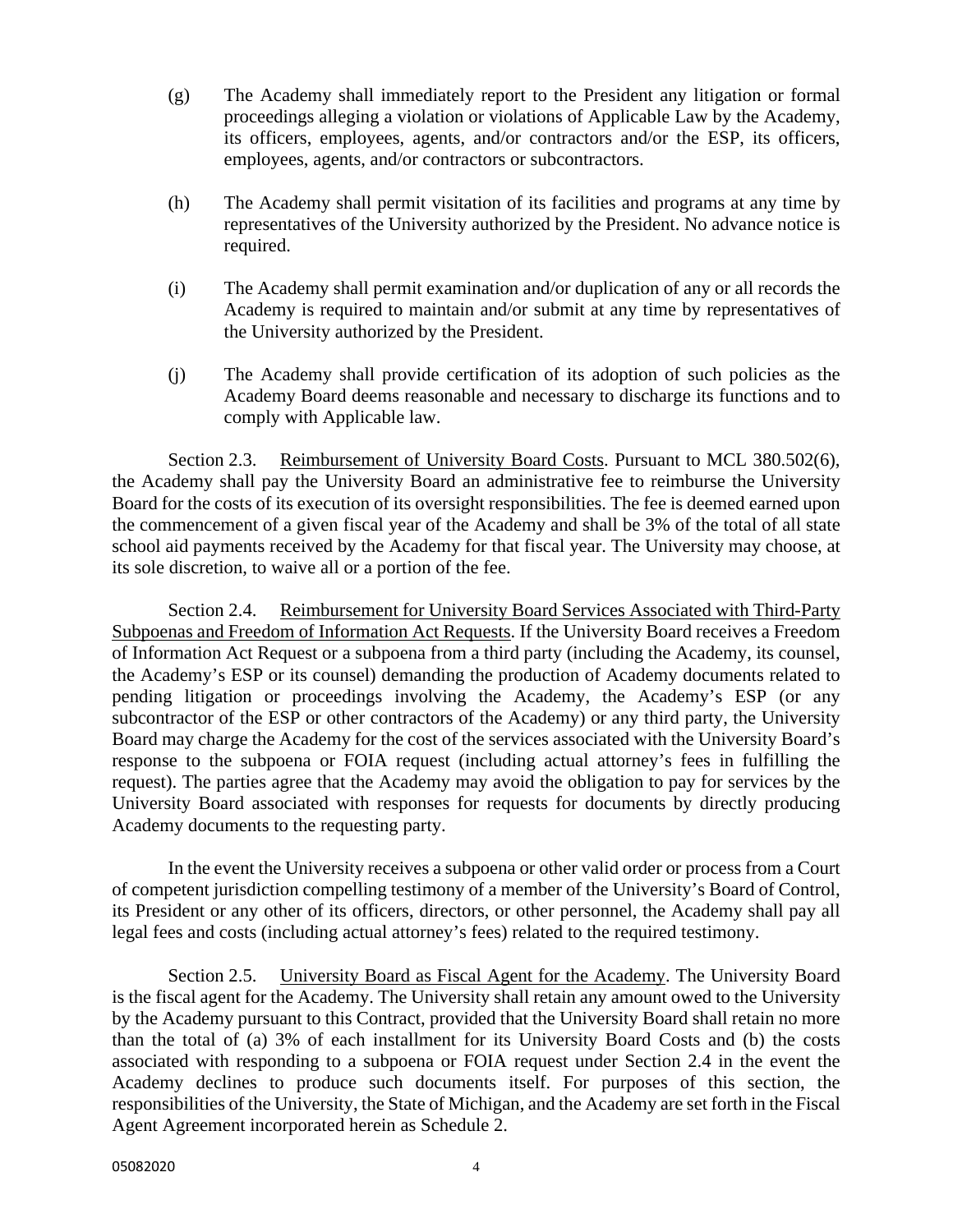Section 2.6. Authorization of Employment. The Academy may employ or contract with personnel, in accordance with all state law requirements regarding certification (including certified teachers, administrators, and chief business officials) according to Applicable Law, and qualifications of certain employees of public schools, except that noncertified teachers and/or administrators may be used as permitted by Applicable Law. Academy shall make available to the University for its review all licenses, certifications, and other qualifications of Academy personnel required by law, and shall undertake or cause to be undertaken all criminal background and unprofessional conduct checks required by applicable law.

Section 2.7. Borrowings by the Academy. The Academy shall not incur indebtedness or borrow money except in accordance with applicable law and with the prior approval of the University. It is the Academy's obligation to provide the University with sufficient notice and time to review any and all closing documents prior to any anticipated closing. Failure to do so risks non-approval of the borrowing in question or non-delivery of any certificates requested of the authorizing body. The Academy may not levy taxes. Notwithstanding the foregoing, the Academy, only after obtaining the prior written approval of the SUPO Director, which consent may be withheld for any reason, may incur debt only as follows:

- (a) Short-term: The Academy may incur temporary debt in accordance with Section 1225 of the Code provided, at the option of SUPO, it submits forms of the proposed financing documents (including term sheet, amortization schedule and cash flow) to the attention of the Director of SUPO at least fifteen (15) business days prior to closing and obtains his/her written nondisapproval of the transaction prior to closing. For transactions involving the Michigan Finance Authority's annual State Aid Note Pool program, in recognition of the fact that the documents are of a standardized set and have historically been released to counsel and require return by counsel in a compressed time period, in lieu of providing transaction documents, the Academy will provide the State Aid Note Program application, cash flow workbook, and all application-related materials to SUPO simultaneous with submission to the State Aid Note Program staff. The SUPO's nondisapproval of any transaction hereunder is not a representation by SUPO of any aspect of the Academy's operations, the Academy's credit-worthiness, or the Academy's ability to repay the indebtedness incurred. Credit decisions regarding indebtedness are expressly the responsibility of the lender.
- (b) Long-term: The Academy may enter into long-term indebtedness in the manner and form permitted by applicable law provided it submits forms of the proposed financing documents (including term sheet, amortization schedule and any preliminary offering document, e.g., a Preliminary Official Statement) to the attention of the Director of SUPO at least thirty (30) days prior to closing and obtains his/her written nondisapproval of the transaction. The SUPO's nondisapproval of any transaction does not mean that SUPO expresses or implies any opinion as to the veracity or completeness of any representation made in any offering document or that SUPO is making any representations of the Academy's credit-worthiness or its ability to repay any indebtedness so incurred. Credit decisions regarding indebtedness are expressly the responsibility of the lender.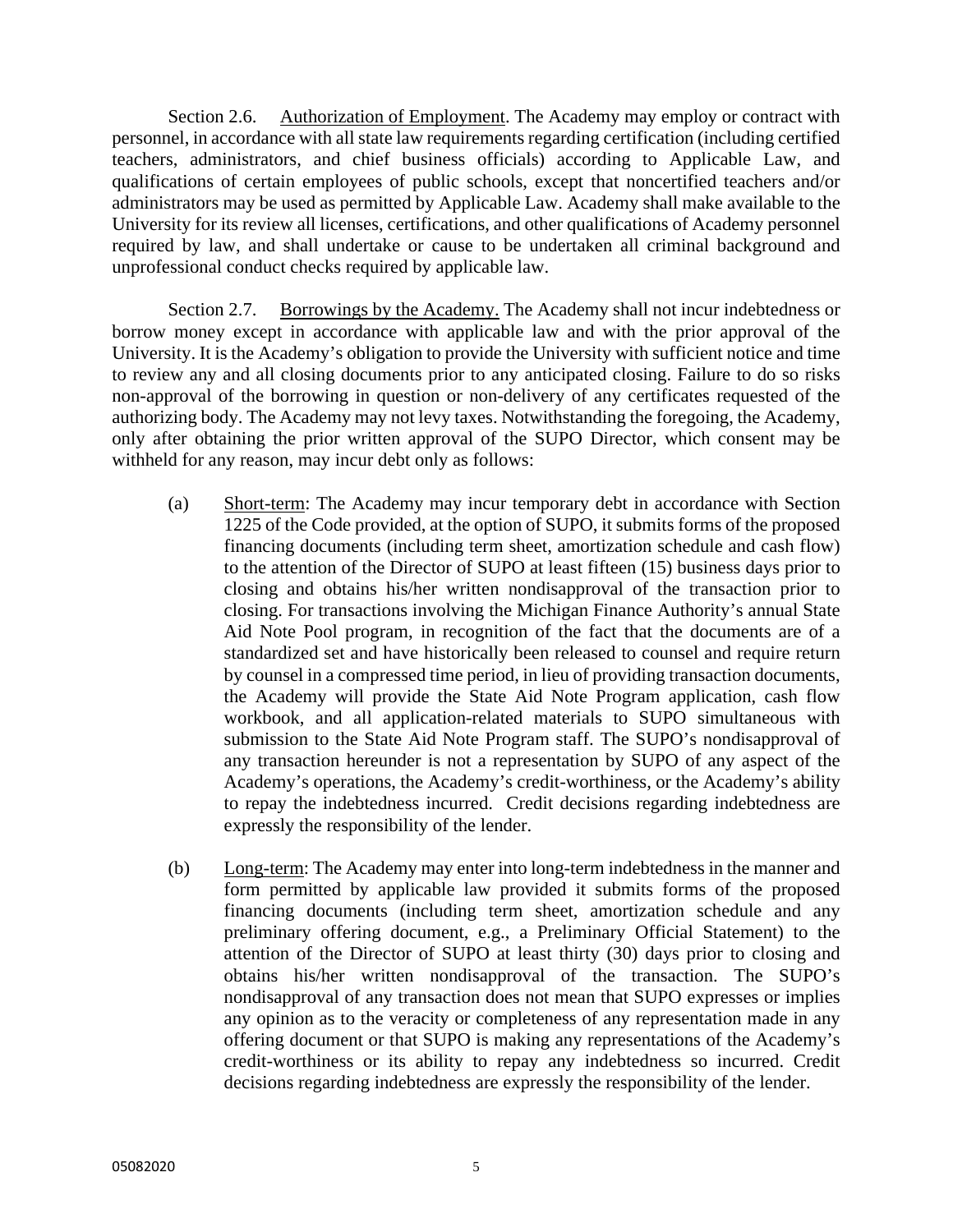- (c) An instrument of indebtedness entered into by the Academy and a third party shall not in any way constitute an obligation, either general, special, or moral of the State of Michigan or the University. Neither the full faith and credit nor the taxing power of the State of Michigan or any agency of the State, nor the full faith and credit of Saginaw Valley State University shall ever be pledged for the payment of any Academy instrument of indebtedness.
- (d) The Academy has no authority whatsoever to enter into any contract or other agreement that would financially obligate the State of Michigan or Saginaw Valley State University, nor does the Academy have any authority whatsoever to make any representations to lenders or third parties, that the State of Michigan or Saginaw Valley State University in any way guarantee, are financially obligated, or are in any way responsible for any agreement, promissory note, contract, mortgage, loan or other instrument of indebtedness entered into by the Academy. No party shall attribute any representation regarding the Academy in any manner, including in relation to any financing or financial undertaking that does not appear in a document physically signed with a wet signature by the Director of SUPO.
- (e) In the event that indebtedness of any sort contemplated by the Academy requires an intercept of state school aid for payment of debt service, a certificate or certification by the University or the University President, the issuance of such is subject to the sole discretion of the University, through its designee, the Director of SUPO. It is the Academy's responsibility to provide ample notice of at least sixty (60) days of its need for same to ensure sufficient time for review, unless extenuating circumstances prohibit such review, in which case, the Academy shall provide notice at the earliest possible opportunity.

# **ARTICLE III REQUIREMENT THAT ACADEMY ACT SOLELY AS GOVERNMENTAL ENTITY**

Section 3.1. Governmental Entity. The Academy shall act exclusively as a governmental entity and shall delegate none of its governmental functions, including the determination to assert or not to assert governmental immunity under Applicable Law.

Section 3.2. Independent Status of the Academy. The Academy is a body corporate and governmental entity authorized by the Code. It is organized and shall operate as a public school academy and a Michigan nonprofit corporation. The Academy is not a division or a part of Saginaw Valley State University. The relationship between the Academy and the University is based solely on the applicable provisions of the Code and the terms of this Contract or other written agreements between the University and the Academy.

Section 3.3. Prohibition of Identified Family Relationships. No person shall be a member of the Academy Board if he or she is a Relative of another member of the Academy Board; an employee, officer or individual with an ownership interest in the Academy's ESP or a Relative of such individual; or if he or she works at the Academy or provides contracted services to the Academy or is a Relative of such individual. Additionally, no Relative may occupy a supervisory position over another Relative. Likewise, prohibitions against holding incompatible public office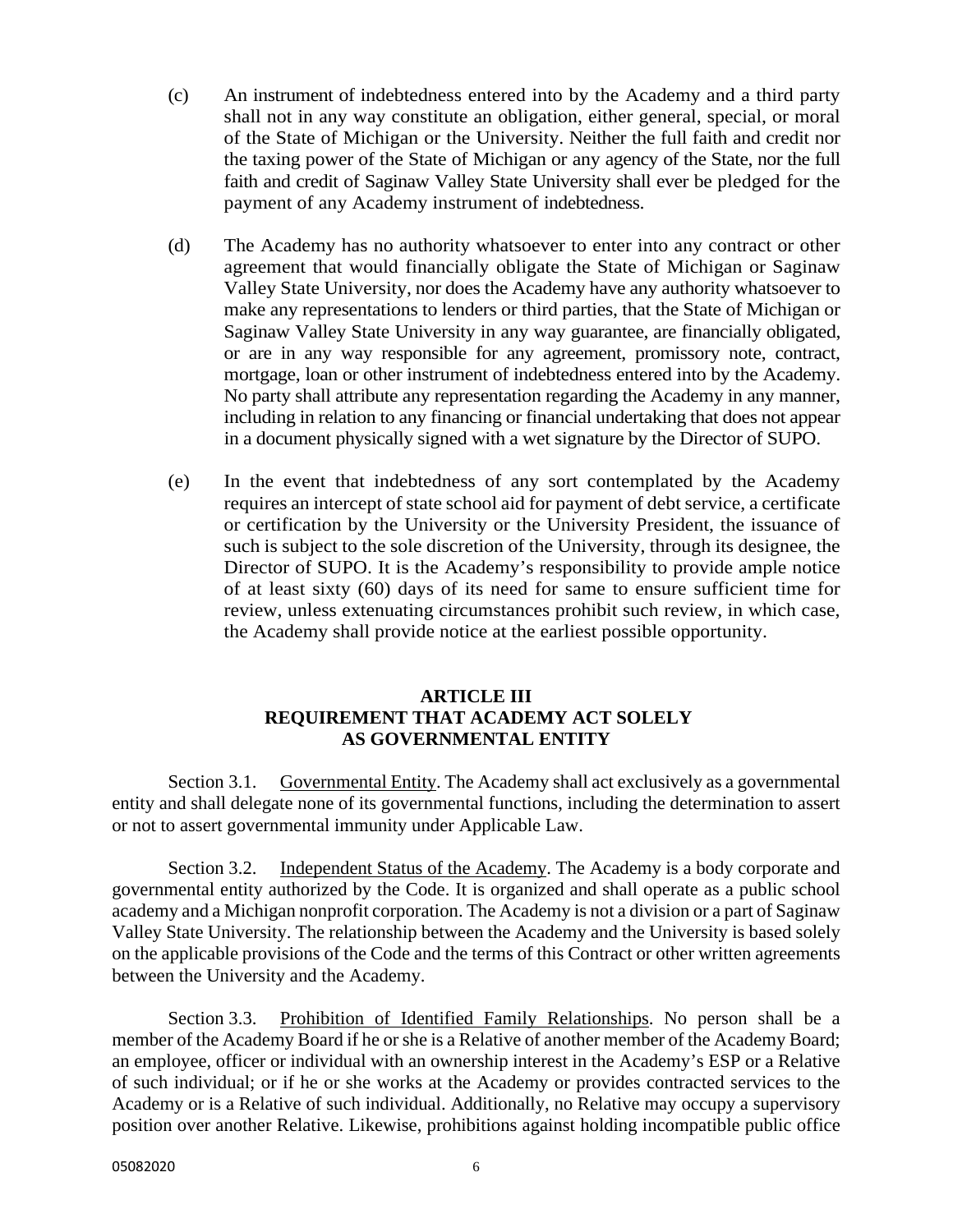and against specified conflicts of interest set forth in MCL 15.181 to 15.185 and MCL 15.321 to 15.330, respectively, shall be scrupulously observed.

Section 3.4. Prohibition of Tuition and Religious Affiliation. The Academy shall not impose tuition of any nature and shall not be organized by a church or other religious organization and shall not have any organizational or contractual affiliation with or constitute a church or other religious organization.

Section 3.5. Prohibition of Employment in More than One Full-time Position. No individual shall be employed by or at the Academy in more than 1 full-time position in which he or she is compensated at a full-time rate for each of those positions.

Section 3.6. Other Permitted Activities. Nothing in this Contract shall prohibit the Academy from engaging in other lawful activities that are not in derogation of the Academy's status as a public school or that would not jeopardize the eligibility of the Academy for state school aid funds. Subject to Section 2.5 of this Contract, the Academy may enter into agreements with other public schools, public school academies, governmental units, businesses, community and nonprofit organizations where such agreements contribute to the effectiveness of the Academy or advance education in this state.

#### **ARTICLE IV PURPOSE**

Section 4.1. Academy's Purpose. The Academy's purpose is as stated in the Articles of Incorporation as set forth in Schedule 3 attached hereto.

#### **ARTICLE V CORPORATE STRUCTURE OF THE ACADEMY**

Section 5.1. Michigan Nonprofit Corporation. The Academy's corporate structure is that of a Michigan nonprofit corporation, organized pursuant to MCL 450.2101.

Section 5.2. Articles of Incorporation. Unless amended pursuant to this Contract, the Articles of Incorporation of the Academy, as set forth in Schedule 3, shall be the Articles of Incorporation of the Academy.

Section 5.3. Bylaws. Unless amended pursuant to this contract, the Bylaws of the Academy, as set forth in Schedule 4 shall be the Bylaws of the Academy.

#### **ARTICLE VI OPERATING REQUIREMENTS**

Section 6.1. Governance Structure. The Academy shall be organized and administered as a Michigan nonprofit corporation under the direction of the Academy Board and pursuant to the governance structure as set forth in the Bylaws. The Academy's Board of Directors shall meet monthly unless another schedule is mutually agreed upon by the President and the Academy. The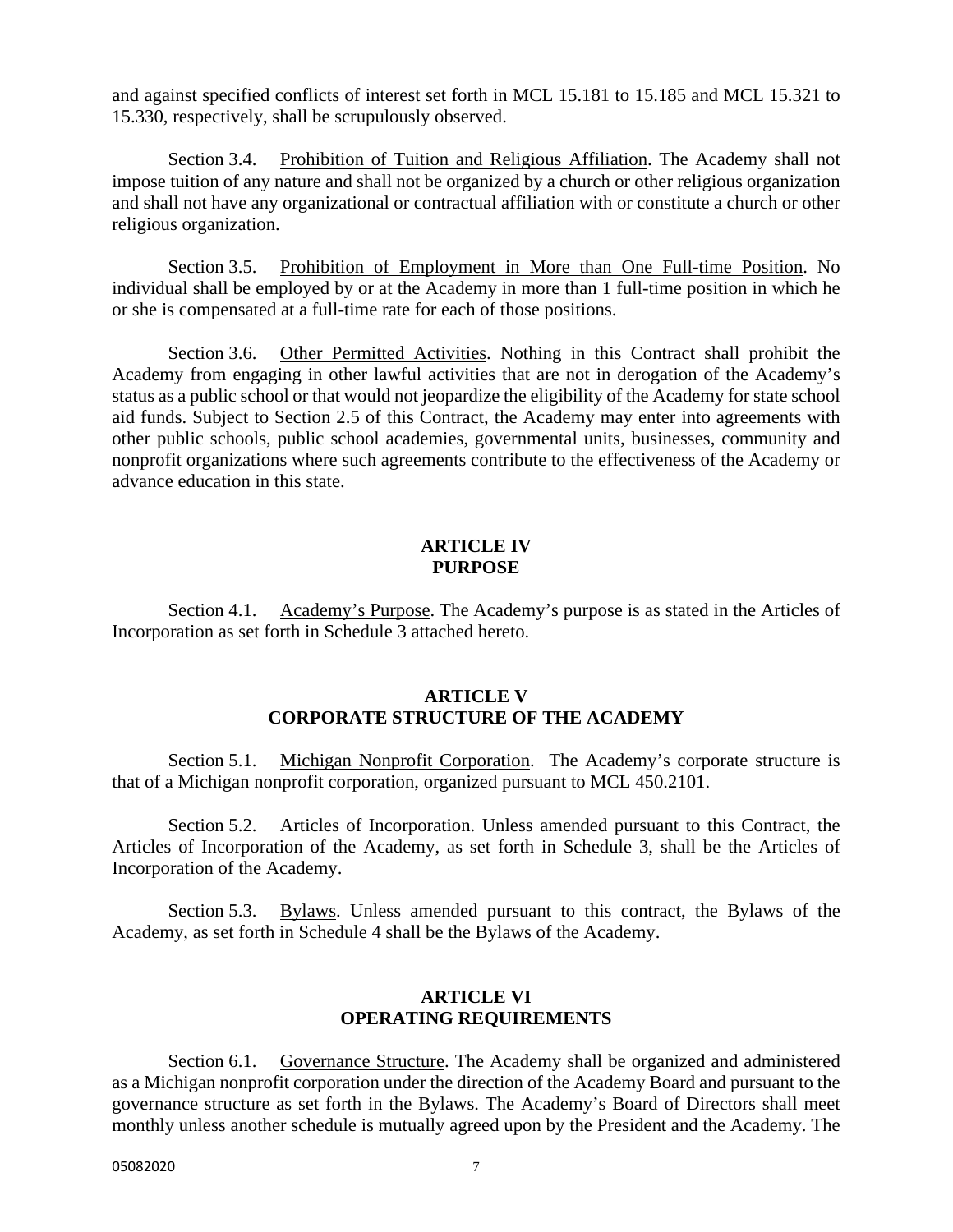Academy shall not delegate this duty of organization and administration of the Academy without the express affirmative consent of the University.

Section 6.2. Contributions and Fund Raising. The Academy may solicit and receive contributions and donations as permitted by law. No solicitation shall indicate that a contribution to the Academy is for the benefit of Saginaw Valley State University. The University shall not be required to receive any contributions or donations for the benefit of the Academy. If the University accepts contributions or donations for the benefit of the Academy, it shall forward such funds to the Academy within three (3) business days of receipt.

Section 6.3. Educational Goals and Programs. The Academy shall pursue the educational goals identified in Schedule 5. Such goals may be amended pursuant to Section 8.1 of Article VIII of this Contract. The Academy shall provide, annually, a report to Saginaw Valley State University of its performance in meeting these objectives. This report shall contain a statement of student growth and achievement as well as the summarized results of all standardized testing administered at the Academy. In addition to any educational goals set forth in Schedule 5, the educational goals shall include demonstrated improved pupil academic achievement for all groups of pupils, and the Academy shall not be identified as being in the bottom 5% of all public schools in the State; if the Academy is so identified, it shall present to the Director within 60 days of being so identified its plan for improvement that comports with applicable law. To the extent applicable, the progress of the pupils in the Academy shall be assessed using at least Michigan's statewide assessments under MCLA 380.1279g or such successor instrument required by applicable law.

Section 6.4. Curriculum. The Academy shall have flexibility in developing, realigning, and implementing the curriculum identified in Schedule 6.

Section 6.5. Staff Responsibilities. Subject to Section 2.5 of this Contract, the University Board authorizes the Academy to employ or contract with personnel as outlined in Schedule 7, which shall include copies of any agreement with an ESP or board liaison which the Academy may enter into, job descriptions (including identification of certifications required under Applicable Law) and a schematic or narrative governance structure of the Academy.

Section 6.6. Admission Policy. The Academy shall comply with all admissions policies and criteria required by laws applicable to public school academies under the Code. The Academy must make a reasonable effort to advertise its enrollment openings. Open enrollment must be for a period of at least two (2) weeks and shall permit the enrollment of pupils by parents and/or guardians at times in the evening and weekends, and shall comply with all requirements of Applicable Law. Schedule 9.

Section 6.7. School Calendar/School Day Schedule. The Academy shall comply with all minimum standards governing the length of the school term, minimum number of days and hours of instruction required by law applicable to public school academies under the Code. The Academy shall provide the Authorizer copies of any waivers it has obtained related to days and hours of instruction or calendar. Schedule 10.

Section 6.8. Age/Grade Range of Pupils Enrolled. The Academy shall offer programs for the grades and ages indicated in Schedule 11. The Academy may add or delete additional grades in the future, pursuant to Section 8.1 of Article VIII of this Contract.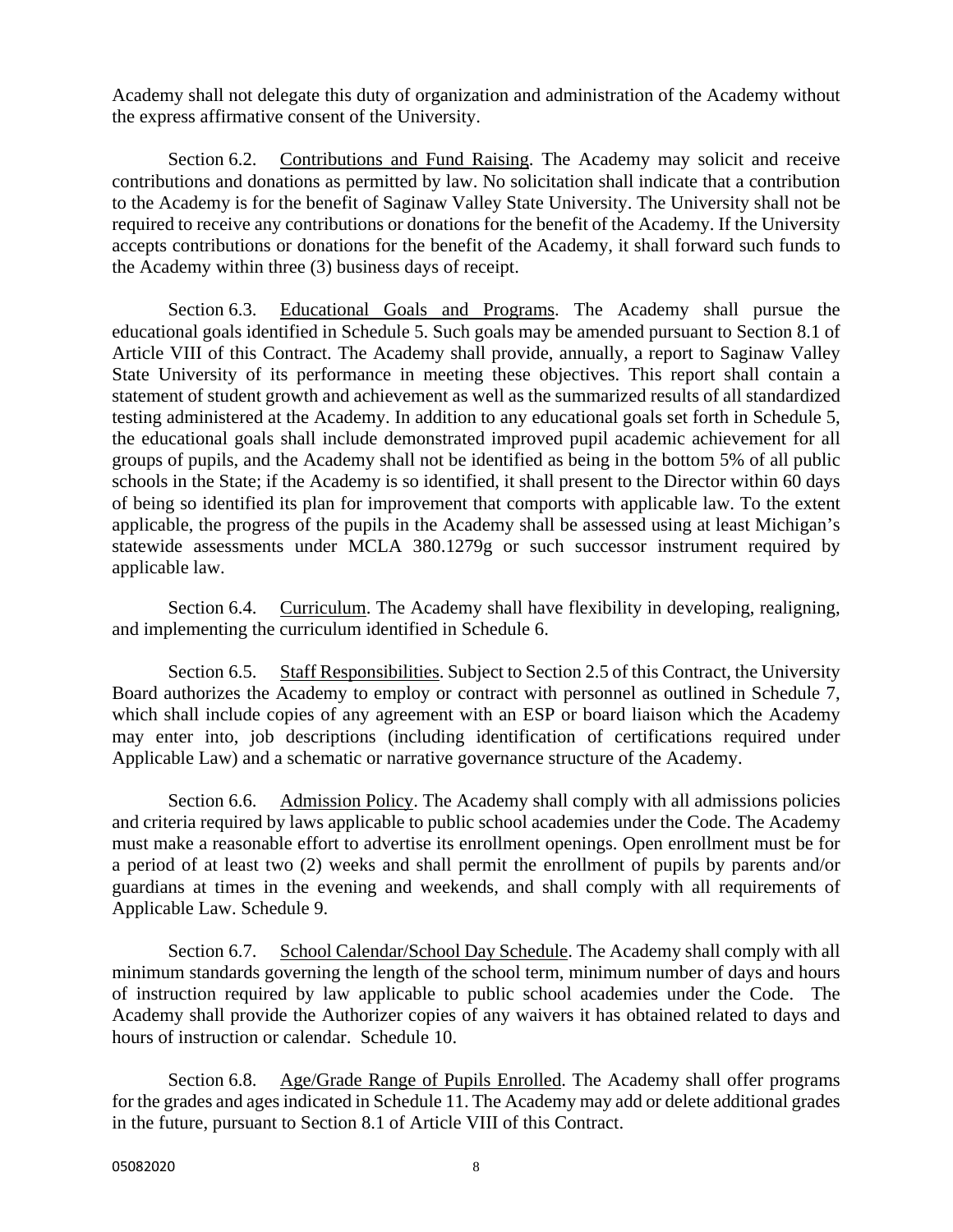Section 6.9. Annual Financial Audit. The Academy shall commission an annual financial audit to be conducted by an independent auditor selected and retained by the Academy Board.

Section 6.10. Address and Description of Proposed Physical Plant. The address of the proposed physical plant for the Academy and a description of same, including certificates of occupancy and other required agency approvals, lease, land contract or deed, as applicable, and a brief description of any financing transaction entered into by the Academy for facility acquisition, and the debt-service schedule thereof is attached as Schedule 8. Except as permitted by written amendment to this Contract, the Academy shall not operate at a site other than the single site requested for the configuration of grades that will use the site.

- (a) No lease to occupy any portion of the Academy's physical plant shall exceed the term of the Academy's Contract except with the prior approval of the University President or his/her designee.
- (b) No new public school academy may locate within the boundaries of a community district except in accordance with the provisions of the Code.

Section 6.11. Reports to the University President. The Academy shall provide the University President with copies of reports and assessments concerning the educational outcomes achieved by pupils attending the Academy.

Section 6.12. Accounting Standards. The Academy shall at all times comply with accounting standards required by Applicable Law, including generally accepted public sector accounting principles.

Section 6.13. Placement of University Student Interns. The Academy may be a placement site for University students in training to serve in public schools. Such placements shall be without charge to the University and subject to other terms and conditions as the Academy and the University agree.

Section 6.14. Required Contents of Contracts with ESP. The Academy may enter into or renew an agreement with an ESP for the operation or management of the Academy, provided the Academy complies with all of the requirements of this part and applicable law. At least thirty (30) days prior to the proposed effective date or one regular board meeting of the Academy Board of Directors, whichever is longer, the form of management agreement, along with: (i) an opinion of the Academy's independent legal counsel, addressed to the University President for reliance thereon, that all such requirements, including any requirements of Applicable Law have been met and that there are no improper and/or unlawful interrelations or conflicts created by same (the "Legal Opinion") and (ii) documentation sufficient to establish to the University President's satisfaction that the ESP has the requisite educational and management expertise to operate the Academy in compliance with this Contract and all applicable law. The University may disapprove of the proposed agreement if, in the sole opinion of the University, it is contrary to applicable law or the terms of this Contract. Additionally, the agreement must comply with the following:

(a) In negotiating and finalizing any such contract, the Academy Board must seek the advice of independent legal counsel, who must deliver to the University President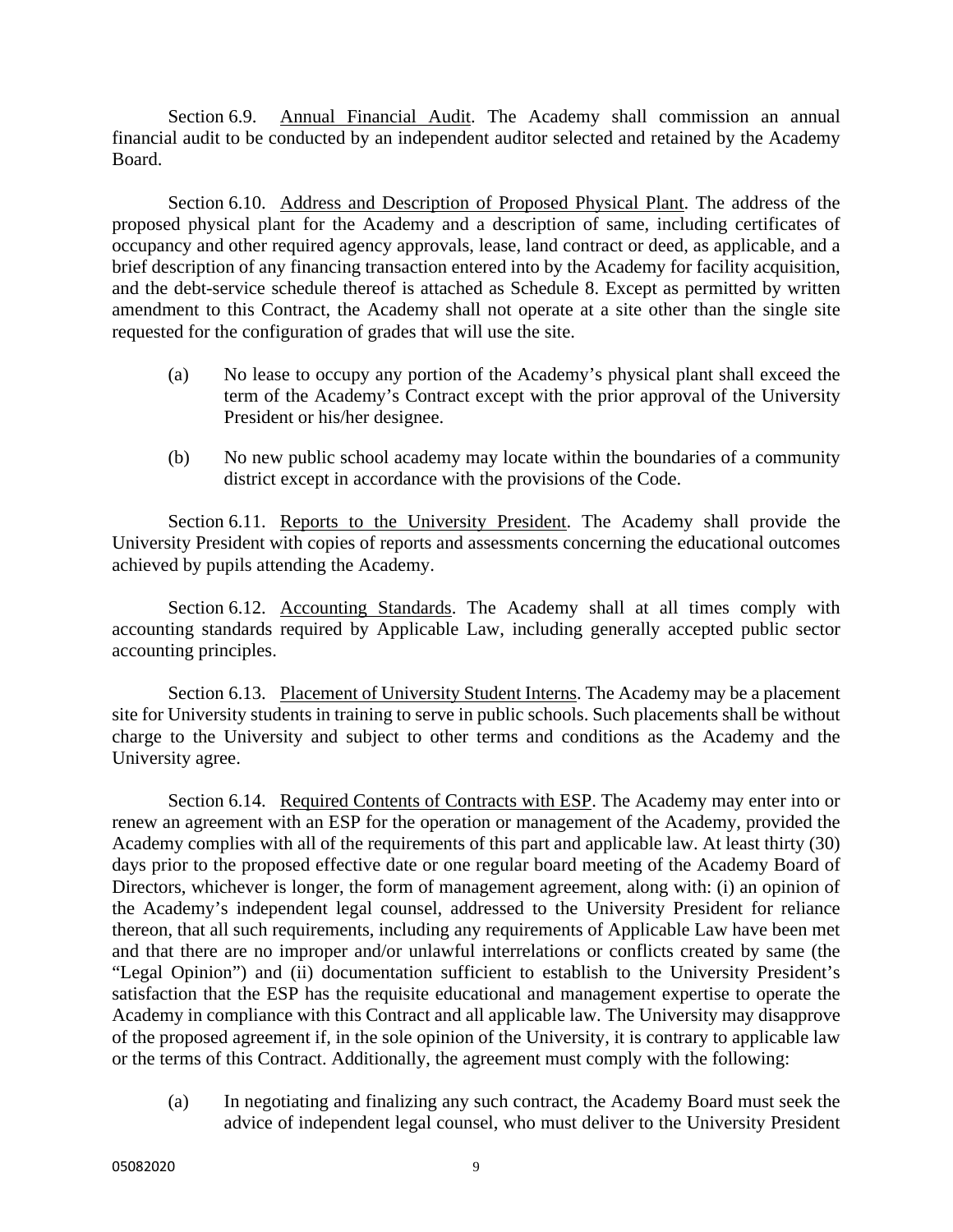the Legal Opinion referenced above. The ESP Management Agreement must be approved by the Academy Board, during a meeting open to the public held pursuant to the Michigan Open Meetings Act.

- (b) The Academy Board must ensure that, at all times during the term of this Contract, any ESP employed by the Academy maintains comprehensive general liability and umbrella insurance coverage at levels satisfactory to the University President (see Article 13). The insurance coverage required of the ESP shall not be in lieu of the insurance coverage requirements applicable to the Academy. Any policy of insurance maintained by the ESP must include coverage for sexual molestation or abuse, must name the University as an additional, named insured, and shall not be changed, revoked or modified absent thirty (30) days' notice to the University President. The ESP Management Agreement shall also specify that, in the event the University President modifies the level, type, scope or other aspects of such coverage, then the ESP shall undertake like and similar modifications within 30 days of being notified of such change.
- (c) The Academy Board must ensure that, and the ESP Management Agreement shall provide that, any ESP performing services at the Academy shall comply with the requirements under this Contract to the extent such ESP is performing services on behalf of the PSA.
- (d) No provision of the ESP Management Agreement shall interfere with the Academy Board's duties under the Contract, and the Academy's duties under the Contract shall not be limited or rendered impossible by action or inaction of the ESP.
- (e) No provision of the ESP Management Agreement shall predetermine the Academy Board's course of action in choosing to assert or not assert governmental immunity.
- (f) The ESP Management Agreement shall state that all financial, educational, and student records pertaining to the Academy are Academy property and that such records are subject to the provisions of Michigan's Freedom of Information Act, except for some data which may be contained in such records, which may be redacted or withheld as permitted by applicable law, which shall be specifically cited in the event of withholding or redaction. All such records must be stored, in physical form, on-site at the Academy's facility or be directly accessible at the Academy facility. All records pertaining to teacher and administrator certification, as well as a copy of the employee handbook shall be maintained physically on site or directly accessible at the Academy facility.
- (g) The ESP Management Agreement shall state that all of the Academy's financial and other ESP-related records will be made available to the Academy's independent auditor and that the ESP staff will cooperate with said auditor, and that the ESP shall not select or retain the Academy's auditor.
- (h) The ESP Management Agreement must certify that there shall be no markup of costs for supplies, materials, or equipment procured by the ESP on the Academy's behalf and that the Academy and that all supplies, materials, and equipment procured for the Academy by the ESP shall be inventoried by an acceptable method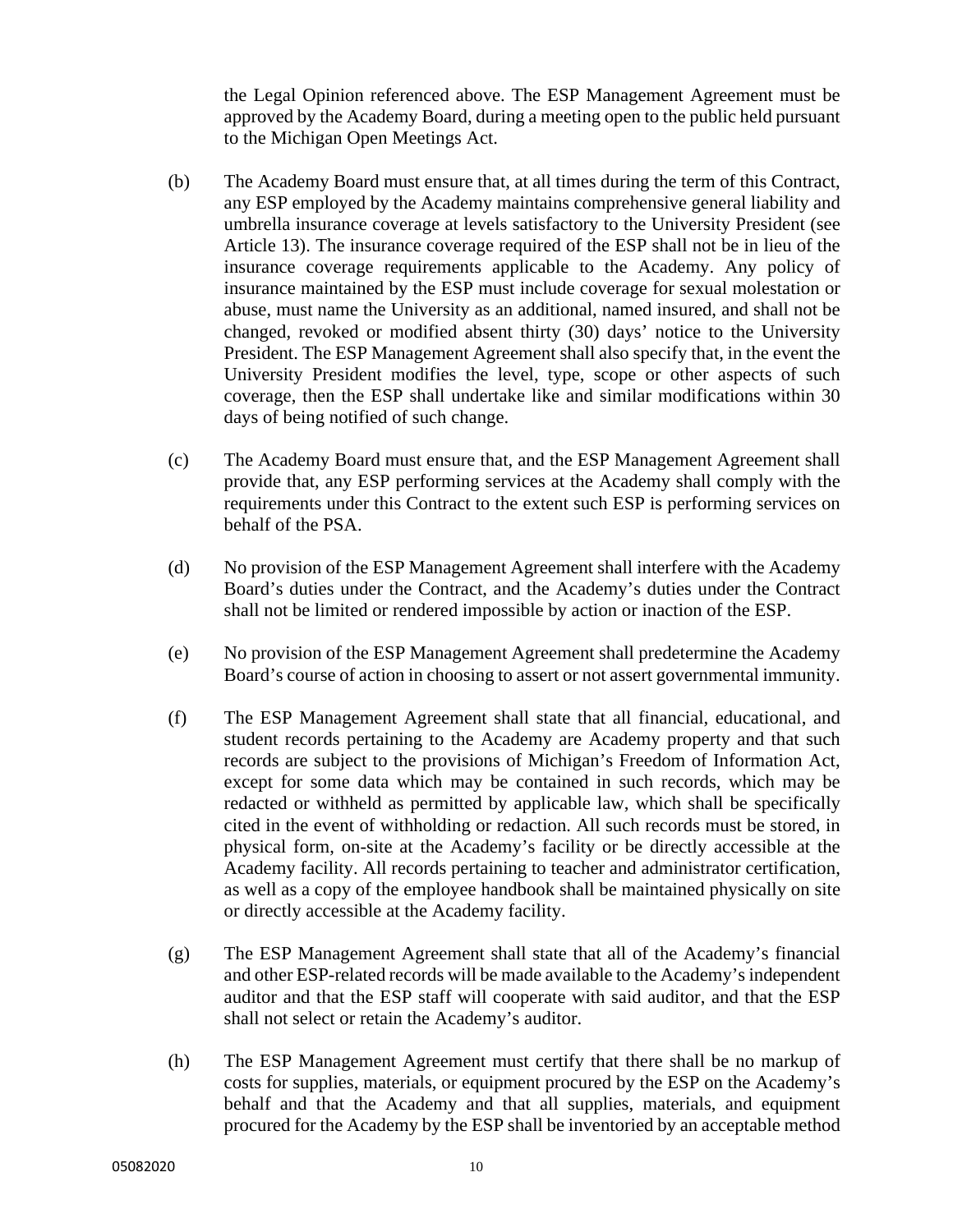of inventory and further that an inventory of Academy equipment shall be maintained so that it can be clearly established which property belongs to the Academy.

- (i) The ESP Management Agreement shall contain a provision that states upon termination, the ESP shall work for a specified period of time to transition to a new ESP. There may be a reasonable fee set forth for this service.
- (j) The ESP Management Agreement shall contain a provision that states upon termination the ESP shall, without charge (i) close the books on the then-current fiscal quarter; (ii) organize and prepare the Academy's records for transition to the new ESP; (iii) organize and prepare student records for transition to the new ESP; and (iv) provide for the orderly transition of employee compensation and benefits to the new ESP without disruption to staffing.
- (k) The ESP Management Agreement shall prohibit the ESP from executing contracts with its staff assigned to the Academy (including by way of example and not limitation, teachers, administrators, counselors and the like) that contain noncompete and/or nonsolicitation agreements of any nature.
- (l) The Academy Board and the ESP may not substantially amend the management contract without notifying the University President. No amendment shall be contrary to this section and shall be accompanied by a Legal Opinion. Whether or not substantial, the Academy shall submit to the University President Designee all amendments to the management contract within 10 days after such amendment.

#### (m) The ESP Management Agreement shall contain the following provision:

"Indemnification of Saginaw Valley State University. The parties acknowledge and agree that the Saginaw Valley State University Board of Control, Saginaw Valley State University and its members, officers, employees, agents or representatives are deemed to be third-party beneficiaries for purposes of this Agreement. As thirdparty beneficiaries, the parties hereby promise to indemnify and hold harmless Saginaw Valley State University Board of Control, Saginaw Valley State University and its members, officers, employees, agents or representatives from all claims, demands, or liability, including attorney fees, and related expenses, on account of injury, loss or damage, including, without limitation, claims arising from bodily injury, personal injury, sickness, disease, death, property loss or damage or any other losses of any kind whatsoever and not caused by the sole negligence of Saginaw Valley State University, which arise out of or are in any manner connected with Saginaw Valley State University Board's approval of the Public School Academy application, the University Board's consideration of or issuance of a Contract, the Academy's preparation for and operation of a public school, or which are incurred as a result of the reliance by Saginaw Valley State University and its Board of Control members, officers, employees, agents or representatives upon information supplied by the Academy or the Educational Management Organization, or which arise out of the failure of the Academy to perform its obligations under the Contract issued to the Academy by Saginaw Valley State University Board of Control. The parties expressly acknowledge and agree that Saginaw Valley State University and its Board of Trustee members, officers,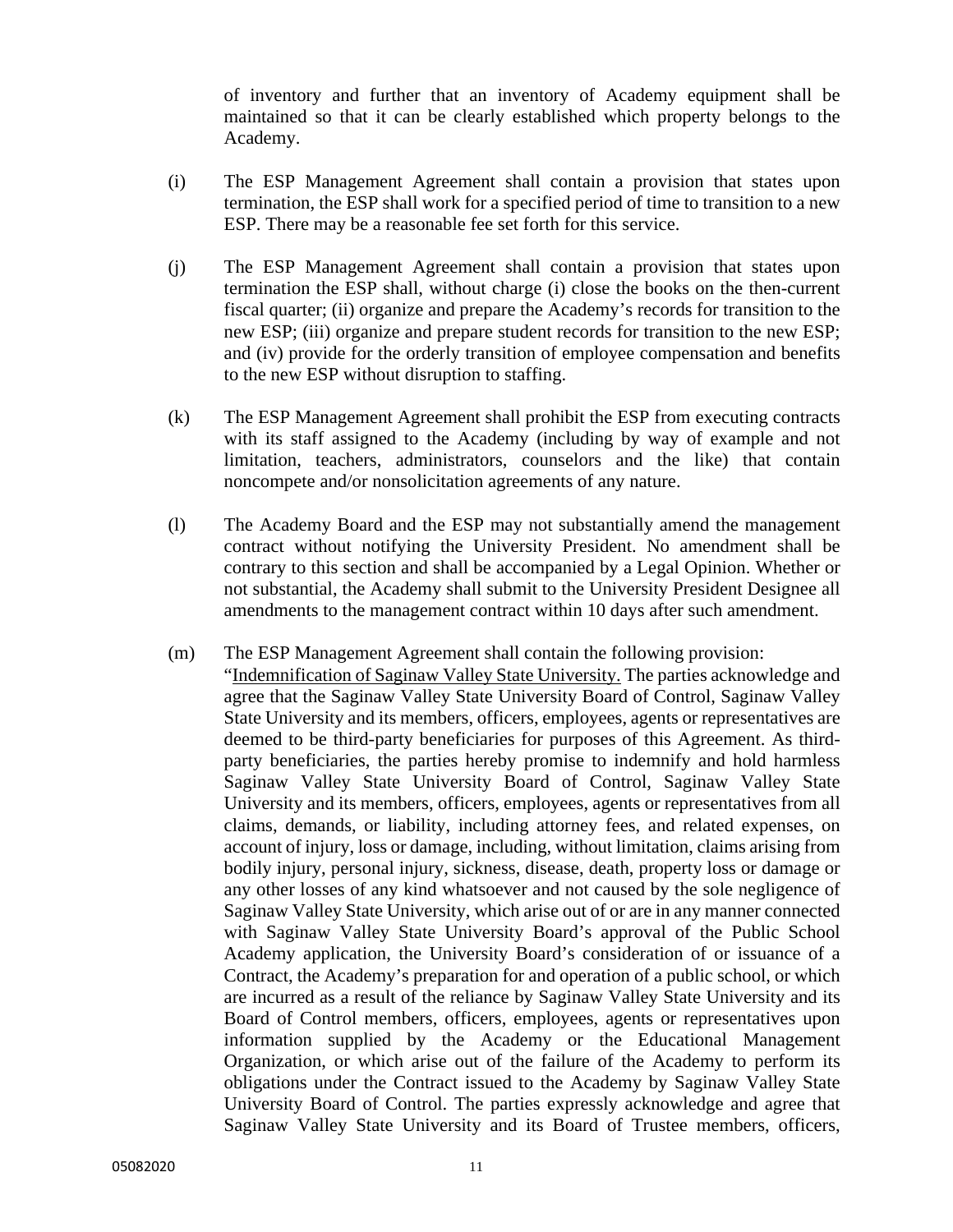employees, agents or representatives may commence legal action against either party to enforce its rights as set forth in this Agreement."

- (n) The ESP Management Agreement shall require all ESP employees to undergo criminal background and unprofessional conduct checks required by applicable law in the matter presented therein.
- (o) The ESP Management Agreement shall contain a provision requiring the educational service provider to make information available to the Academy as deemed necessary by the Academy Board in order to enable the Academy to fully satisfy its obligations under Section 7.4 of this Contract and also at least the information that a school district is required to be disclosed under MCLA 388.1618 for the most recent fiscal year for which that information is available.
- (p) No ESP employee shall be designated as the Chief Administrative Officer of the Academy, although such employee may be a designee of the Chief Administrative Officer for certain purposes enumerated by Board action.
- (q) The ESP shall notify the Academy Board if any principal or officer of the ESP, or the ESP (including any related organizations or organizations in which a principal or officer of the ESP served as a principal or officer) as a corporate entity, has filed for bankruptcy protection in the last six (6) months or within any applicable preference period, whichever is longer.
- (r) The ESP Management Agreement must contain a provision providing for the early termination or amendment of the ESP Management Agreement, with no cost or penalty to the Academy, and no recourse to the University or any third party affiliated with or engaged by the University, by the ESP or any subcontracted person or entity of the ESP, in the event the University determines to exercise its prerogative under MCLA 380.507(7) and Section 9.3 hereof to reconstitute the Academy by requiring the termination or amendment of the ESP Management Agreement.
- (s) The ESP Management Agreement shall contain a provision requiring that it make available to the Authorizer and to the public the information required under MCL 380.503.
- (t) The ESP Management Agreement shall contain a provision requiring it to adopt, implement and maintain a performance evaluation system for all required personnel as required by applicable law.
- (u) No ESP Management Agreement or Amendment may become effective until and unless the Director of SUPO notifies the Academy in writing that it has reviewed and does not disapprove of the ESP Management Agreement or Amendment thereto.
- (v) The ESP Management Agreement may not be assigned or assignable to any third party.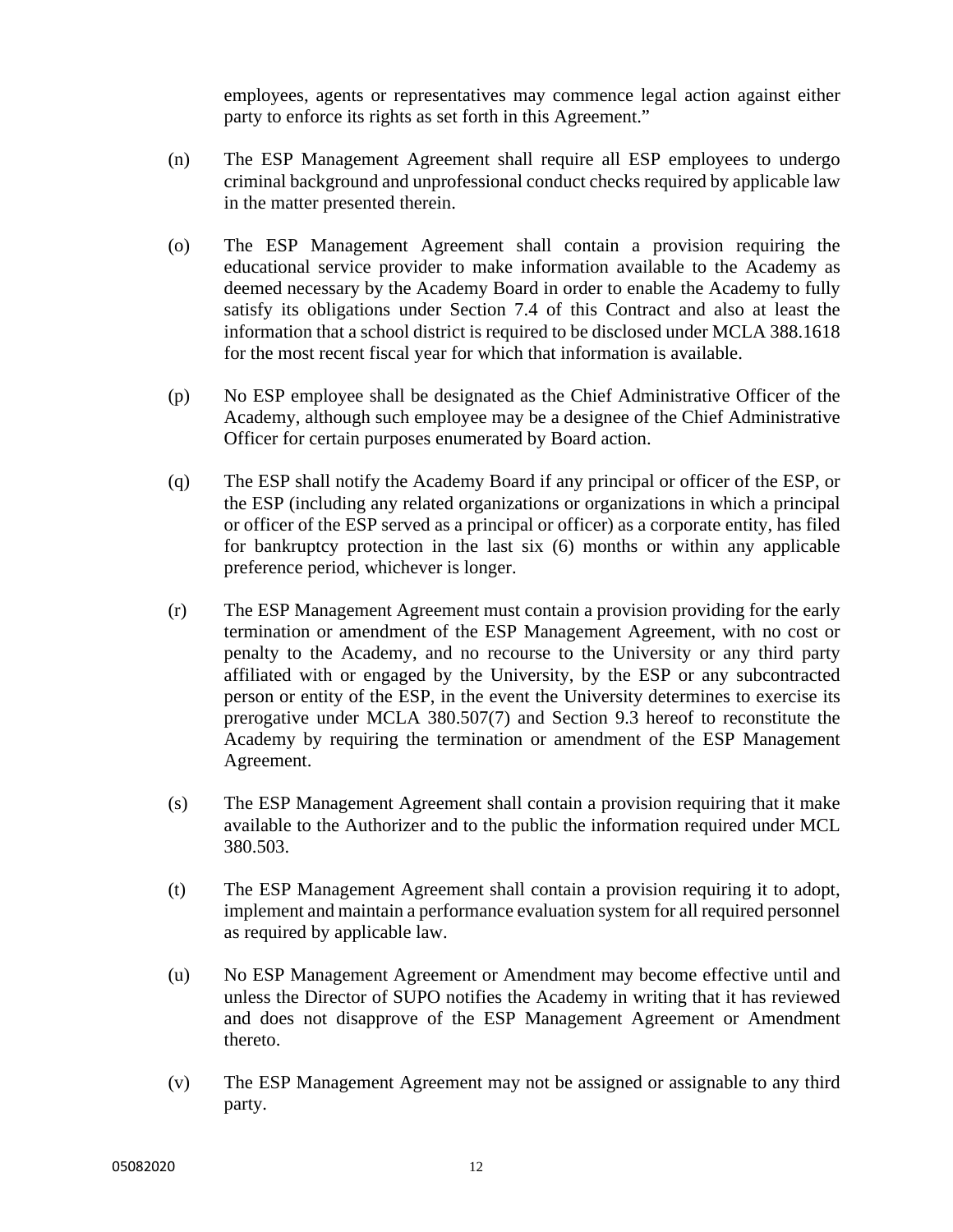(w) The ESP Management Agreement shall not exceed the length of the Contract.

Section 6.15. University Board Approval of Condemnation. In the event that the Academy desires to acquire property pursuant to condemnation, it shall obtain the express written permission of the University Board for such acquisition; such written permission shall be in the form of a resolution adopted at a public meeting of the University Board. The Academy shall submit such written request to the University Board 120 days prior to the next regularly scheduled meeting of the University Board. The University Board reserves unto its sole discretion the determination to act, table or decline to act upon such request.

Section 6.16. Reporting of Total Compensation. The Academy Board shall, upon request, report to the Authorizing Body the total compensation for each individual working at the Academy.

Section 6.17. Contract Administration. If the Academy employs a Board liaison or contract administrator, it shall specify the role of such contract administrator or Board liaison in Schedule 7 and include a copy of its agreement with same.

Section 6.18. Prohibition of Employment in More than One Full-time Position. No employee of the Academy or its ESP, if any, may be employed for a total of more than 1.0 fulltime position.

#### **ARTICLE VII COMPLIANCE WITH THE CODE AND OTHER LAWS**

Section 7.1. Compliance with the Code. The Academy shall comply with the Code.

Section 7.2. Compliance with State School Aid Act. In order to assure that funds are available for the education of pupils, the Academy shall comply with all applicable provisions of the State School Aid Act of 1979, as amended from time to time. The Academy may expend funds from the State School Aid Act for any purpose permitted by the State School Aid Act of 1979 and may enter into contracts and agreements determined by the Academy as consistent with the purposes for which the funds were appropriated.

Section 7.3. Open Meetings Act. The Academy Board shall conduct all of its meetings, including committee or other meetings, in accordance with the Michigan Open Meetings Act, Act No. 267 of the Public Act of 1976, being Sections 15.261 to 15.275 of the Michigan Compiled Laws, as amended, as required.

Section 7.4. Freedom of Information Act. The records of the Academy shall be records subject to the provisions of the Michigan Freedom of Information Act ("FOIA"), Act No. 442 of the Public Acts of 1976, being Sections 15.231 to 15.246 of the Michigan Compiled Laws, as amended. The Academy Board shall designate a freedom of information officer to assure compliance with FOIA and other applicable law providing for public disclosure or for protection of privacy.

Section 7.5. Public Employees Relations Act. The Academy shall comply with Act No. 336 of the Public Acts of 1947, being Sections 423.201 to 423.216 of the Michigan Compiled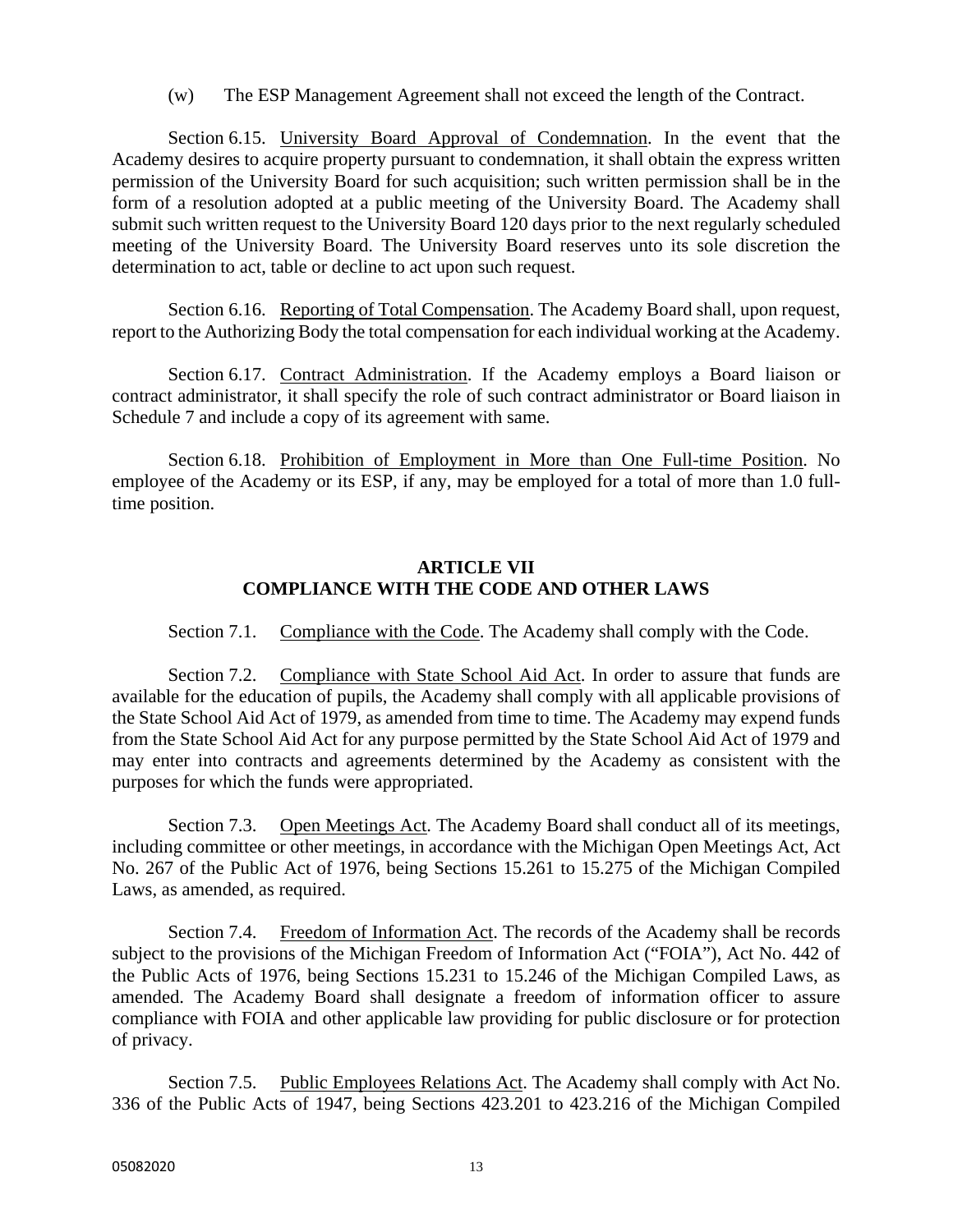Laws. Organizational efforts and collective bargaining agreements, if any, with employees of the Academy shall be the responsibility of the Academy.

Section 7.6. Non-discrimination. Each party shall be separately responsible for compliance with all applicable laws pertaining to equal opportunity and non-discrimination.

Section 7.7. Other State Laws and Regulations and Federal Laws and Regulations. The Academy shall comply with other state and federal laws which are applicable to public school academies as public bodies and public schools, including but not limited to, those statutes and laws set forth in Part 6A of the Code, including, but not limited to, those set forth in MCL 380.503(7)(a) – (e), all laws relating to criminal background and unprofessional conduct checks and the terms of this Contract. Likewise the Academy shall comply with such federal laws and regulations applicable to public school academies as public bodies and public schools.

Section 7.8. Federal Laws. The Academy shall comply with federal laws which are applicable to public school academies as public bodies. Nothing in this Contract shall be deemed to apply any other federal law to the Academy.

Section 7.9. Matriculation Agreement(s). The Academy shall not enter into a matriculation agreement without the prior written approval of Saginaw Valley State University, which must be obtained through the Contract Amendment Process described in Article VIII.

Section 7.10. Partnership Agreement. If the Department and State Reform Office imposes a partnership agreement on the Academy, the Academy shall work collaboratively with the Department, the State Reform Office and other partners to implement the partnership agreement. In the event that a provision in the partnership agreement is inconsistent with a provision in this Contract, this Contract shall control.

Section 7.11. Certifications. The Academy shall use only certified staff, including teachers, business officials and administrators, unless permitted to use uncertified staff, and then it may do so only in accordance with applicable law.

Section 7.12. Transparency Reporting. The Academy shall collect, maintain, and make information concerning its operation and management available to the public and to the University in the same manner as is required by state law for a public school district, including at least the following:

- (a) a copy of this Contract and all attachments, schedules and amendments;
- (b) a list of all currently serving members of the Academy Board of Directors, including their names, addresses, and terms of office;
- (c) copies of all policies approved by the Academy Board of Directors;
- (d) all board materials, agendas, formal resolutions and minutes (excluding minutes kept of closed sessions maintained according to the Open Meetings Act) of all regular and special meetings of the Board of Directors of the Academy;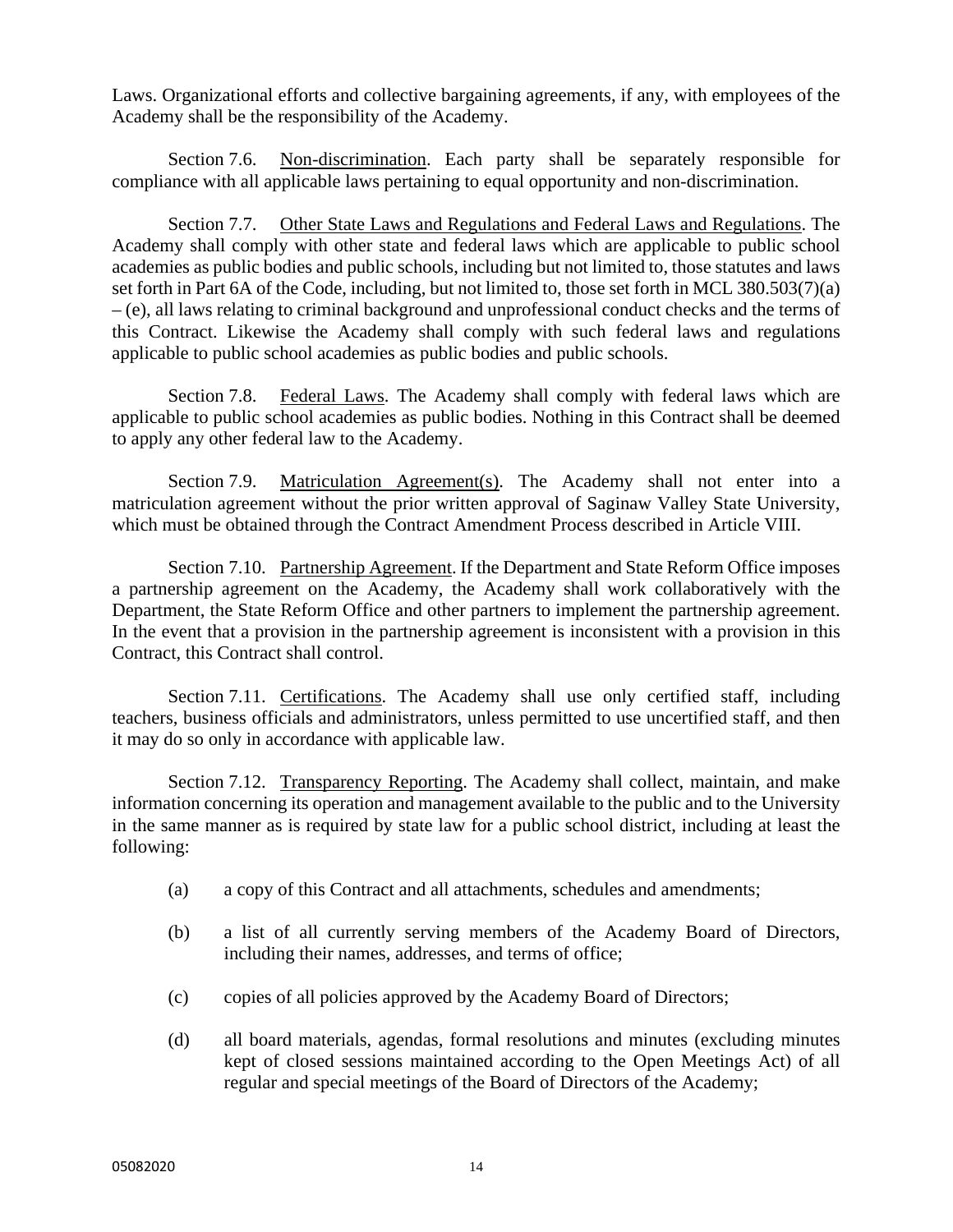- (e) a copy of the budget, and any amendments thereto, approved by the Academy Board of Directors;
- (f) copies of all bills paid for amounts of \$10,000.00 or more in the form that they are submitted to the Academy Board;
- $(g)$  quarterly financial reports submitted to the University;
- (h) a current list of all teachers and school administrators working at the Academy, including their individual salaries (as submitted to the registry of educational personnel), copies of their teaching or school administrator's certificates or permits (as applicable), evidence of compliance with the criminal background and unprofessional conduct checks required by the Code;
- (i) copies of all leases or deeds, or both, and of any equipment leases;
- (j) copies of all management or service contracts approved by the Academy Board of Directors;
- (k) all health and safety reports and certificates, including those relating to fire safety, environmental matters, asbestos inspections, boiler inspection and food service;
- (l) any management letters issued as part of the Academy's annual audit;
- (m) within 20 days after the board or board of directors is informed by the appropriate authority of the adequate yearly progress status of its schools for the purposes of the no child left behind act of 2001, Public Law 107-110, for the most recent school year for which it is available, post a notice of the adequate yearly progress status of each school it operates on the homepage of its website;
- (n) within 20 days after the board or board of directors is informed by the department of the accreditation status of its schools for the purposes of section 1280 for the most recent school year for which it is available, post a notice of the accreditation status of each school it operates on the homepage of its website; and
- (o) all other information required by applicable law.

#### **ARTICLE VIII AMENDMENT**

Section 8.1. Process for Amending the Contract. Either party may propose changes in this Contract or may propose a meeting to discuss potential revision of this Contract. The University Board delegates to its President the review and approval of changes or amendments to this Contract.

Section 8.2. Process for Amending the Articles. The Academy, by a majority vote of its Board of Directors, may at any time, propose specific changes to the Articles of Incorporation or may propose a meeting to discuss potential revisions to the Articles of Incorporation. The proposal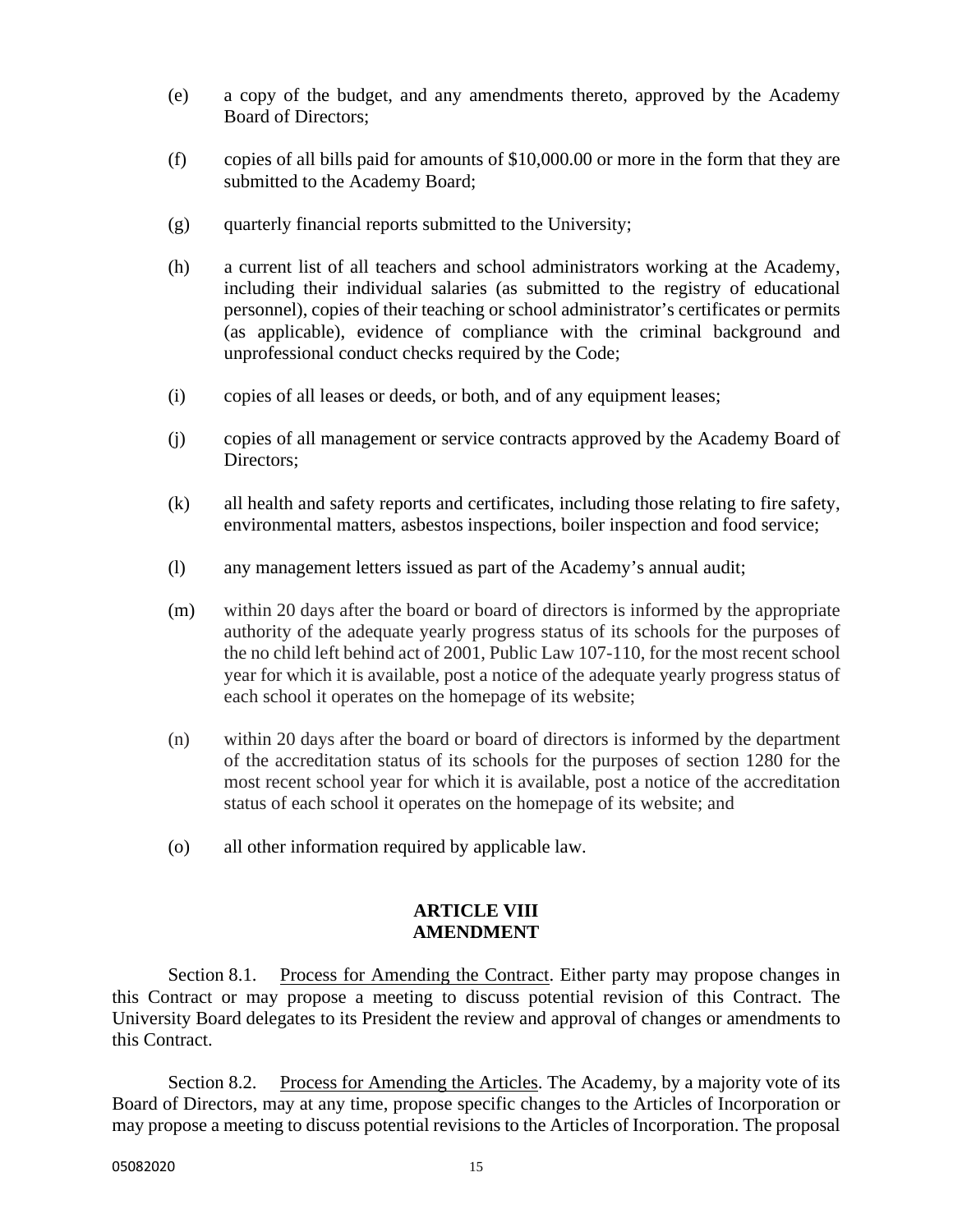will be made to the University Board through its designee. The University Board delegates to its President the review and approval of changes or amendments to the Articles of Incorporation. In the event that a proposed change is not accepted by the University President, the University Board shall consider and vote upon a change proposed by the Academy Board following an opportunity for a written and oral presentation to the University Board by the Academy Board.

 The University Board, or an authorized designee, may, at any time, require specific changes to the Articles of Incorporation or may propose a meeting to discuss potential revision. The Academy Board may delegate to an officer of the Academy the review and negotiation of changes or amendments to the Articles of Incorporation. Any Amendment(s) to the Articles of Incorporation required by the University Board or its designee, shall be approved by the Academy at the next-occurring public meeting following the receipt by the Academy of such required amendment(s). Such amendment(s) shall be promptly filed with the Michigan Department of Licensing and Regulatory Affairs, Corporations Division by the Academy or its designee.

 Amendments to the Articles of Incorporation take effect only after they have been filed with the Michigan Department of Licensing and Regulatory Affairs, Corporations Division. In addition, for Academy-initiated amendments, the Academy shall file with the amendment a copy of the University Board's or its designee's approval of the amendment.

Section 8.3. Process for Amending the Bylaws. The Bylaws may be altered, amended or repealed and new Bylaws may be adopted by obtaining (a) the affirmative vote of a majority of the Academy Board at any regular or special meeting of the Academy Board, if a notice setting forth the terms of the proposal has been given in accordance with the notice requirements for special meetings, and (b) the written approval of the changes or amendments by the University President. In the event that a proposed change is not accepted by the University President, the University Board shall consider and vote upon a change proposed by the Academy Board following an opportunity for a written and oral presentation to the University Board by the Academy Board.

The University Board, or its designee, may require an amendment or amendments to the Academy's Bylaws. Such amendment(s) shall be approved by the Academy Board and take effect at the next public meeting of the Academy Board following notice of the required amendment(s).

Amendments to the bylaws take effect only after they have been approved by both the Academy Board and the University President or University Board.

# **ARTICLE IX ENFORCEMENT AND REVOCATION**

Section 9.1. Grounds for Revocation. This Contract may be revoked by the University Board upon a determination by the University Board, pursuant to the procedures set forth in Section 9.2, that one or more of the following has occurred:

(a) Failure of the Academy to abide by and meet the educational goals set forth in this Contract or to demonstrate improved pupil academic achievement for all groups of pupils as set forth herein;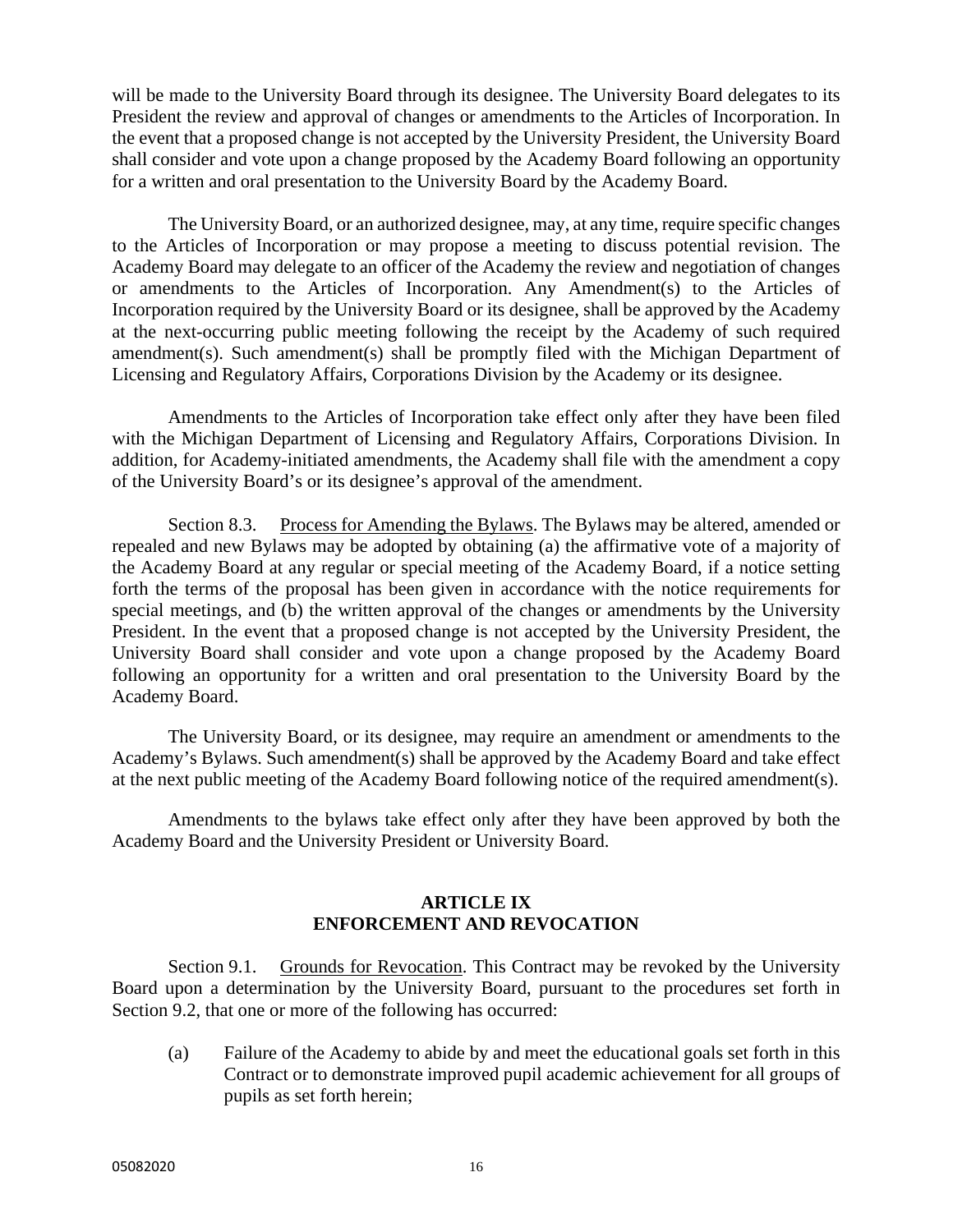- (b) Failure of the Academy to comply with all Applicable Law;
- (c) Substantial failure to comply with any applicable State Board rule expressly applicable to public school academies;
- (d) Failure of the Academy to meet generally accepted public sector accounting principles or demonstrate sound fiscal stewardship;
- (e) Failure of the Academy to pay for services provided to the Academy by a nonauthorizing local or intermediate school district if the Academy requested and contracted for the services;
- (f) The Academy is insolvent or has been adjudged bankrupt;
- (g) The Academy, in the sole discretion of the University President, defaults in any of the terms, conditions, promises or representations contained in or incorporated into this Contract;
- (h) The University President discovers negligent, fraudulent or criminal conduct by the Academy's applicant(s), directors, or officers in relation to their performance under this Contract or determines that any principal, agent or employee of the Academy's ESP has engaged in same;
- (i) The Academy files amendments to its Articles of Incorporation with the Michigan Department of Licensing and Regulatory Affairs, Corporations Division without first obtaining the University's approval;
- (j) The Academy has insufficient enrollment to successfully operate its program and/or enrollment falls below twenty-five (25) students;
- (k) The Academy's applicant(s), directors, officers, employees, or agents (including the ESP, its employees or directors) have provided the University false or misleading information or documentation in the performance of this Contract;
- (l) The Academy acts in any way that is inconsistent with the University's responsibility to oversee the Academy's compliance with Contract and all other applicable law;
- (m) Failure by the Academy to fulfill any insurance obligation under Article XII of this Contract, including any failure by the Academy to increase its insurance coverage or purchase additional insurance if so requested by the University;
- (n) Refusal by the Academy or its agents (including the ESP) to provide the University President access to any documentation that is (a) required under this Contract or (b) which he/she deems necessary to carry out his/her oversight function;
- (o) Failure by the Academy to adopt any amendment required by the University Board or its designee;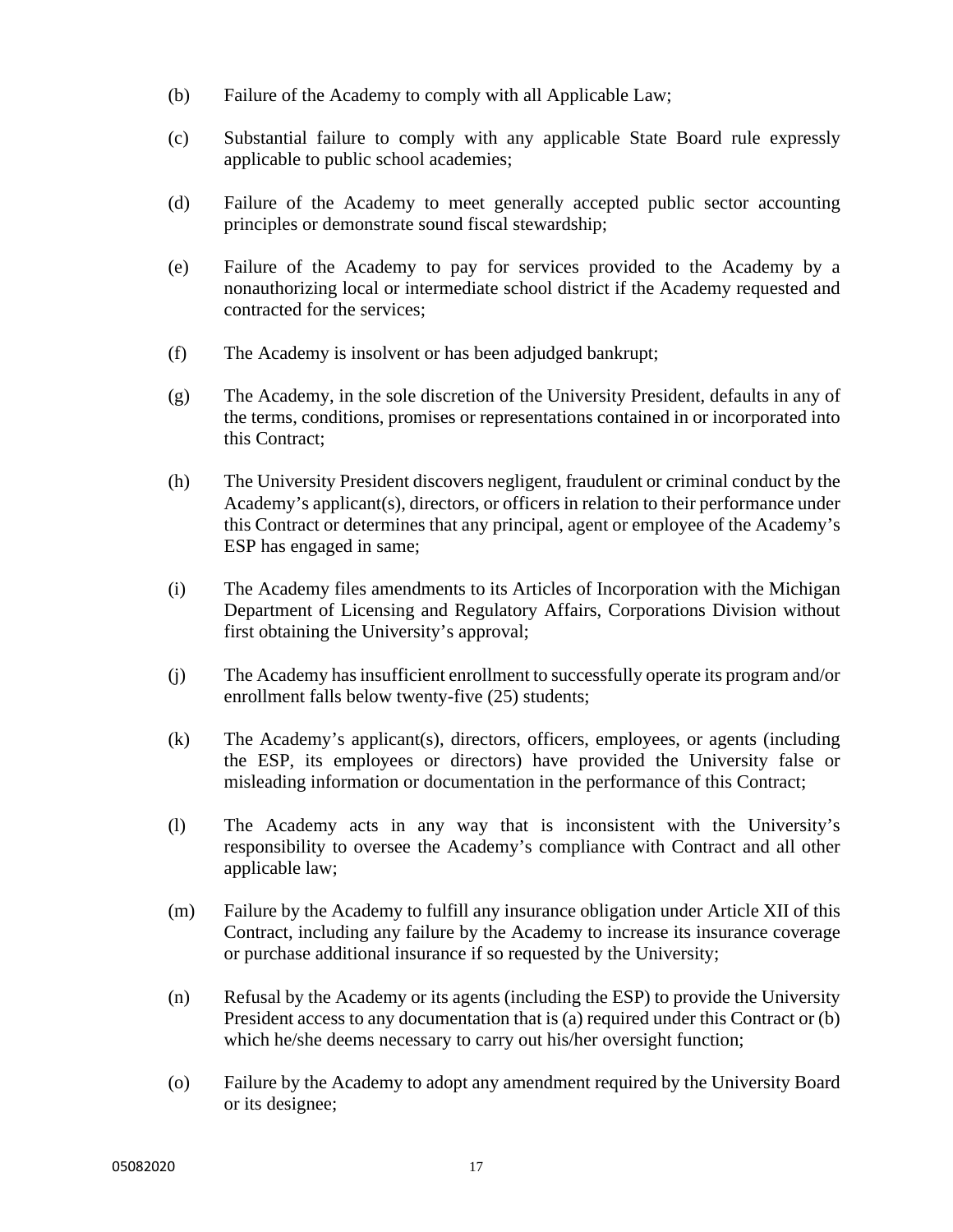(p) Designation of the Academy as being in the lowest performing 5% of schools in the State.

Section 9.2. Procedures for Revoking Contract. The University Board or the President may revoke this Contract at any time for any reason identified in this Contract or any reason, in the University's sole discretion, consistent with the University's responsibility to oversee the Academy's compliance with this Contract and applicable law. The decision of the University to revoke this Contract is solely within the discretion of the University, is final, and is not subject to review by a court or any state agency. If this Contract is revoked or terminated for any reason, either before, during, after or without implementing corrective action, as described below, the University is not liable for such action to the Academy, a pupil of the Academy, the parent or guardian of a pupil of the Academy, or any other person or entity. The revocation of the Contract shall be effective as of a date determined by the University, but in no event later than 15 days after the revocation by the University Board or the President.

Section 9.3. Corrective Action by Order of Reconstitution. The University, in its sole discretion, may issue an Order of Reconstitution requiring the Academy to undertake a plan of corrective action in order to avoid revocation of its Contract ("Corrective Action"). The plan of Corrective Action may include cancellation of the Academy's contract with its ESP, withdrawal of the University's approval of the ESP Management Agreement, termination of one or more Academy Directors' service, appointment of a new member or members to the Academy Board of Directors, elimination of the Academy's ability to offer certain age and grade levels at an identified site or designation of a trustee or receiver to take over the operation of the Academy. In the event a Corrective Action plan is undertaken, the following steps will be observed:

- (a) the University will notify the Academy, in writing, of the specific educational performance or operational issues that it deems failing at the Academy and its intent to revoke the Academy's Contract if the issues are not corrected by a date certain, which will be no earlier than 90 days (absent exigent circumstances) after the date of the notice;
- (b) within thirty days after receipt of the notice described above, the Academy shall respond to the University with any information that the Academy Board of Directors deems relevant to the issues and a plan of correction;
- (c) if the University approves of the plan of correction, it shall be implemented, and the Contract shall be amended accordingly; if the University disapproves the plan of correction, it may implement corrective action in a manner that it, in its sole discretion, deems appropriate to the situation or continue with the revocation of the Contract as it sees fit.

Section 9.4. Termination by Operation of Law. In the event the University Board is notified by the Department that an Academy site is subject to closure under section 507 of the Code, MCL 380.507 ("State's Automatic Closure Notice"), then this Contract shall automatically be amended to eliminate the Academy's authority to operate certain age and grade levels at the site or sites identified in the State's Automatic Closure Notice. If the State's Automatic Closure Notice includes all of the Academy's existing sites, then this Contract shall automatically be terminated at the end of the current school year in which either the State's Automatic Closure Notice is received without any further action of the University Board or the Academy.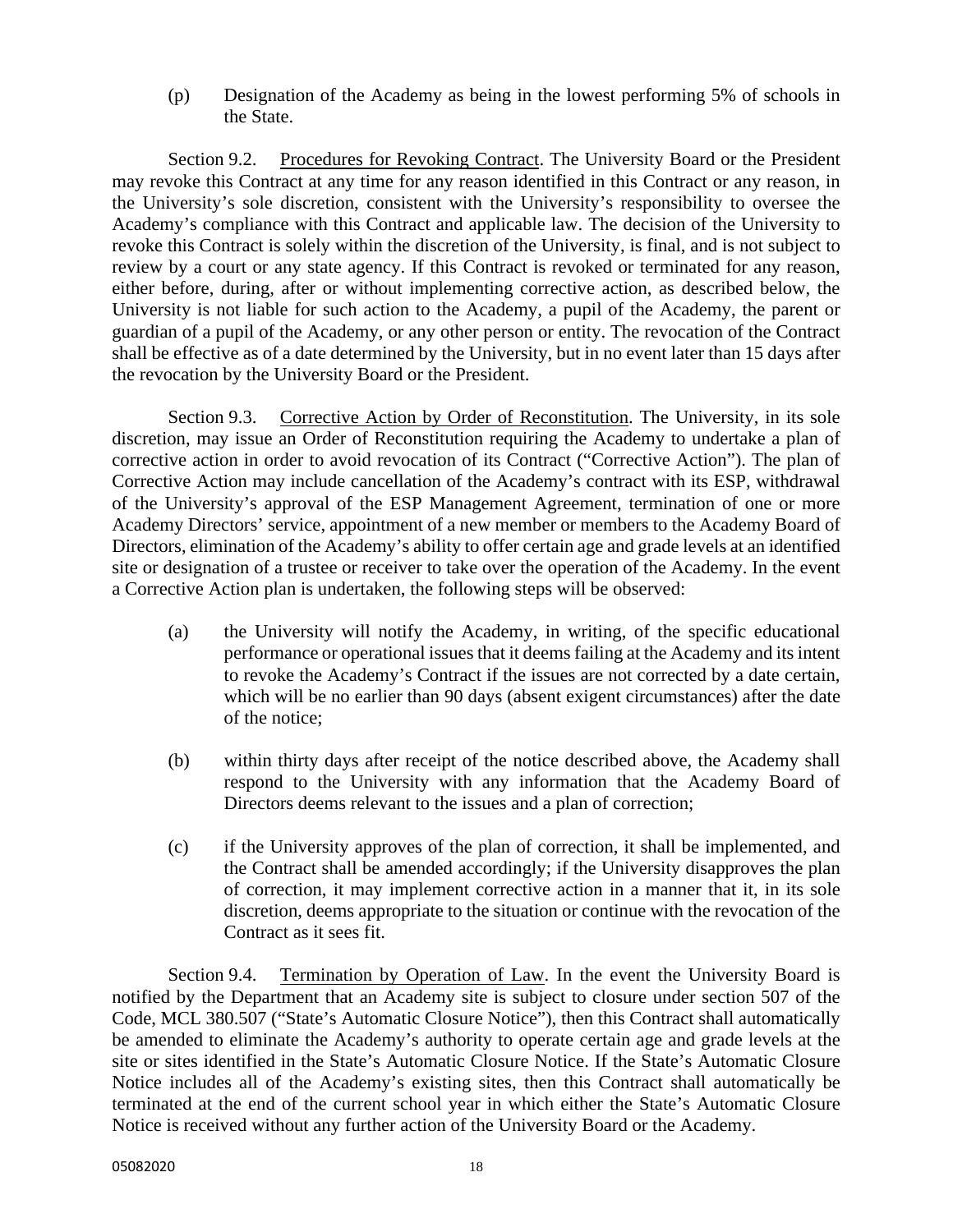Following receipt of the State's Automatic Closure Notice, the SUPO Director shall forward a copy of the notice to the Academy Board and may request a meeting with the Academy Board representatives to discuss the Academy's plans and procedures for the elimination of certain age or grade levels at the identified site or sites, or if all of the Academy's existing sites are included in that notice, then wind-up and dissolution of the Academy corporation at the end of the current school year. All Academy inquiries and requests for reconsideration of the State's Automatic Closure Notice, including the granting of any hardship exemption by the Department rescinding the State's Automatic Closure Notice ("Pupil Hardship Exemption"), shall be directed to the Department, in a form and manner determined by the Department.

If the Department rescinds the State's Automatic Closure Notice for an Academy site or sites by granting a Pupil Hardship Exemption, the Academy is not required to close the identified site(s) but shall present to the University, the Department's school improvement plan, if applicable, for the identified site(s).

If the Department elects not to issue a Pupil Hardship Exemption and the SUPO Director determines, in his or her discretion, that the closure of one or more sites as directed by the Department creates a significant economic hardship for the Academy as a going concern or the possibility of a mid-year school closure, then the SUPO Director may recommend to the University Board that the Contract be terminated at the end of the current school year (hereinafter "Economic Hardship Termination"). If the University Board approves the Economic Hardship Termination recommendation, then this Contract shall terminate at the end of the current school year without any further action of the parties.

#### **ARTICLE X SUPERINTENDING CONTROL**

Section 10.1. Superintending Control in the Event of an Emergency. Notwithstanding the foregoing, when the President determines that probable cause exists to believe that the health or safety of the Academy's students is at risk, or that the security of the Academy's property or funds are at risk, the President, or his/her designee, may exercise superintending control over the Academy whether or not there is a pending revocation of the Contract being considered.

#### **ARTICLE XI TERMINATION**

Section 11.1. Grounds for Termination by the Academy. This Contract may be terminated by the Academy upon a determination by the Academy Board of Directors that one of the following has occurred:

- (a) The Academy has lost its right to occupancy of the Physical Plant described in Section 6.11 and could not find another suitable physical plant for the Academy prior to the expiration or termination of its right to occupy its existing Physical Plant;
- (b) The Academy is insolvent or adjudged bankrupt;

05082020 19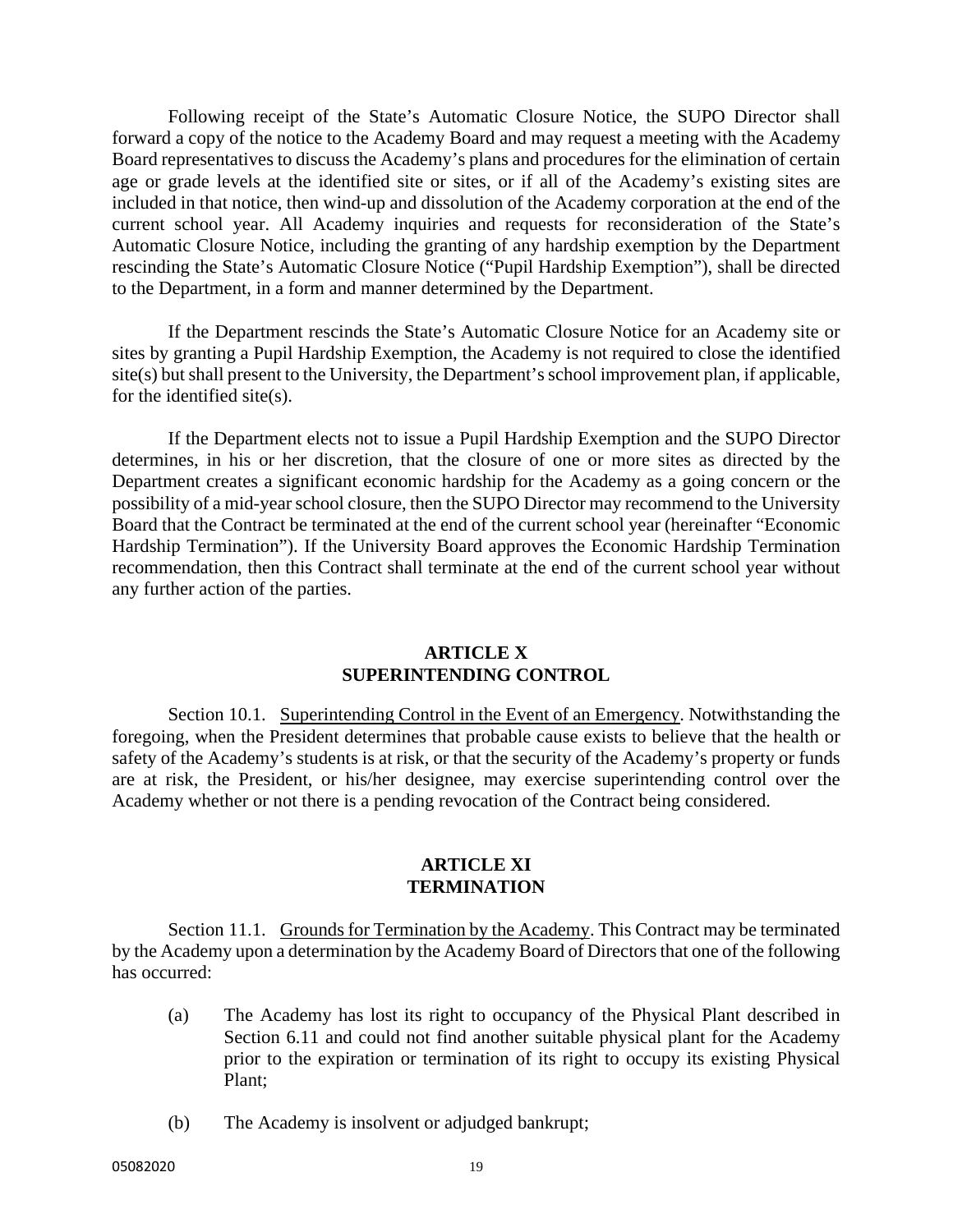(c) The Academy has insufficient enrollment to successfully operate a public school academy and/or enrollment at the Academy falls below twenty-five (25) students.

Section 11.2. Procedures for Terminating Contract. The Academy shall not terminate this Contract unless the following procedures have been implemented:

- (a) Notice. The Academy, upon reasonable belief that grounds for termination of the Contract exist, shall notify the President of such grounds. The notice shall be in writing and shall set forth in sufficient detail the grounds for termination. The President may conduct a preliminary review of the alleged basis for termination.
- (b) Determination by University. Upon receipt by the President of the grounds for termination, the University may accept or reject the request for termination within 30 days.
- (c) Effective Date for Termination. If the President determines that grounds exist for termination of this Contract, the Academy Board may act to terminate this Contract. The termination shall be effective upon University determination.

# **ARTICLE XII PROVISIONS RELATING TO CHARTER SCHOOLS**

Section 12.1. Saginaw Valley State University Faculty Employment in the Academy. Subject to the ability of the Academy to reach separate agreement on the terms, the Academy is permitted to use Saginaw Valley State University faculty as classroom teachers in any grade.

Section 12.2. The Academy Faculty Appointment to Saginaw Valley State University Faculty. Nothing in this Contract shall prohibit a member of the Academy faculty from being appointed to or serving as a member of the Saginaw Valley State University faculty.

Section 12.3. Student Conduct and Discipline. The Academy Board shall adopt, abide by and enforce its own set of written policies concerning student conduct and student discipline.

Section 12.4. Employment Qualifications for Classroom Teachers. The Academy shall employ high quality classroom teachers, as that term is defined in the Elementary and Secondary Education Act, 20 USC Chapter 70, who meet the certification requests set forth in the Code.

Section 12.5. Criminal Background Check. The Academy shall comply with all sections 1230a of the Code and all applicable law concerning criminal background checks. In the event the Academy contracts with an ESP, the ESP shall comply with this section as if it were the Academy and certify such compliance to the Academy and the University President.

Section 12.6. Academy Budget. The Academy Board is responsible for establishing and approving an annual budget, as well as any required amendments thereto. Copies of the annual budget and any amendment thereto will be provided to the University.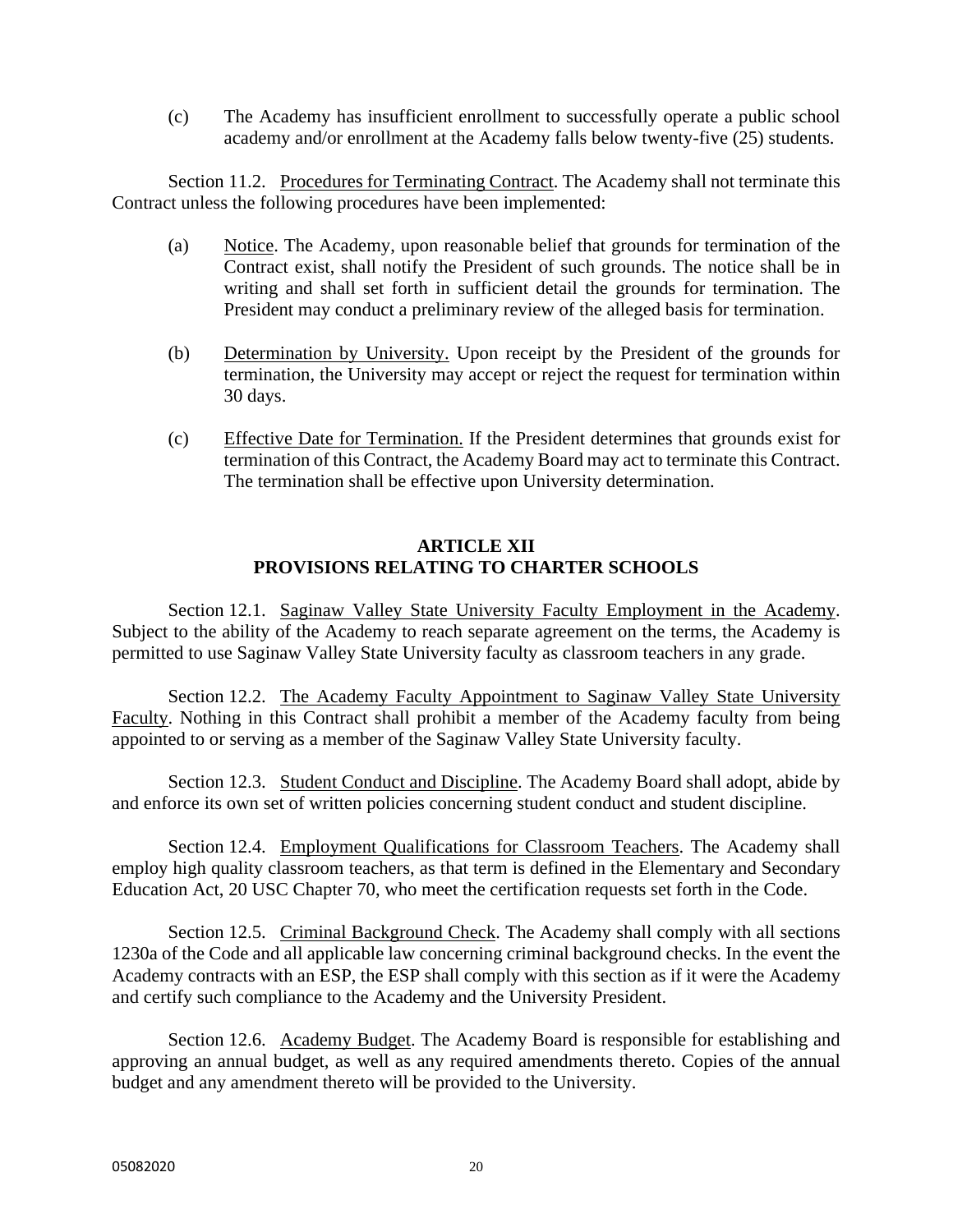Section 12.7. Transportation. The Academy Board may enter into contracts with other school districts or other persons, including municipal and county governments, for the transportation of the Academy students to and from school and for field trips. In addition, the Academy Board may use funds received from state school aid payments to pay for student transportation.

Section 12.8. Intramural and Interscholastic Sports. The Academy is authorized to join any organization, association, or league which has as its objective the promotion and regulation of sport and athletic, oratorical, musical, dramatic, creative arts, or other contests by or between pupils.

Section 12.9. Legal Liabilities. The Academy acknowledges and agrees that it has no authority to extend the faith and credit of the University or to enter into a contract that would bind the University. The Academy also is limited in its authority to contract by the amount of funds obtained from the state school aid fund, as provided hereunder, or from other independent sources. The Academy hereby covenants not to sue the University or any of the members of its board of control, officers, employees, agents, or representatives for any matters that arise under this Contract. The University does not assume any obligation with respect to any director, employee, agent, parent, guardian, student, or independent contractor, of the Academy, and no such person shall have the right or standing to bring suit against the University or any of the members of its Board of control, employees, agents, or independent contractors as a result of the issuing or revocation of this Contract.

Section 12.10. Lease and Occupancy and Safety Certificates. Upon request, the Academy shall provide to the University President (a) copies of its lease or deed for the premises in which the Academy shall operate; (b) copies of certificates of occupancy and safety which are required by law for the operation of a public school.

Section 12.11. Deposit of Public Funds by the Academy. The Academy shall deposit or invest all funds received by the Academy in a bank, savings and loan association, credit union, or other institution which is eligible to be a depository of the funds of a public school academy and in instruments permitted by law for such deposit and/or investment.

Section 12.12. Unprofessional Conduct Check. The Academy shall comply with all sections of the Code concerning unprofessional conduct checks for all staff positions. In the event the Academy contracts with an ESP, the ESP shall comply with same as if it were the Academy and certify such to the Academy and the University President.

# **ARTICLE XIII INSURANCE AND INDEMNIFICATION**

Section 13.1. Insurance. The Academy Board shall insure the real and personal property of the Academy and shall purchase general liability insurance. The Academy may join with other public school academies to obtain real and personal property and casualty insurance if the Academy Board finds that such an association provides economic advantages to the Academy. The Academy shall list the University on the insurance policies as an additional named insured. In addition, the Academy shall send to the President copies of its insurance policies. The Academy may expend funds for payment of the cost of participation in an accident or medical insurance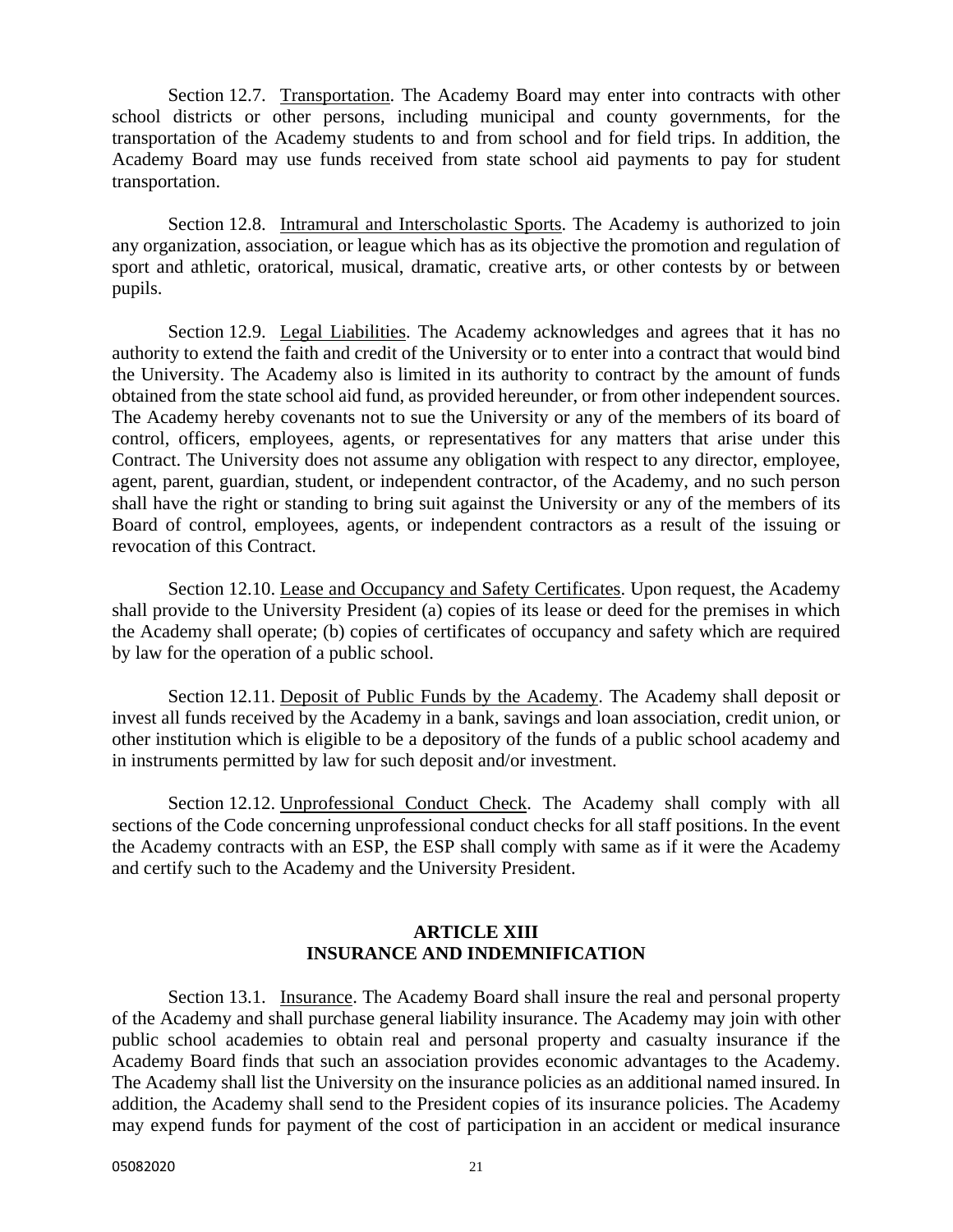program to insure protection for pupils while attending school or participating in a school program or activity.

Section 13.2. Minimum Insurance Coverage. The Academy shall maintain at least the minimum insurance coverages required from time to time by University insurance providers, including but not limiting to, M.U.S.I.C. At the time of execution of this contract these coverages are as follows, and shall include coverage for sexual molestation and abuse:

- (a) Commercial General or Public Liability: \$1 million per occurrence, \$2 million aggregate, PSA First Named Insured, SVSU Additional insured with primary and noncontributory coverage including coverage for sexual molestation or abuse and corporal punishment;
- (b) Automobile Liability: \$1 million per accident, PSA First Named insured, SVSU Additional insured with primary and noncontributory coverage, Higher limits are required is PSA has its own buses;
- (c) Workers Compensation: Meeting statutory requirements with \$1 million Employers' Liability Limits;
- (d) School Leaders Errors and Omissions: \$1 million per occurrence, \$3 million aggregate, PSA First Named insured, SVSU Additional insured with primary and noncontributory coverage;
- (e) Crime (Including Employee Dishonesty coverage) as well as third-party coverage insuring cash, securities and property: \$500,000 per occurrence and third-party coverage;
- (f) Umbrella: \$4 million "per occurrence" limit and aggregate or unlimited aggregate at a \$2 million limit, PSA First Named insured, SVSU Additional insured with primary and noncontributory coverage.

Section 13.3. Additional Insurance Requirements. The Academy agrees that it shall maintain any and all insurance coverage required by the University through a carrier with an AM Best rating of "A" or higher. The Academy shall purchase additional coverage or policies if so requested by the University or required by the University's insurance providers or by law. The Academy agrees to enter into additional agreements regarding indemnification, insurance and subrogation that may be required by the University's insurance providers. The ESP shall purchase, and provide evidence to the University Board, insurance meeting the requirements set forth above (including the inclusion of coverage for sexual molestation and abuse as well as corporal punishment), naming the Academy and the University as additional, named insureds with primary and noncontributory coverage. Any ESP Management Agreement shall require that such ESP (or employee leasing company) obtain insurance coverage similar to the insurance coverage required of the Academy hereunder.

Section 13.4. Indemnification. The parties acknowledge and agree that the University, its Board of Control (jointly and severally), members, officers, employees and agents are deemed to be third-party beneficiaries for purposes of this Agreement. As third-party beneficiaries, the Academy hereby promises to indemnify and hold harmless the University, its Trustees, members,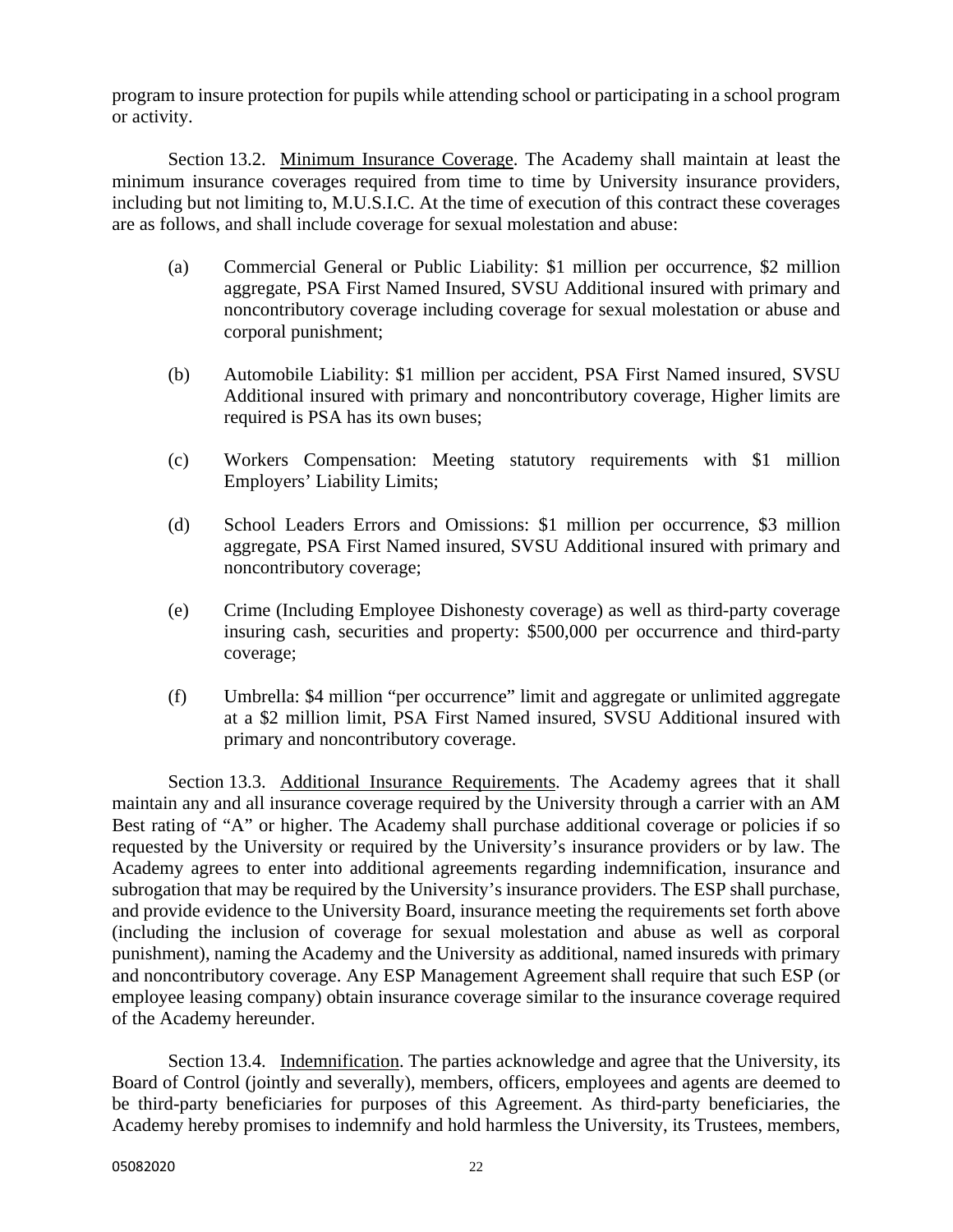officers, employees and agents from all claims, demands, or liability, including actual attorney fees, and related expenses on account of injury, losses, damage (both incidental and consequential), including, without limitation, claims arising from bodily injury, personal injury, sickness, disease, death, property loss or damage or any other losses of any kind whatsoever and not caused by the sole negligence of the University, which arise out of or are in any manner connected with the University's approval of the Academy's application or the issuance of this Contract, the Academy's preparation for and operation of a public school, or which are incurred as a result of reliance by the University. The parities expressly acknowledge and agree that the University and its Board of Control (jointly and severally) members, officers, employees or agents may commence legal action against either party to enforce the rights set forth in this Agreement. Any ESP Management Agreement entered into between the Academy and an ESP shall likewise contain this promise to indemnify the University and its Board of Control (jointly and severally) members, officers, employees and agents by the ESP.

#### **ARTICLE XIV GENERAL TERMS**

Section 14.1. Notices. Any and all notices permitted or required to be given hereunder shall be deemed duly given: (i) upon actual delivery, if delivery is by hand; or (ii) upon receipt by the transmitting party of confirmation or answer back if delivery is by facsimile, telex or telegram; or (iii) upon delivery into United States mail if delivery is by postage paid first class mail. Each such notice shall be sent to the respective party at the address indicated below or to any other person or address as the respective party may designate by notice delivered pursuant hereto:

If to Saginaw Valley State University Board of Control:

**Director**  School/University Partnership Office Saginaw Valley State University 7400 Bay Road University Center, Michigan 48710

 If to Academy: Board President Merritt Academy 59900 Havenridge Road New Haven, Michigan 48048

Section 14.2. Severability. If any provision in this Contract is held to be invalid or unenforceable, it shall be ineffective only to the extent of the invalidity, without affecting or impairing the validity and enforceability of the remainder of the provision or the remaining provisions of this Contract. If any provision of this Contract shall be or become in violation of any local, state, or federal law, such provision shall be considered null and void, and all other provisions shall remain in full force and effect.

Section 14.3. Successors and Assigns. The terms and provisions of this Contract are binding on and shall inure to the benefit of the parties and their respective successors and permitted assigns.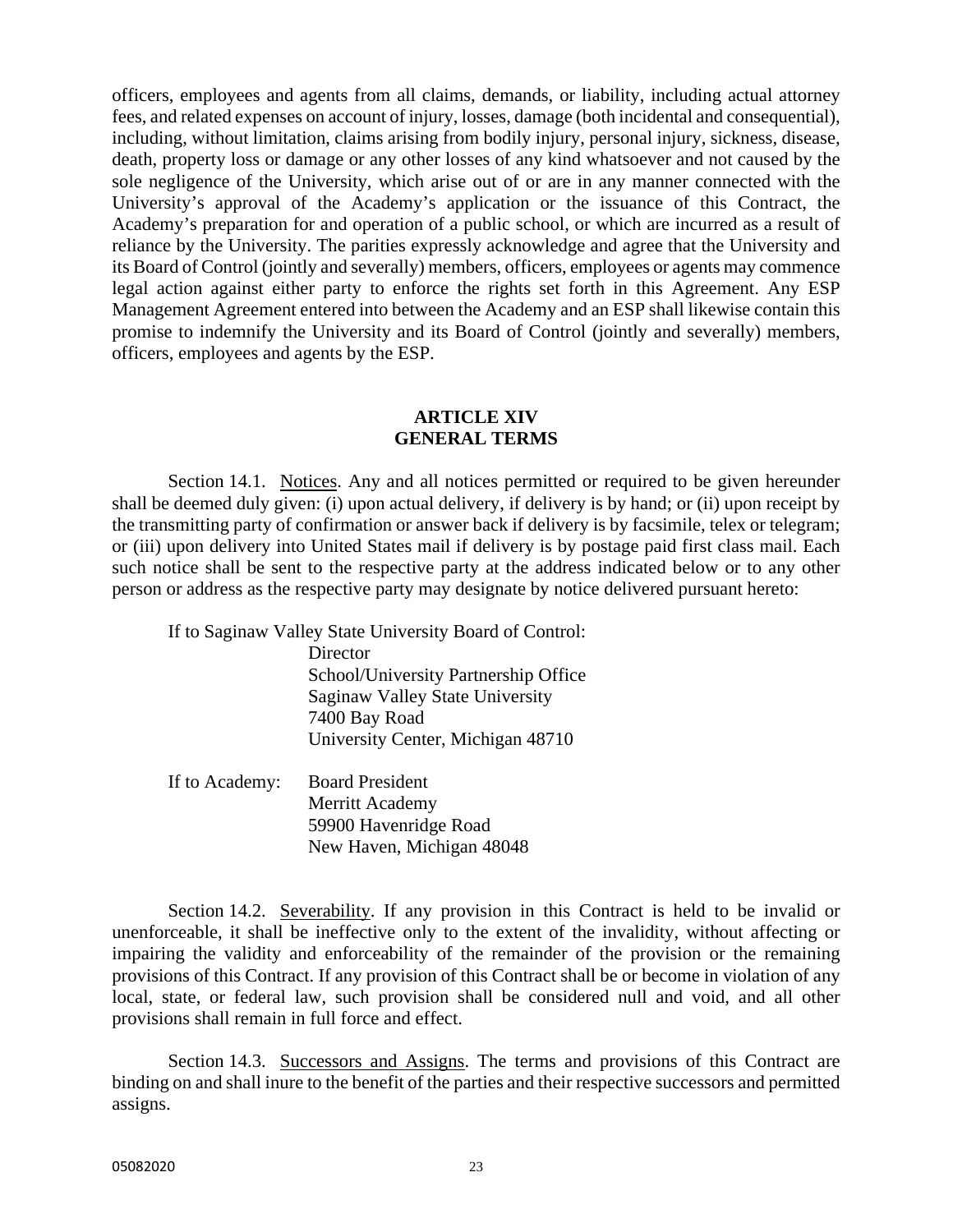Section 14.4. Entire Contract. This Contract sets forth the entire agreement between the University Board and the Academy with respect to the subject matter of this Contract. All prior application materials, contracts, representations, statements, negotiations, understandings, and undertakings are superseded by this Contract.

Section 14.5. Assignment. This Contract is not assignable by either party without the prior written consent of the other party.

Section 14.6. Non-Waiver. Except as provided herein, no term or provision of this Contract shall be deemed waived and no breach or default shall be deemed excused, unless such waiver or consent shall be in writing and signed by the party claimed to have waived or consented. No consent by any party to, or waiver of, a breach or default by the other, whether expressed or implied, shall constitute a consent to, waiver of, or excuse for any different or subsequent breach or default.

Section 14.7. Construction. This Contract shall be construed fairly as to both parties and not in favor of or against either party, regardless of which party prepared the Contract.

Section 14.8. Force Majeure. If any circumstances occur which are beyond the control of the parties, which delay or render impossible the obligations of one or both of the parties, the parties' obligations to perform such services shall be postponed for an equivalent period of time or shall be canceled, if such performance has been rendered impossible by such circumstances.

Section 14.9. No Third-Party Rights. This Contract is made for the sole benefit of the Academy and the University. Except as otherwise expressly provided, nothing in this Contract shall create or be deemed to create a relationship between the parties hereto, or either of them, and any third person, including a relationship in the nature of a third-party beneficiary or fiduciary.

Section 14.10. Non-agency. It is understood that the Academy is not the agent of the University.

Section 14.11. Governing Law. This Contract shall be governed and controlled by the laws of the State of Michigan as to interpretation, enforcement, validity, construction, and effect, and in all other respects.

Section 14.12. Counterparts. This Contract may be executed in any number of counterparts. Each counterpart so executed shall be deemed an original, but all such counterparts shall together constitute one and the same instrument.

Section 14.13. Term of Contract. This Contract shall commence on July 1, 2020, and shall remain in full force and effect for a period of five (5) academic years, ending June 30, 2025, unless sooner terminated according to the terms hereof. The Contract may be renewed or extended, and, under such circumstances, the length of any Contract renewal or extension may vary, as determined in the University's sole and absolute discretion. The University President shall ascertain the success that the Academy has achieved in the implementation of its Educational Program using, in part, the reports provided under Section 6.3, the results it obtains through reported data from pupil assessments and the Academy's annual education report and use these results to inform his/her decision regarding renewal, extension and/or termination. Such decisions shall, nevertheless, be subject to his/her sole and absolute discretion. The most important factor that the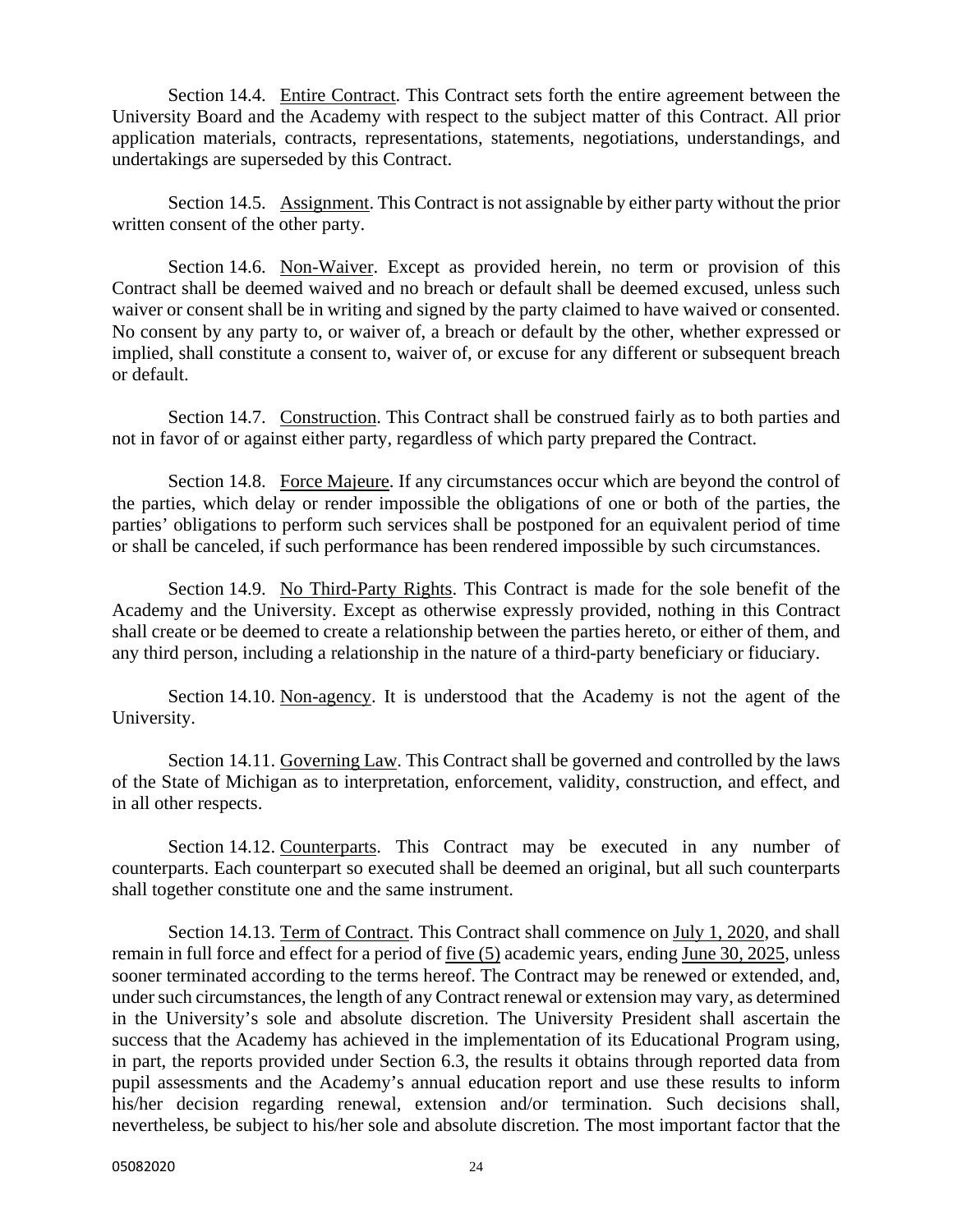University will consider in contemplating the renewal of the Academy's Contract will be increases in academic achievement for all groups of pupils as measured by assessments and other objective criteria.

Section 14.14. University Board General Policies on Charter Schools Shall Apply. Notwithstanding any provision of this Contract to the contrary, if the University Board adopts additional general policies clarifying procedure and the requirements applicable to public school academics under this contract, the University Board's general policies as from time to time amended will automatically apply to the Academy after thirty (30) days' notice, provided they are not inconsistent with provisions of this Contract. The Academy shall comply with all such policy statements and operating guidelines prepared by the University and/or the University Board.

Section 14.15. Compliance with All Applicable Law. The execution of this contract is by a duly-authorized member of the Academy Board and the signator and Academy Board certify compliance by the Academy and the Academy Board with the terms and conditions of this Contract and all applicable law.

Section 14.16. Contract Submission to MDE. This Contract shall be submitted to the Michigan Department of Education within ten (10) days of issuance.

 The undersigned have read, understand, and agree to comply with and be bound by the terms and conditions set forth in this Contract.

# (SIGNATURES ON NEXT PAGE)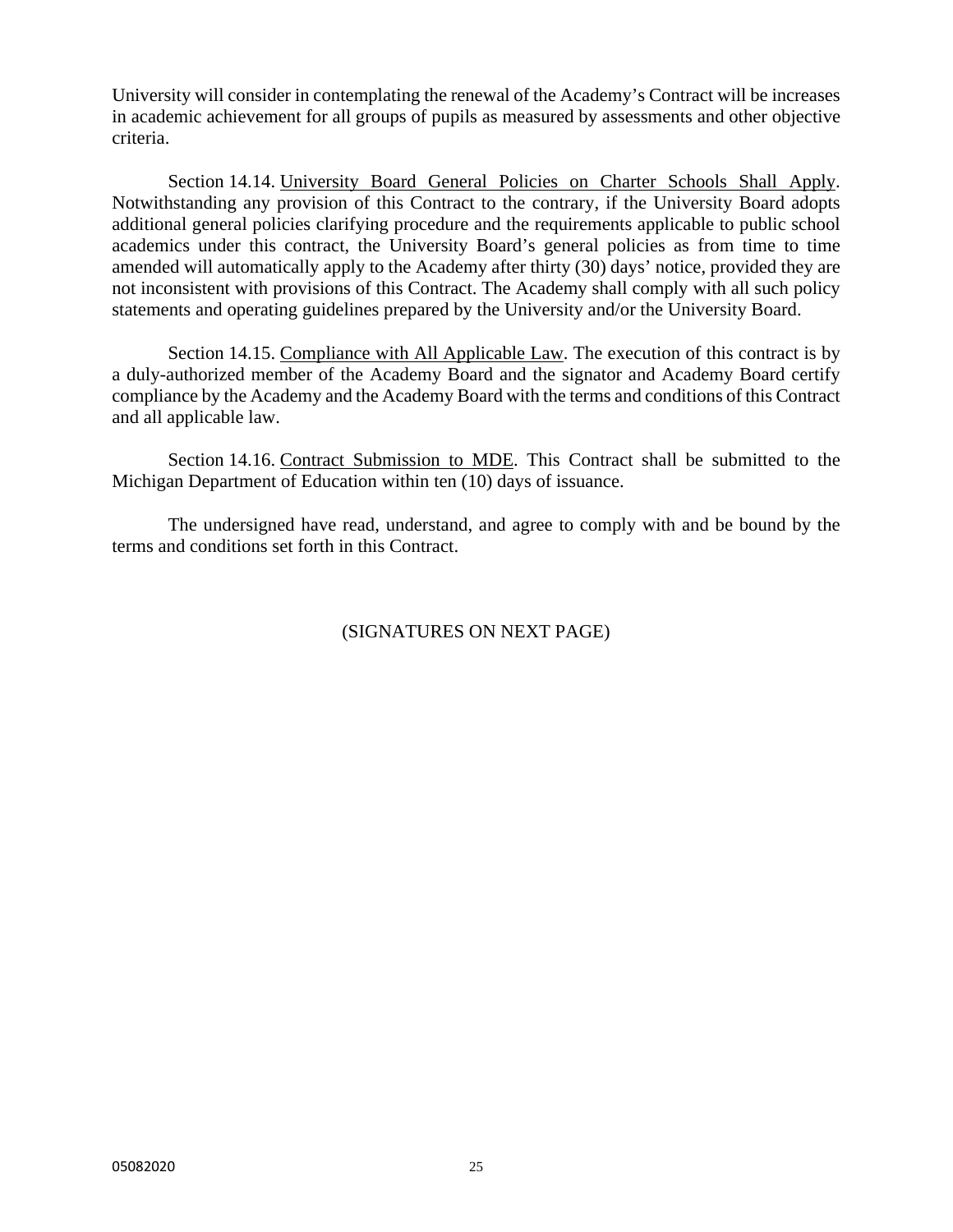**ACADEMY:** MERRITT ACADEMY, a Michigan Public School Academy

Britan Dochatyn

Date:  $5/36/300$ 

UNIVERSITY: Saginaw Valley State University **Board of Control** 

Its: President

Date: and the state of the state of the state of the state of the state of the state of the state of the state of the state of the state of the state of the state of the state of the state of the state of the state of the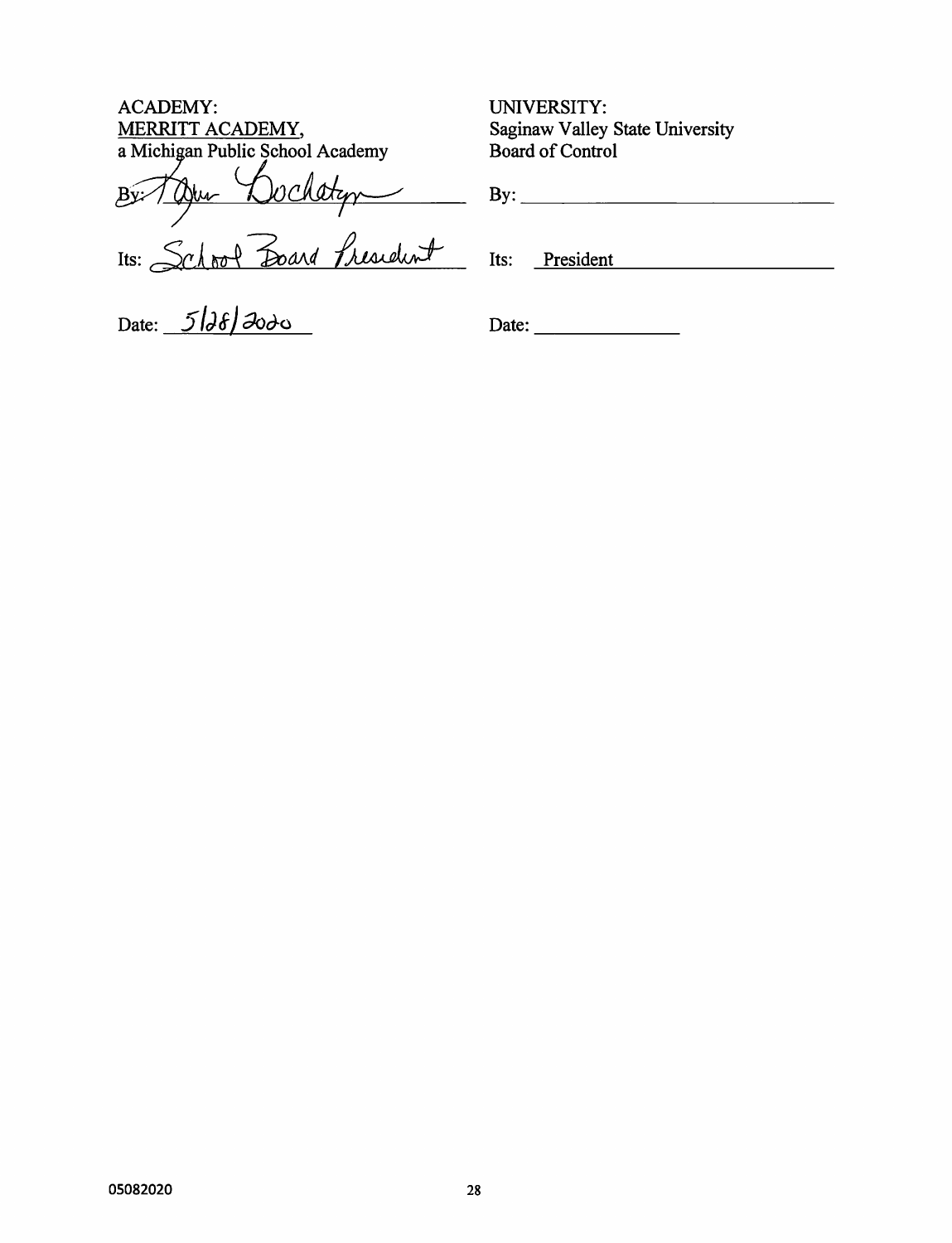| <b>ACADEMY:</b>                  |  |
|----------------------------------|--|
| MERRITT ACADEMY,                 |  |
| a Michigan Public School Academy |  |

By:

UNIVERSITY: Saginaw Valley State University Board of Control

 $\not\!\!\!\!\!\perp$ By: mp

Its:

Its: President

Date:

Date: 6/1/2020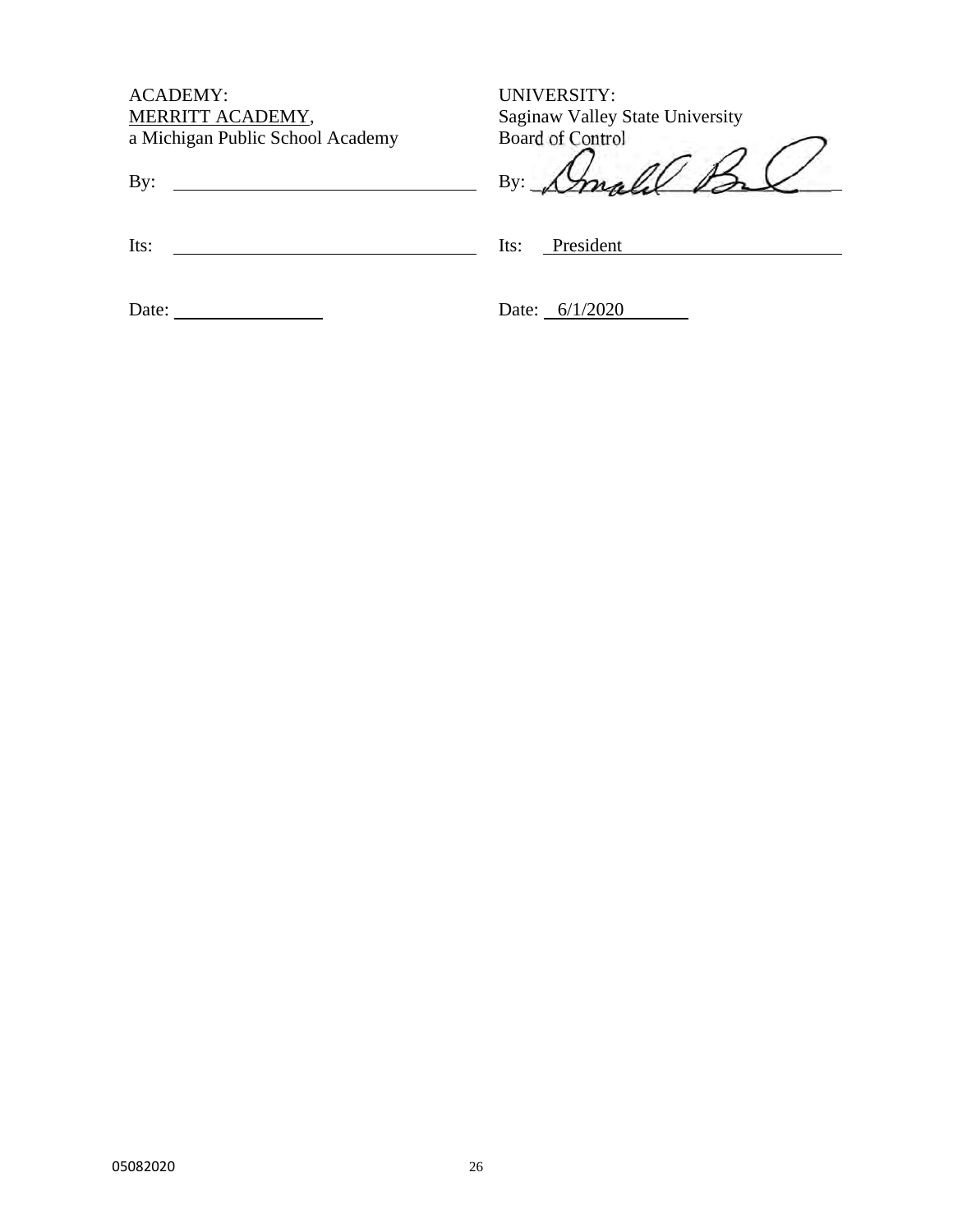# **SCHEDULE 1 SVSU CHARTER SCHOOL POLICY, AS AMENDED**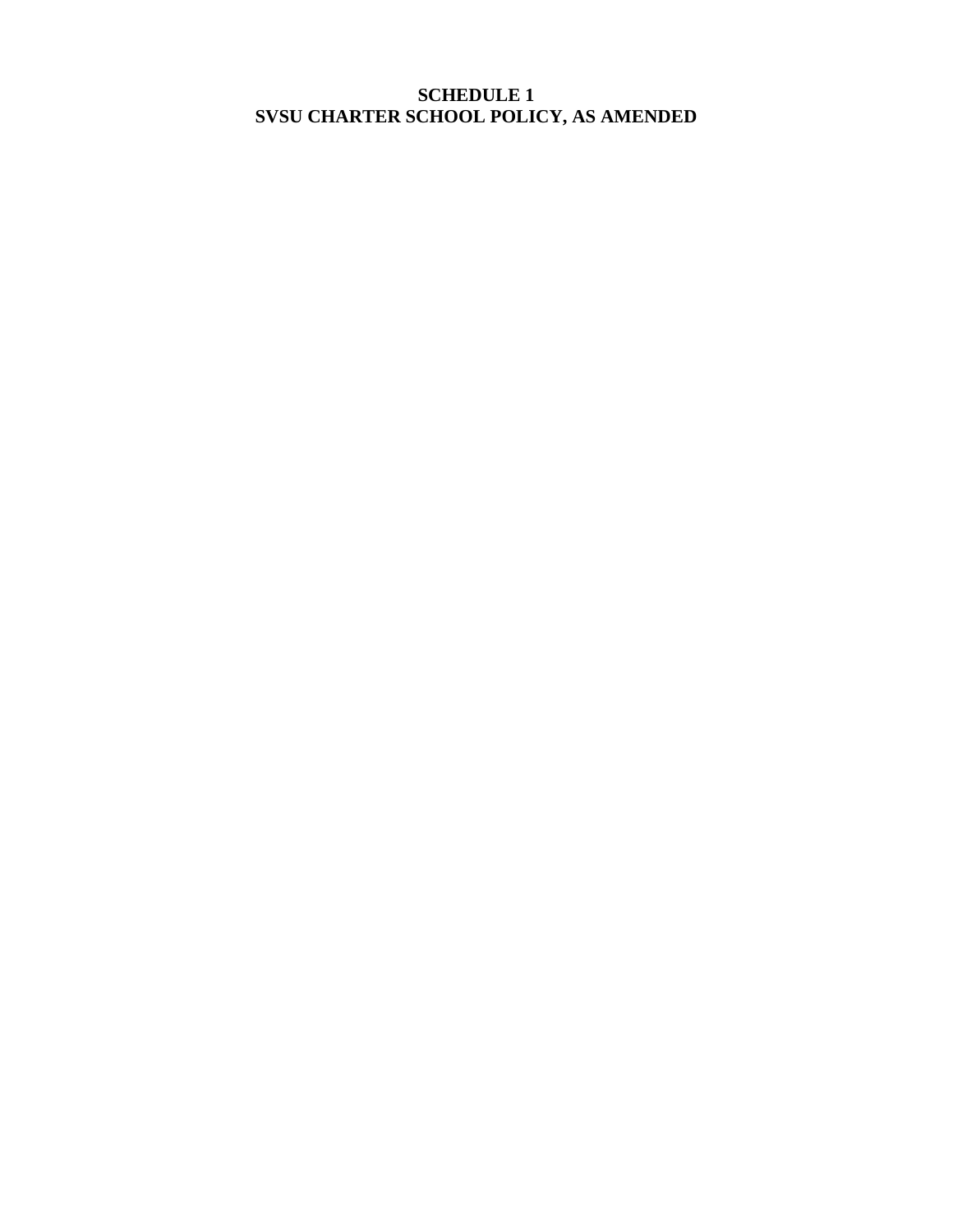# **SCHEDULE 2 FISCAL AGENT AGREEMENT**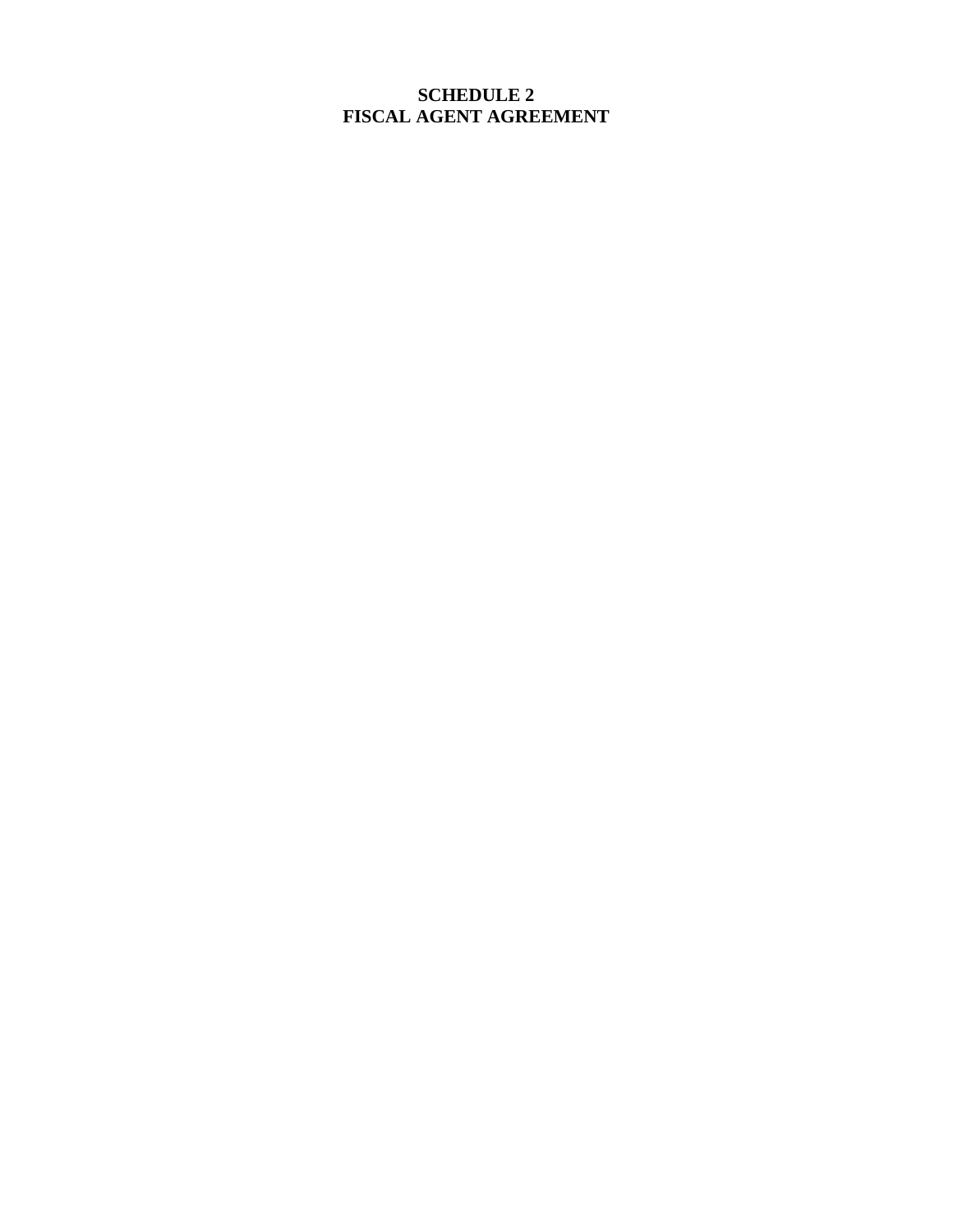# **SCHEDULE 3 ACADEMY ARTICLES OF INCORPORATION, FILING ENDORSEMENT AND CERTIFICATE OF GOOD STANDING**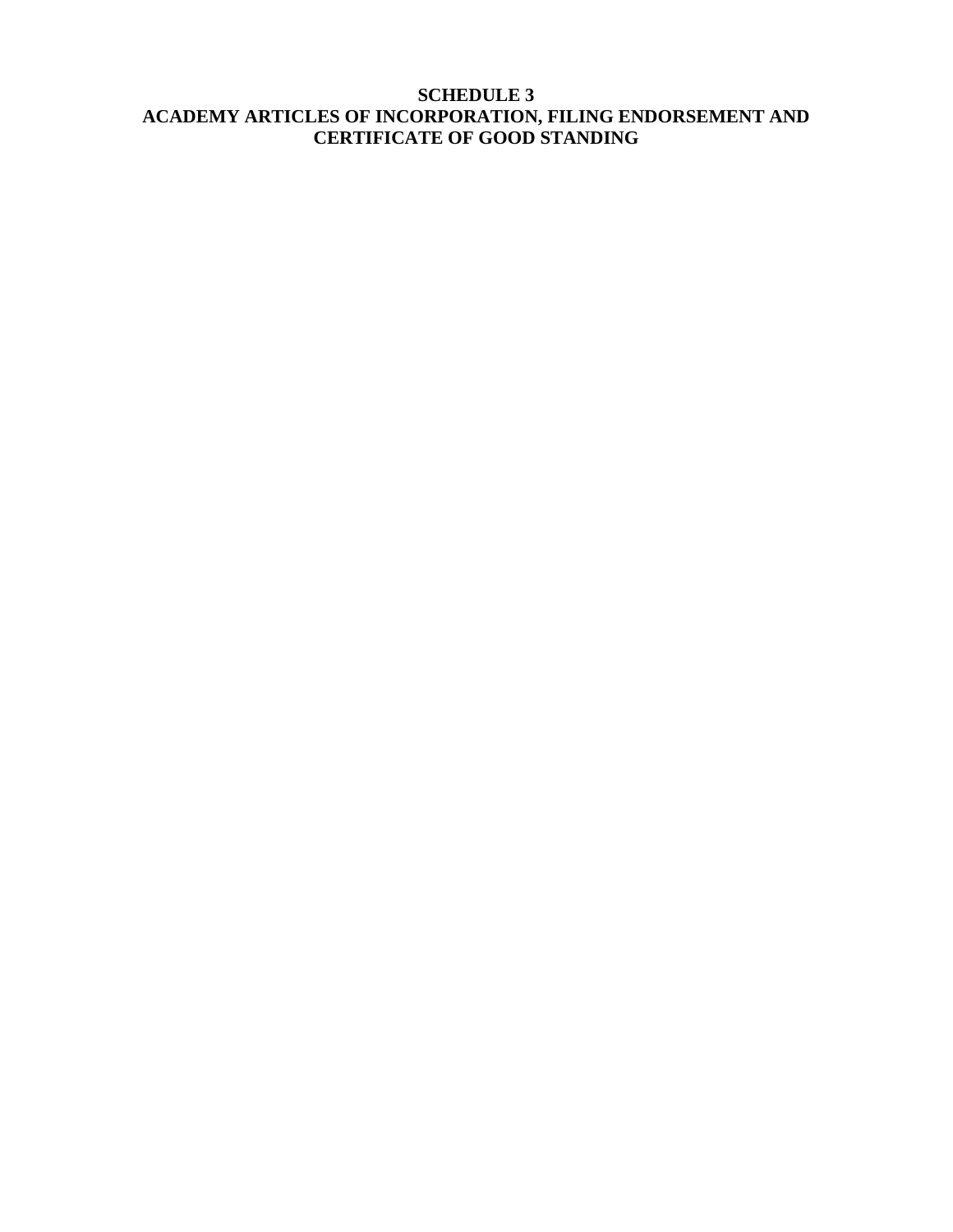# **SCHEDULE 4 ACADEMY BYLAWS SIGNED BY ACADEMY DESIGNEE**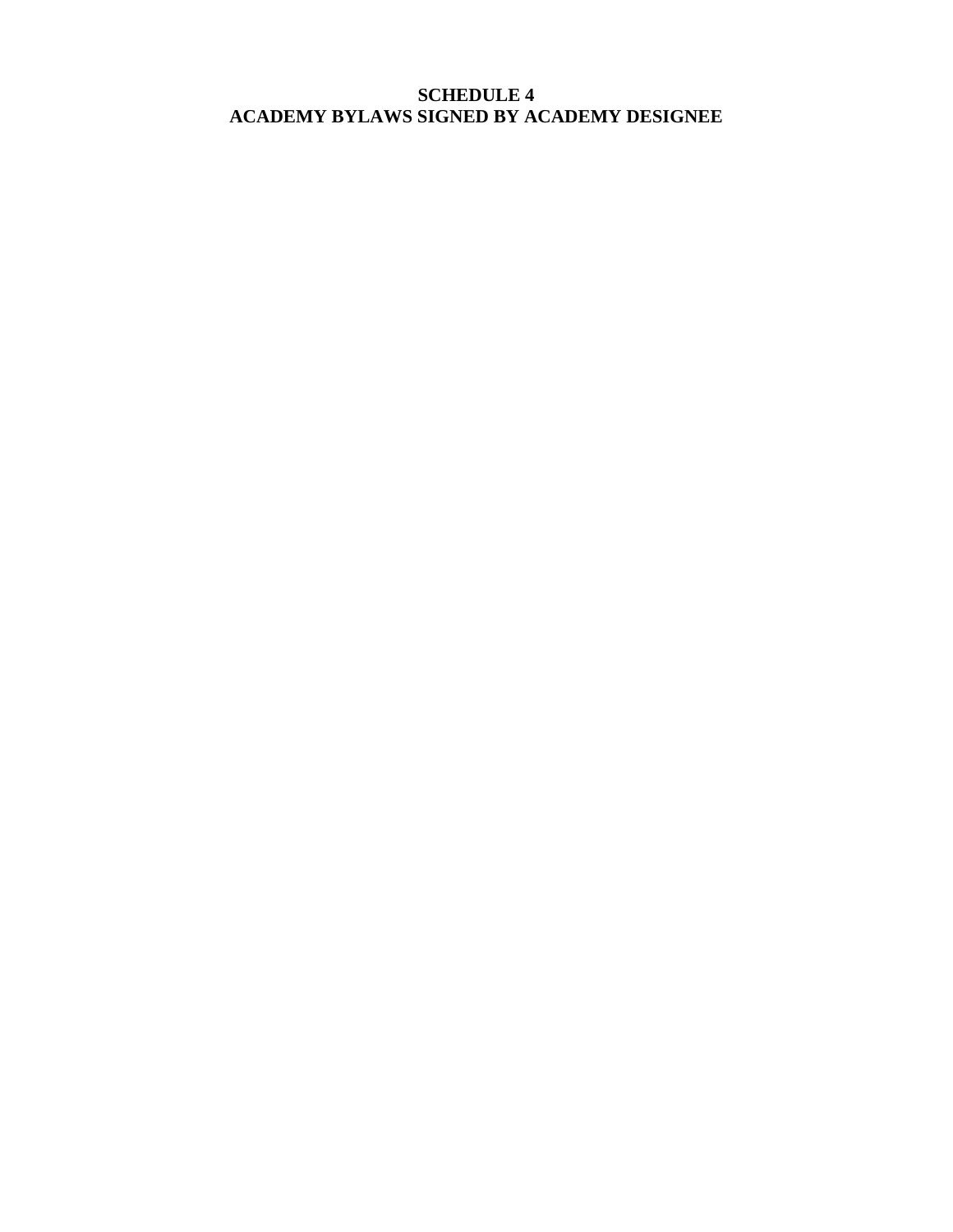#### **SCHEDULE 5**

# **DESCRIPTION OF EDUCATIONAL PROGRAM AND EDUCATIONAL GOALS**

Standard 1: The Academy shall, at a minimum, demonstrate to the Authorizer that its students are making sufficient progress to meet state-identified proficiency targets in each tested content area and grade level.

Standard 2: The Academy shall outperform host district/comparable district on the state-identified proficiency test.

Standard 3: Using a recognized norm-referenced test, the Academy shall demonstrate that:

- students' fall-to-spring growth demonstrates measurable progress toward grade level targets (closing the gap—bringing students closer to grade level); and
- students' median fall-to-spring Student Conditional Growth Percentile (SCGP) will be at the fiftieth percentile or higher (compares like students, with similar scores – not grade specific).

Standard 4: Using a recognized norm-referenced test, the Academy shall demonstrate that:

- students will achieve scores equal to or greater than the grade level reading and math College/Career Readiness (CCR) target; and
- the percent of students meeting their projected score will average 60% (1 year's growth in 1 years' time).

An Academy identified by the Authorizer as being deficient in meeting the standards above, shall, further, engage, at its sole cost, the services of an entity with a demonstrated track record of improving instructional methodologies. This entity shall be acceptable to SVSU, in its sole discretion, for a term of two years, and be subject to renewal if the academic program does not reach the educational goals set forth herein.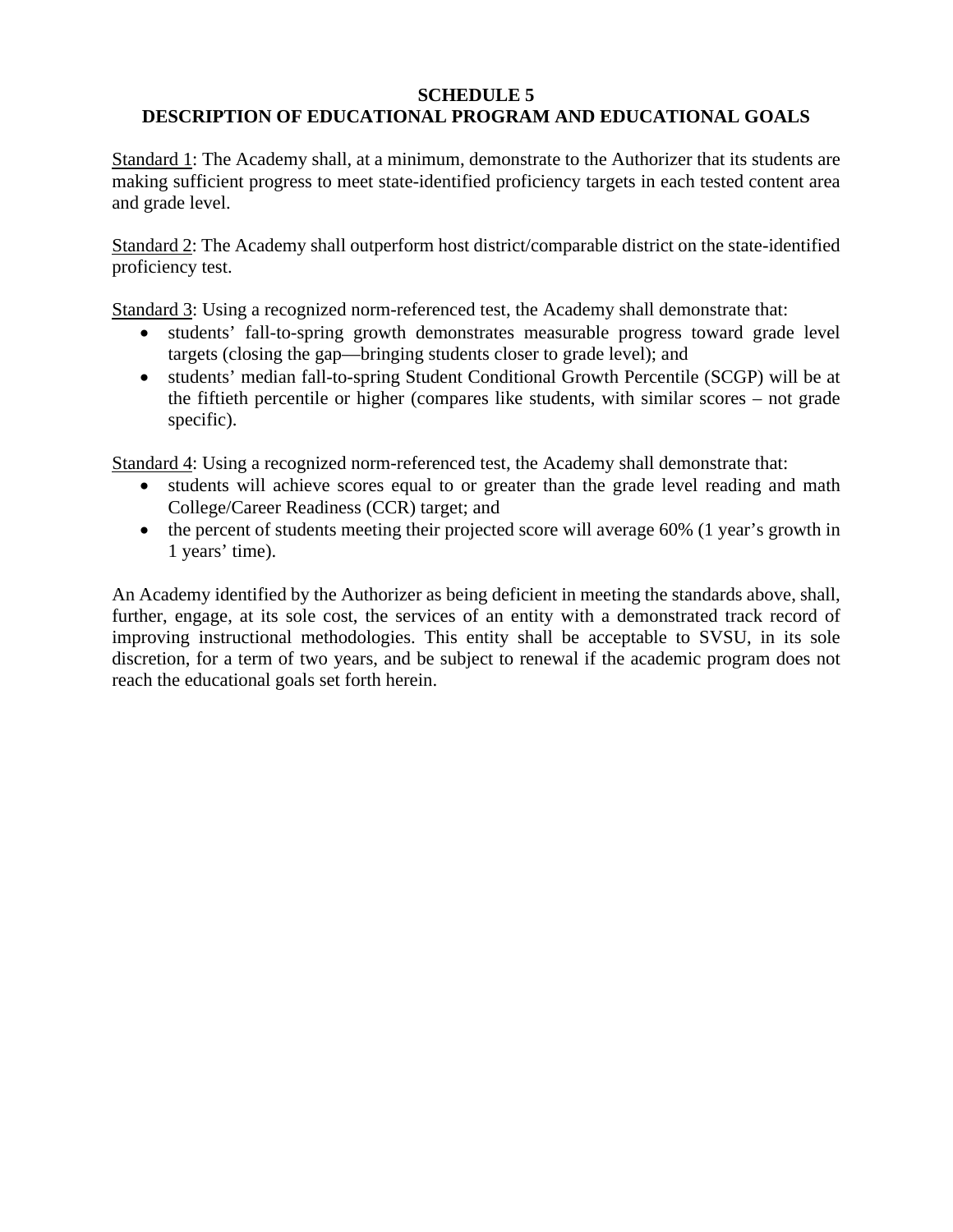# **SCHEDULE 6 CURRICULUM**

These attachments should include a summary of courses/subjects required for each grade, and Pacing Guides, Curriculum Maps, and/or concepts addressed. All high school curriculum must include physical education and health.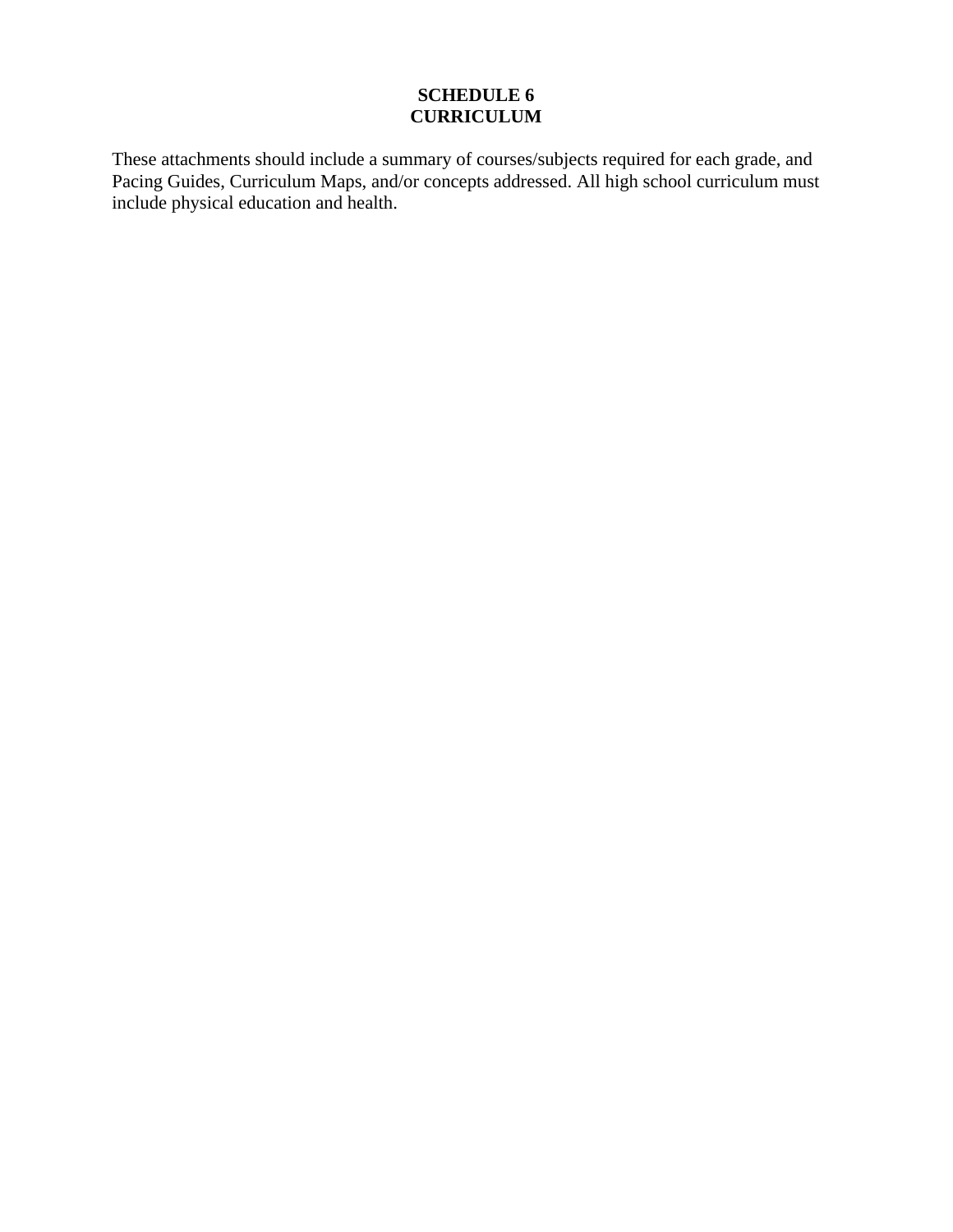# **SCHEDULE 7 JOB DESCRIPTIONS AND STAFF RESPONSIBILITIES**

- Including requirements for staff certifications, where called for by applicable law
- Including ESP Management Agreement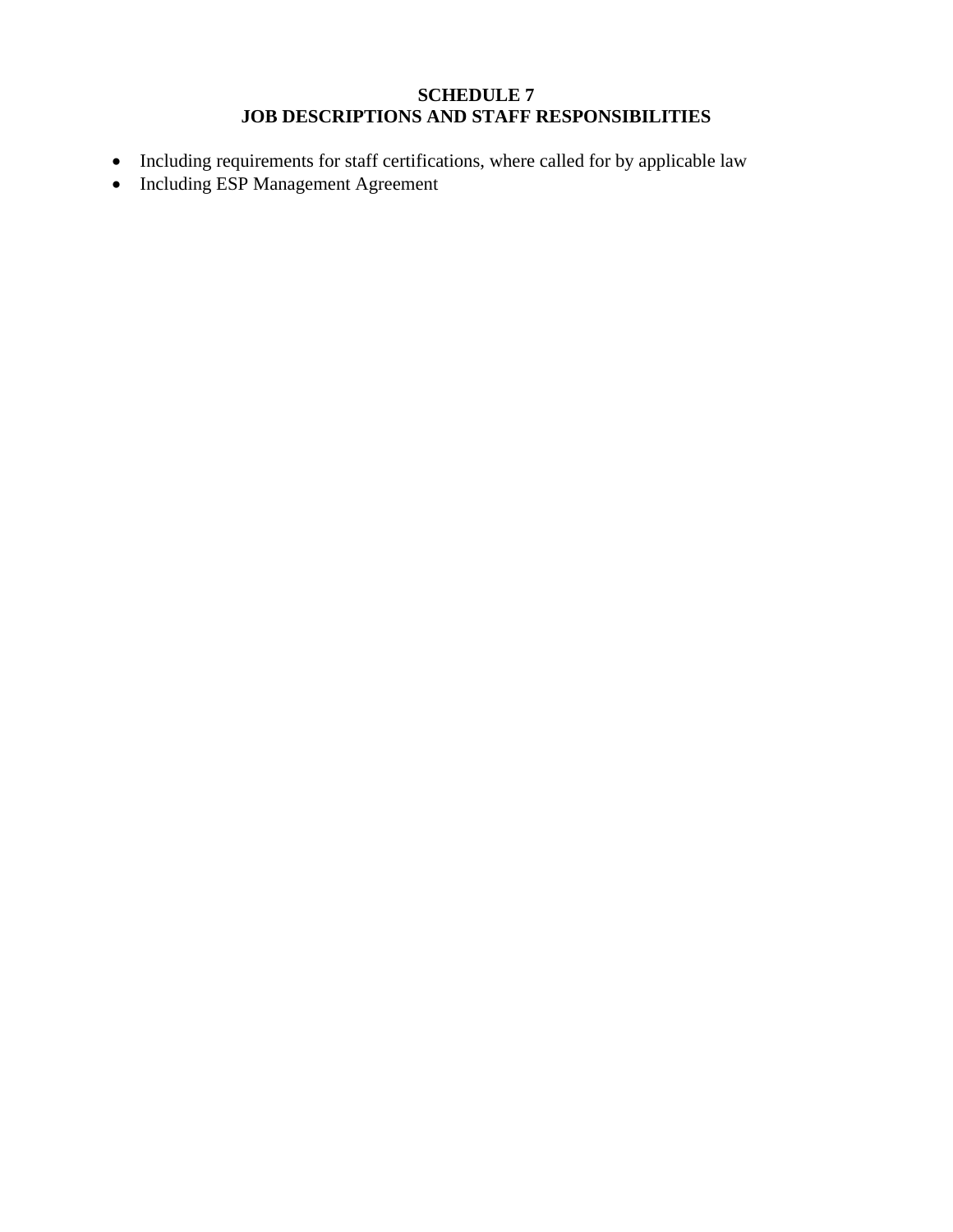### **SCHEDULE 8 DESCRIPTION OF PHYSICAL PLANT**

- Certificate of Occupancy for each site at which academy operates;
- Description of each site at which academy operates, as well as grade configuration;
- Lease, if applicable;
- Land contract, if applicable;
- Deed evidencing ownership of property, if applicable;
- If facility or facilities are financed through long term (greater than one year) indebtedness, a brief description of the financing, prepared by the Academy's legal counsel and addressed to the SUPO, and the debt-service schedule evidenced in the financing documents.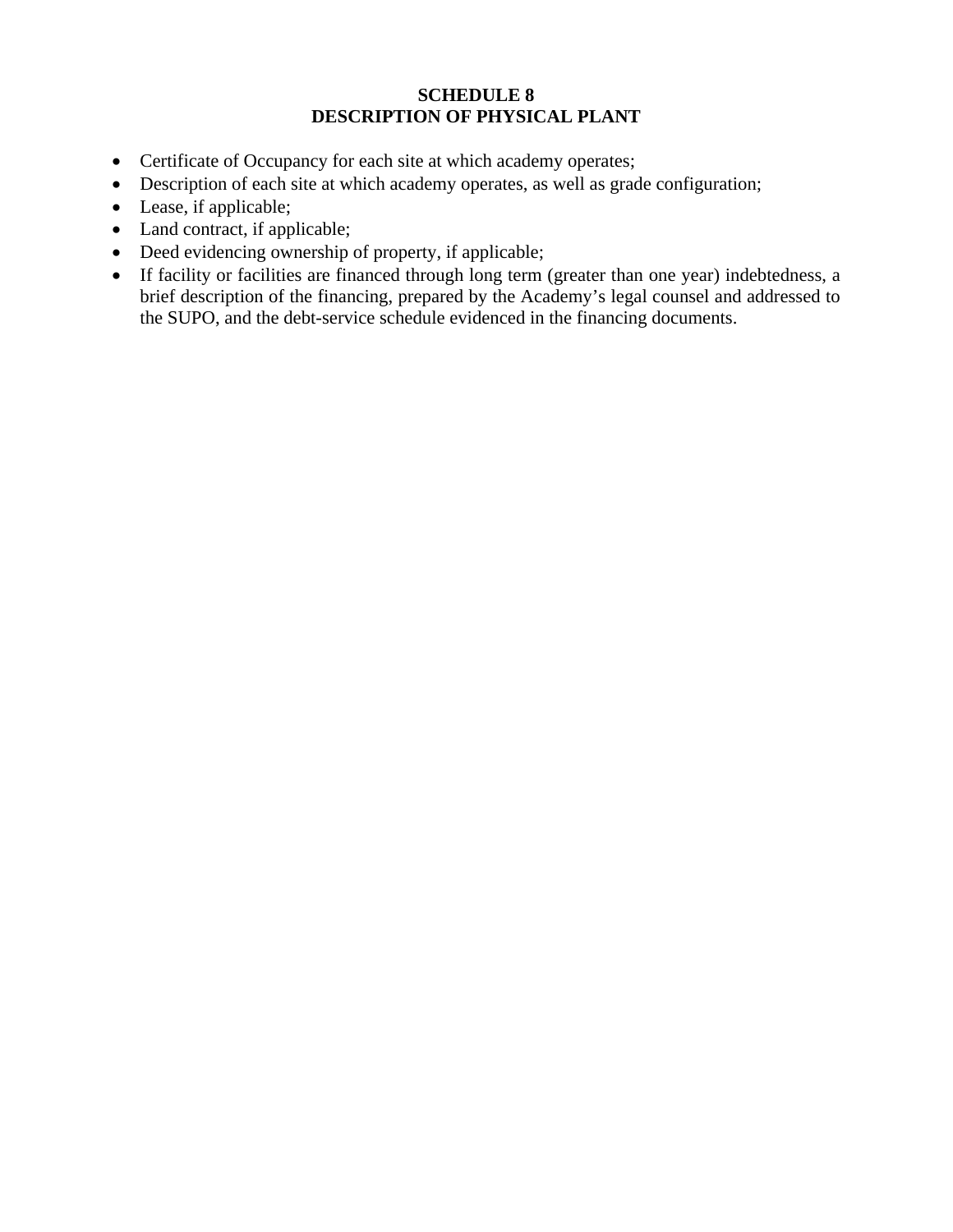### **SCHEDULE 9 APPLICATION AND ENROLLMENT OF STUDENTS**

- Attach the "Application and Enrollment of Students" Policy adopted by your school.
- Process describing how students apply for and receive seats at the Academy, including lottery process required by law;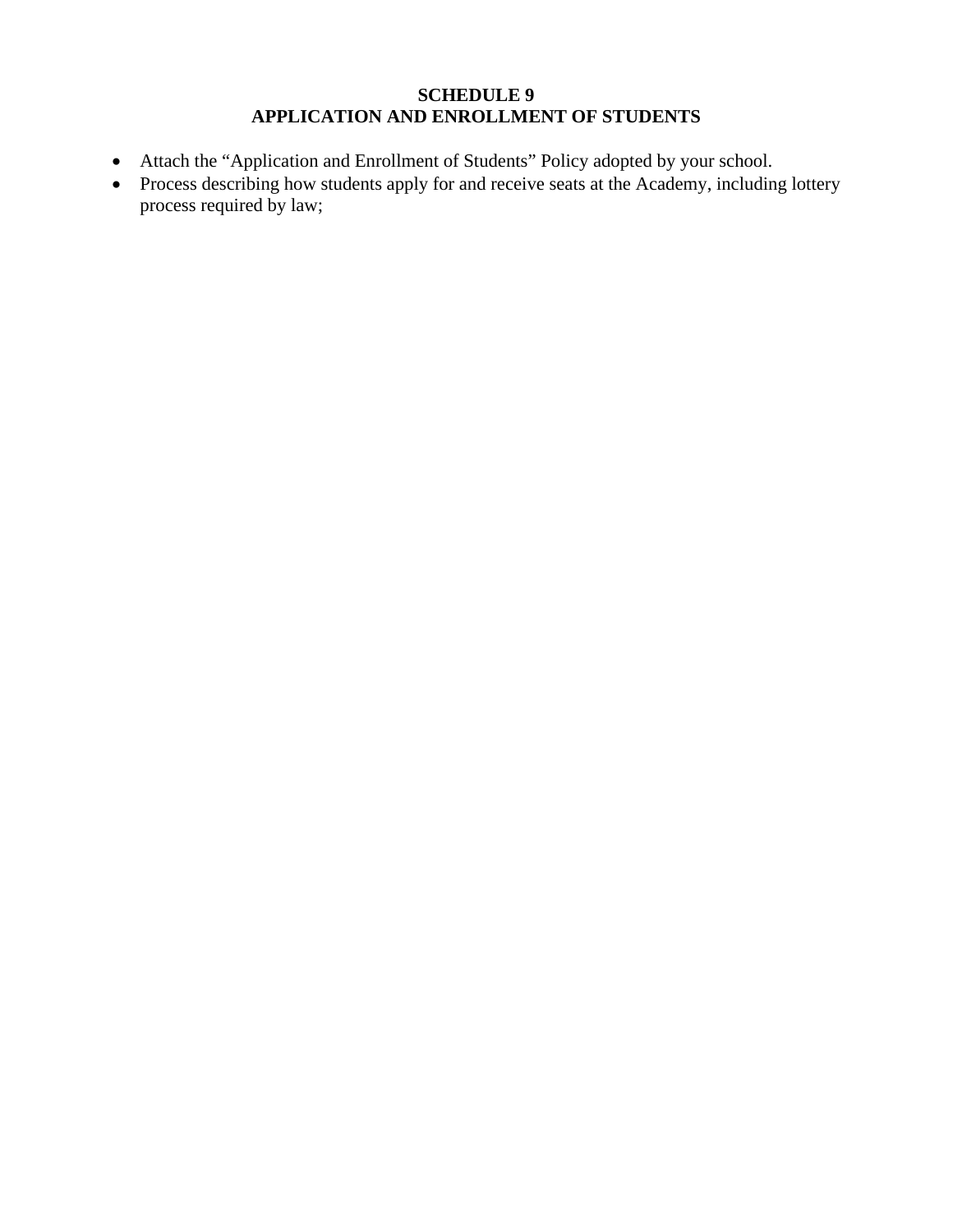#### **SCHEDULE 10 SCHOOL CALENDAR AND SCHOOL DAY SCHEDULE**

- School calendar as well as school day schedule.
- Tabulation of instructional hours based upon calendar and schedule provided above.
- Any waivers (e.g. seat time) obtained by the Academy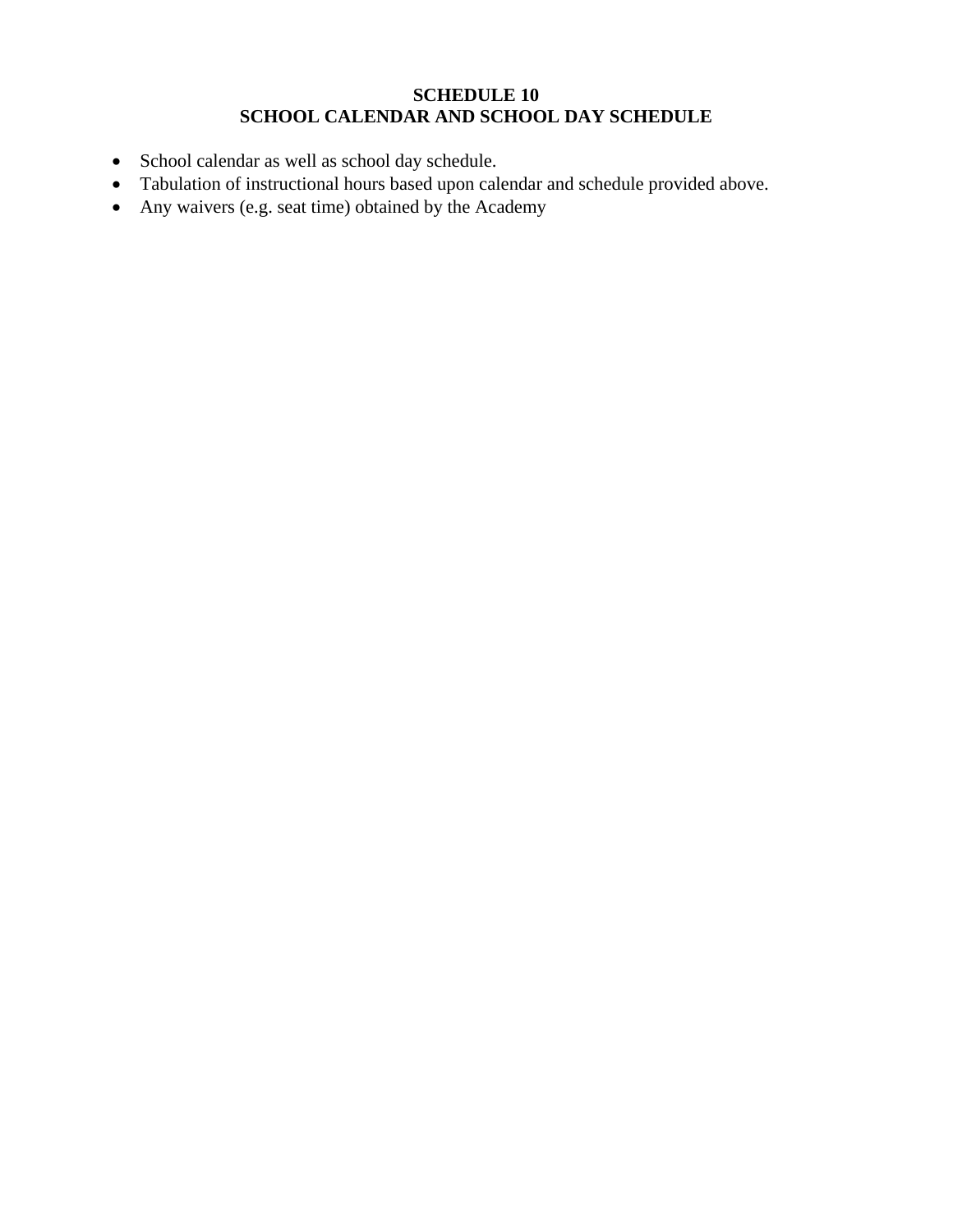# **SCHEDULE 11 AGE AND GRADE RANGE OF PUPILS**

- Description of the ages of pupils to be enrolled in the Academy as well as their grade range;
- Census, by grade, of pupils enrolled at the Academy;
- Evidence, from last staffing process, of pupils per teacher in each general education classroom;
- Evidence, from last staffing, of number of special education pupils per instructional staff person;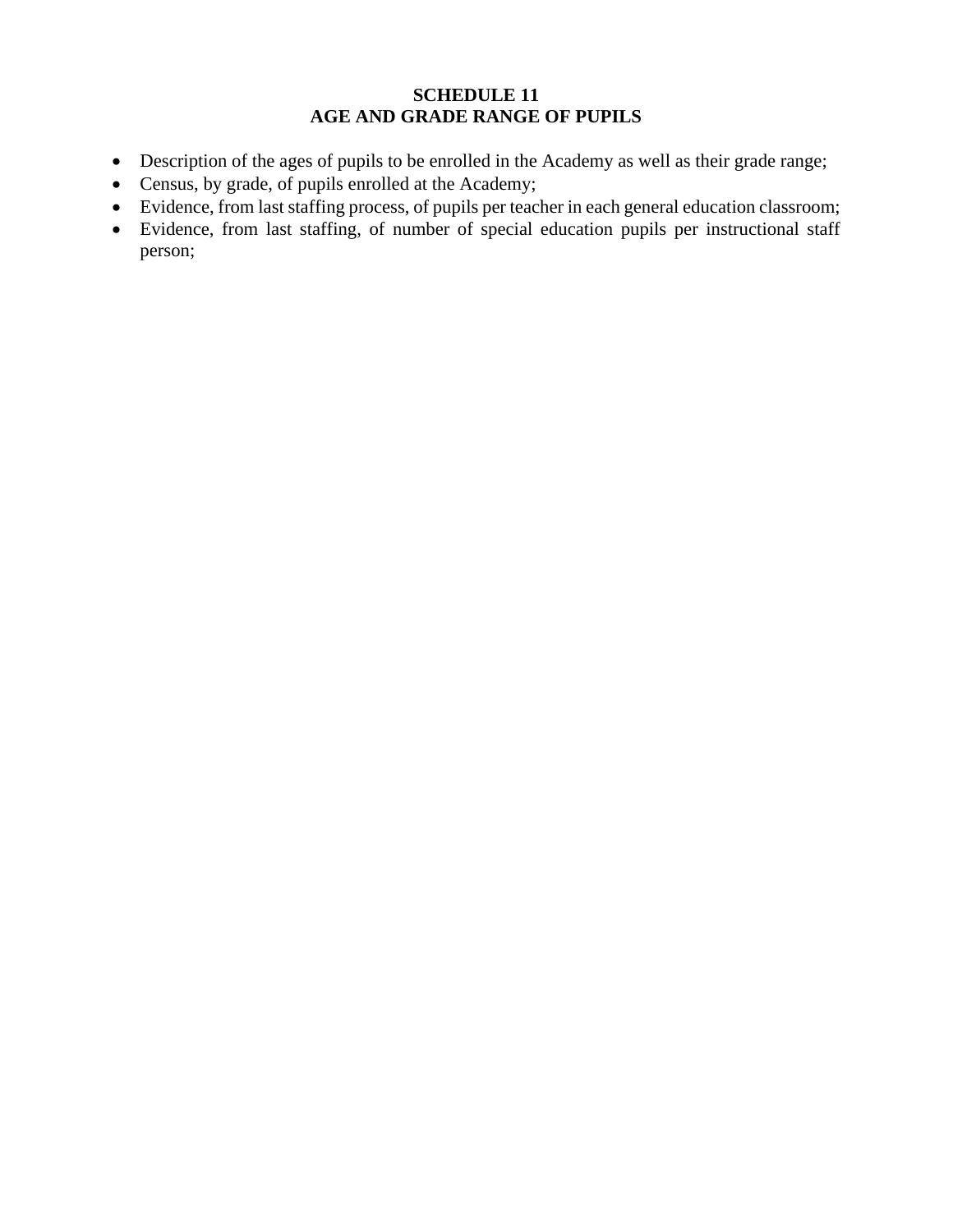## **SCHEDULE 12 METHODS OF PUPIL ASSESSMENT**